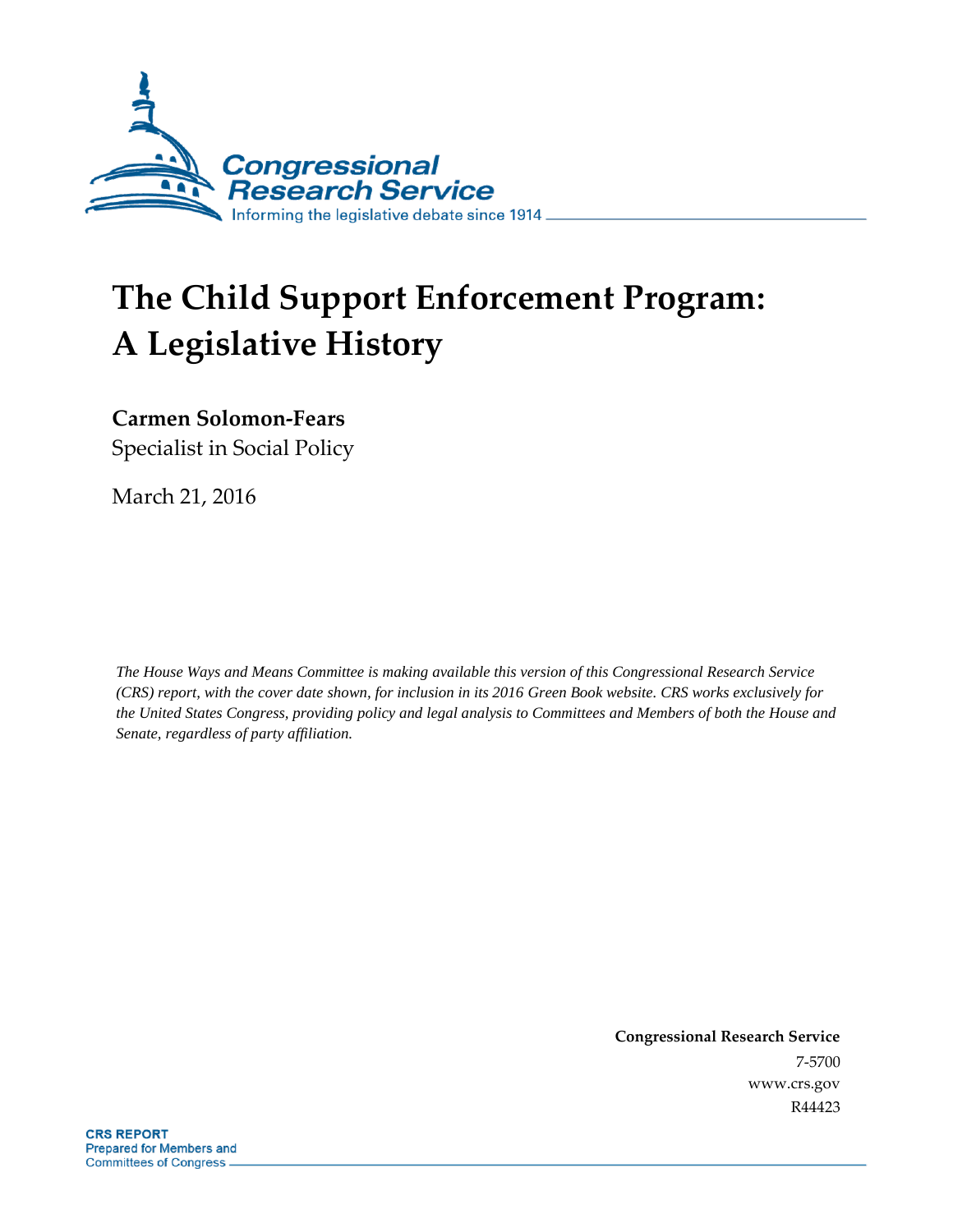### **Summary**

The Child Support Enforcement (CSE) program was enacted in 1975 as a federal-state program (Title IV-D of the Social Security Act, P.L. 93-647). It is intended to help strengthen families by securing financial support for children from their noncustodial parent on a consistent and continuing basis and by helping some of these families to remain self-sufficient and off public assistance. Child support payments enable parents who do not live with their children to fulfill their financial responsibility to them by contributing to the payment of childrearing costs.

When the program was first established its goals were to reimburse the states and the federal government for the welfare payments they provided families, in addition to helping families obtain consistent and ongoing child support payments from the noncustodial parent and helping some of these families remain self-sufficient and stay off welfare. The CSE program has evolved over time from a "welfare cost-recovery" program into a "family-first" program that seeks to enhance the well-being of families by making child support a more reliable source of income.

The CSE program has the potential to impact more children and for longer periods of time than most other federal programs. In FY2014, it served 16.3 million children (nearly one in four children in the United States). Total CSE expenditures amounted to \$5.7 billion and the program collected \$28.2 billion in child support payments. The CSE program collected \$5.25 for every \$1 it spent in that year.

According to Census Bureau data, 29% of custodial families have income below the federal poverty level. Child support represented 49% of family income for poor custodial families that received it. As noted, the CSE program began in part as a "welfare cost-recovery" program. For many years the program has been an integral part of helping families escape poverty.

As part of its oversight duties, Congress periodically examines the effectiveness and efficiency of the CSE program. Since its enactment in 1975, almost 50 laws have made changes to the program. Although it generally garners bipartisan support, for most of its history changes to the program have been achieved in tandem with more controversial changes to other social programs. This report provides a legislative history of the CSE program. It includes a discussion of precursor legislation, describes the provisions that were part of the initial 1975 law, and summarizes the many subsequent provisions in other laws that made changes to the CSE program. It also includes a summary table of laws that pertain to the program. Moreover, the information related to individual CSE provisions generally provides enough detail to demonstrate how some of the main provisions of the CSE program have changed over time.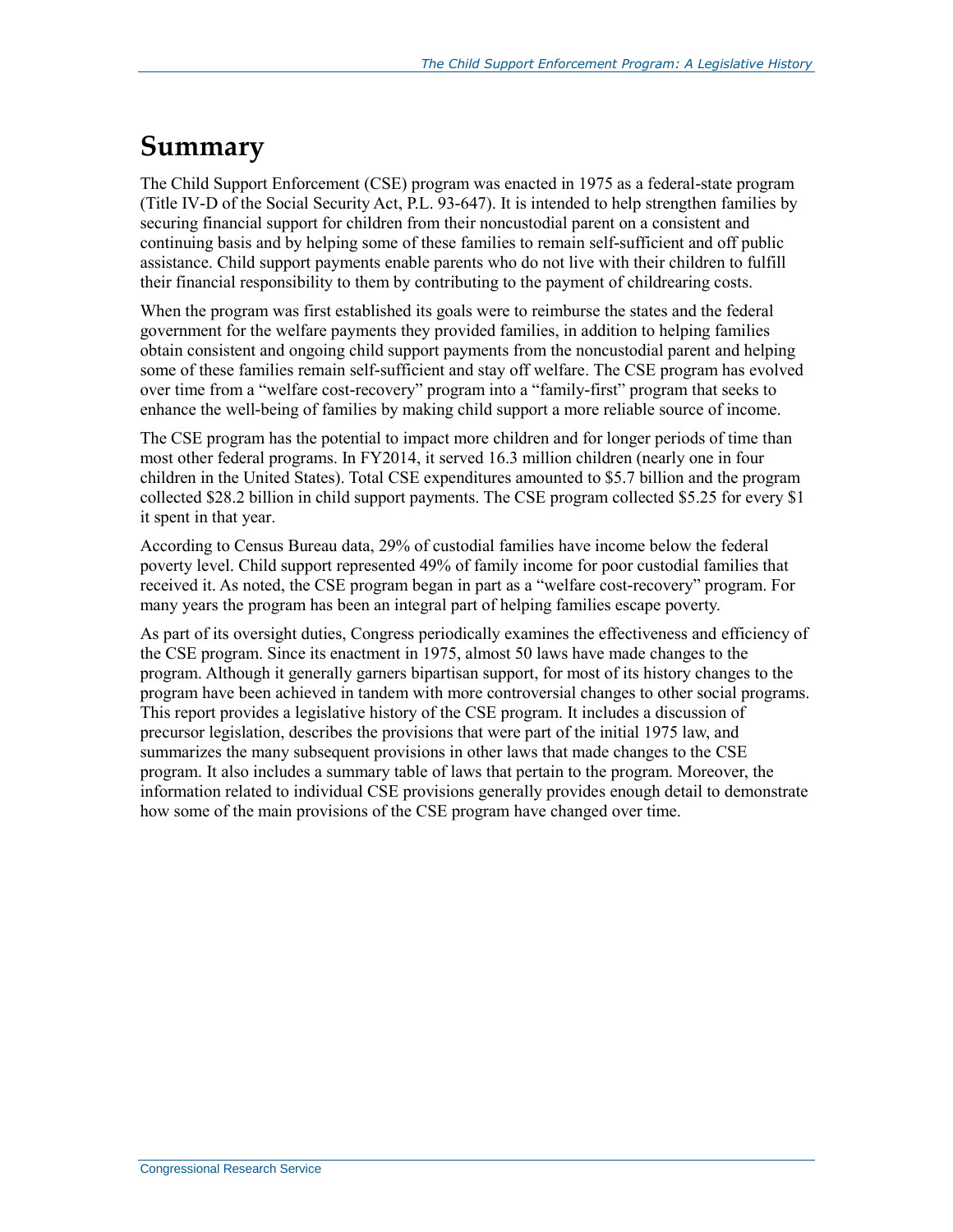## **Contents**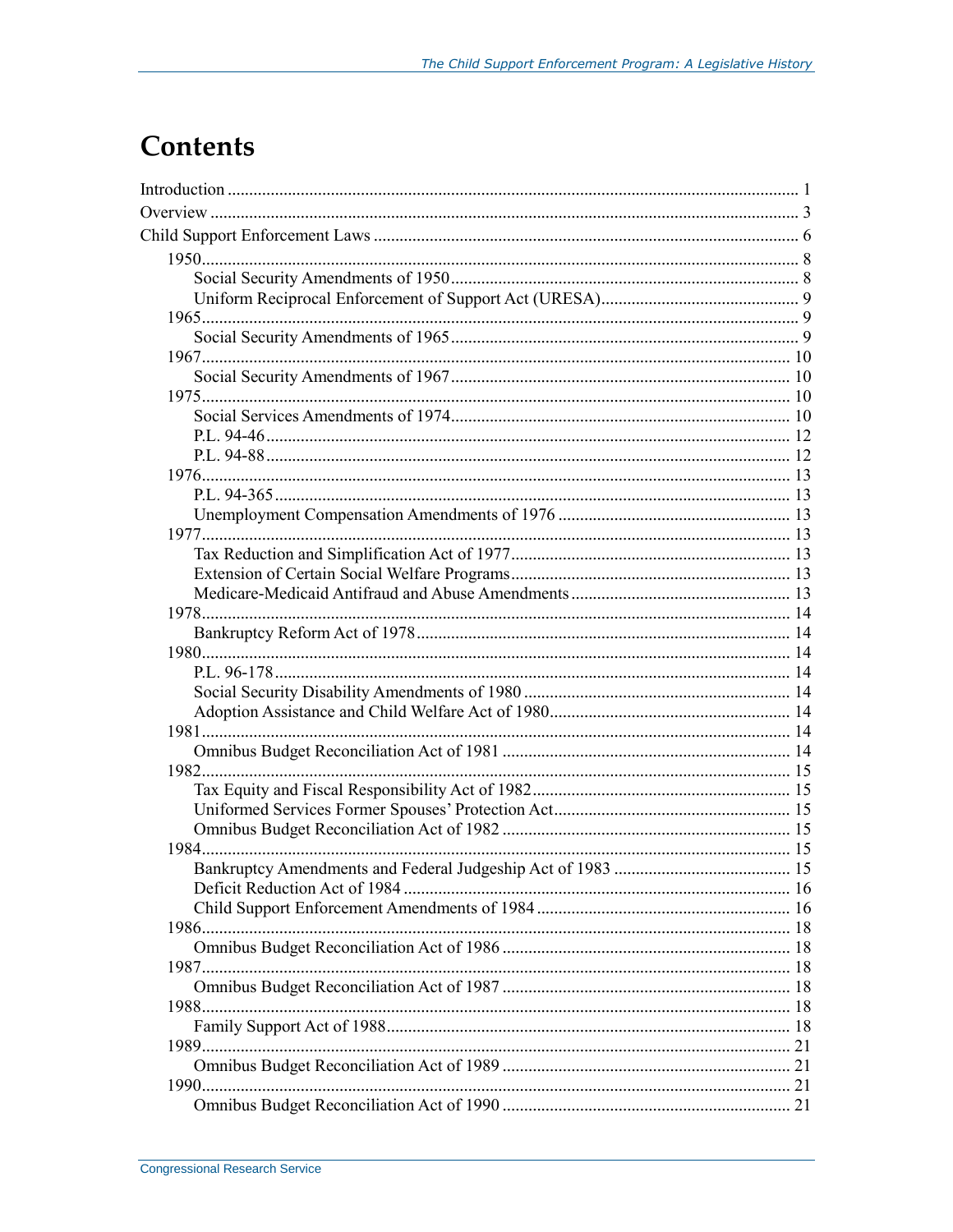| Noncitizen Benefit Clarification and Other Technical Amendments Act of 1998  31 |  |
|---------------------------------------------------------------------------------|--|
|                                                                                 |  |
|                                                                                 |  |
|                                                                                 |  |
|                                                                                 |  |
|                                                                                 |  |
|                                                                                 |  |
|                                                                                 |  |
|                                                                                 |  |
|                                                                                 |  |
|                                                                                 |  |
| 2007.                                                                           |  |
|                                                                                 |  |
| 2008.                                                                           |  |
| Fostering Connections to Success and Increasing Adoptions Act of 2008  34       |  |
|                                                                                 |  |
|                                                                                 |  |
|                                                                                 |  |
|                                                                                 |  |
|                                                                                 |  |

### **Tables**

|--|--|--|--|--|

### Contacts

|--|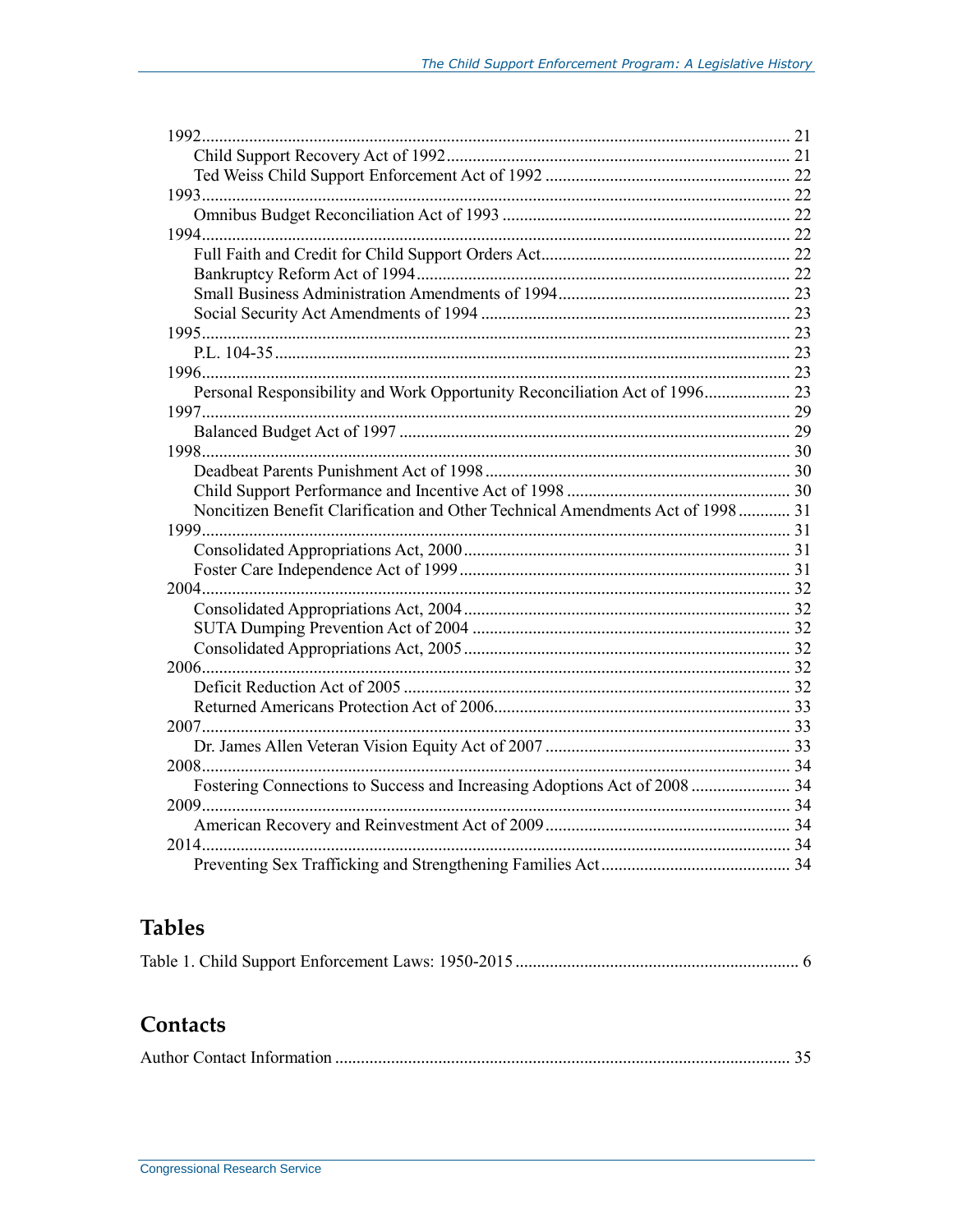## **Introduction**

The Child Support Enforcement (CSE) program was enacted in 1975 as a federal-state program (Title IV-D of the Social Security Act, P.L. 93-647). 1 It is intended to help strengthen families by securing financial support for children from their noncustodial parent on a consistent and continuing basis and by helping some of these families to remain self-sufficient and off public assistance. Child support payments enable parents who do not live with their children to fulfill their financial responsibility to them by contributing to the payment of childrearing costs.

When the program was first established its goals were to reimburse the states and the federal government for the welfare payments they provided families, in addition to helping families obtain consistent and ongoing child support payments from the noncustodial parent and helping some of these families remain self-sufficient and stay off welfare. Many commentators agree that the mission of the CSE program has changed over the years. It began as a program to recover the costs of providing cash welfare  $(AFDC<sup>2</sup>)$  to families with children. The amendments in the 1980s broadened the mission to reflect service delivery to both welfare and non-welfare families. Some commentators assert that the service-delivery goal was reemphasized in the 1996 welfare reform legislation, which established the "family first" policy. To help ensure that former welfare recipients stay off the TANF rolls, the "family first" policy requires that such families are to receive any child support arrearage payments collected by the state before the state and federal governments retain their share of collections. Moreover, it is widely agreed that since the late 1990s the CSE program has been effective in improving the well-being of families by making child support a more reliable source of income.

The CSE program provides services to both welfare families (who are automatically enrolled free of charge)<sup>3</sup> and non-welfare families (who must sign up and pay an application fee). Families who have never received welfare must also pay a \$25 annual user fee if the CSE agency collects at least \$500 per year for them.

The program provides seven major services on behalf of children: (1) locating absent/noncustodial parents, (2) establishing paternity, (3) establishing child support orders, (4) reviewing and modifying child support orders, (5) collecting child support payments, (6) distributing child support payments, and (7) establishing and enforcing support for children's medical needs. All 50 states and four jurisdictions (the District of Columbia, Guam, Puerto Rico, and the U.S. Virgin Islands) operate CSE programs. They are generally operated at the county level of government. In addition, about 60 tribal nations operate CSE programs.<sup>4</sup>

<sup>&</sup>lt;sup>1</sup> See Sections 451-469B of the Social Security Act (42 U.S.C. 651-669b). The federal regulations can be found at 45 C.F.R. Parts 301.0-310.40.

<sup>&</sup>lt;sup>2</sup> The Aid to Families with Dependent Children (AFDC) program was the predecessor to the Temporary Assistance for Needy Families (TANF) block grant program.

<sup>&</sup>lt;sup>3</sup> Families that receive TANF (Title IV-A) assistance payments, children who receive Title IV-E foster care maintenance payments, persons with Medicaid (Title XIX) coverage, or those who are required by the state Supplemental Nutrition Assistance Program (SNAP) to cooperate with the CSE agency qualify for CSE free of charge. Custodial parents (which could be the mother or the father) who do not fall into one of the mentioned categories must apply for CSE services and are required to pay an application fee, which may range from \$1 to \$25. P.L. 98-378 specified that the fee could not exceed \$25. The CSE agency may charge this fee to the applicant (i.e., the custodial parent) or the noncustodial parent, or pay the fee out of state funds. In addition, a state may at its option recover costs in excess of the application fee. Such recovery of costs may be either from the custodial parent or the noncustodial parent.

<sup>4</sup> States were historically required to provide CSE services to Indian tribes and tribal organizations as part of their CSE caseloads. Although tribes were not specifically included in the CSE statute until the 1996 welfare reform law, several (continued...)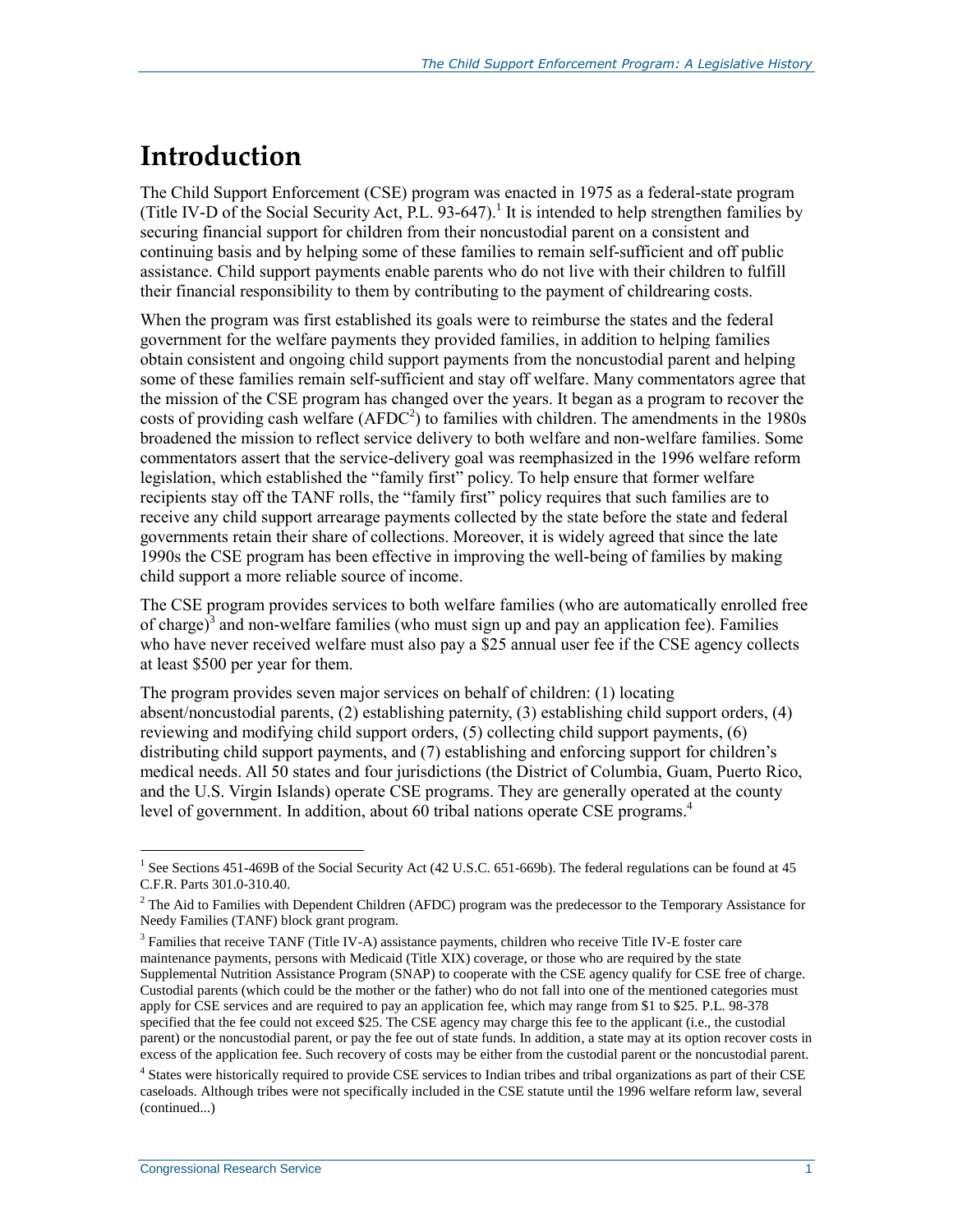The CSE program is administered by the federal Office of Child Support Enforcement (OCSE), which is in the Department of Health and Human Services' (HHS's) Administration for Children and Families (ACF). The federal government reimburses each state for 66% of all allowable expenditures on CSE activities.<sup>5</sup> The federal government's funding is "open-ended," in that it pays its percentage of expenditures by matching the amounts spent by state and local governments with no upper limit or ceiling. Moreover, states collect child support on behalf of families receiving TANF to reimburse themselves (and the federal government) for the cost of TANF cash payments to the family. Federal law requires families who receive TANF cash assistance to assign their child support rights to the state in order to receive TANF (i.e., child support payments go to the state instead of the family, except for amounts that states choose to "pass through" to the family as additional income that does not affect TANF eligibility or benefit amounts). In addition, such families must cooperate with the state if necessary to establish paternity and secure child support. The federal government also gives states an incentive payment to encourage them to operate effective CSE programs. Federal law requires states to reinvest CSE incentive payments back into the CSE program or related activities.

Child support collection methods used by state CSE agencies include income withholding; intercept of federal and state income tax refunds; intercept of unemployment compensation; liens against property; reporting child support obligations to credit bureaus; intercept of lottery winnings; sending insurance settlement information to CSE agencies; authority to withhold or suspend driver's licenses, professional licenses, and recreational and sporting licenses of persons who owe past-due support; and authority to seize assets of debtor parents held by public or private retirement funds and financial institutions. Federal law authorizes the Secretary of State to deny, revoke, or restrict passports of debtor parents. All jurisdictions also have civil or criminal contempt-of-court procedures and criminal nonsupport laws, and federal criminal penalties may be imposed in certain cases. Federal law requires states to enact and implement the Uniform Interstate Family Support Act (UIFSA) and expand full faith and credit procedures, and it also provides for international enforcement of child support.

The CSE program has the potential to impact more children and for longer periods of time than most other federal programs. In FY2014, the program served 16.3 million children (22% of the 73.6 million children in the United States). Total CSE expenditures amounted to \$5.7 billion and the program collected \$28.2 billion in child support payments from noncustodial parents. The CSE program collected \$5.25 for every \$1 it spent in that year. 6

l

<sup>(...</sup>continued)

tribes had negotiated agreements (e.g., informal, cooperative, intergovernmental, and joint powers) with some states in a mutual effort to serve Native American children. The 1996 welfare reform law (P.L. 104-193) allowed direct federal funding of approved tribal CSE programs. In general, Native American children living on Indian reservations that have a tribal CSE program are covered by that specific tribal CSE program; Native American children who do not live on Indian reservations are covered by the state's CSE program.

<sup>&</sup>lt;sup>5</sup> The federal government and the states share CSE program costs at the rates of 66% and 34%, respectively. In contrast to the federal matching rate of 66% for CSE programs run by the states or territories, pursuant to the 1996 welfare reform law (P.L. 104-193) the CSE program provides direct federal funding equal to 100% of approved and allowable CSE expenditures by tribes and tribal organizations during the start-up period, provides 90% federal funding for approved CSE programs operated by tribes or tribal organizations during the first three years of full program operation, and provides 80% federal funding thereafter. For additional information, see CRS Report R41204, *Child Support Enforcement: Tribal Programs*, by Carmen Solomon-Fears.

<sup>6</sup> For additional information on the CSE program, see CRS Report RS22380, *Child Support Enforcement: Program Basics*, by Carmen Solomon-Fears; and CRS In Focus IF10113, *The Child Support Enforcement (CSE) Program*, by Carmen Solomon-Fears.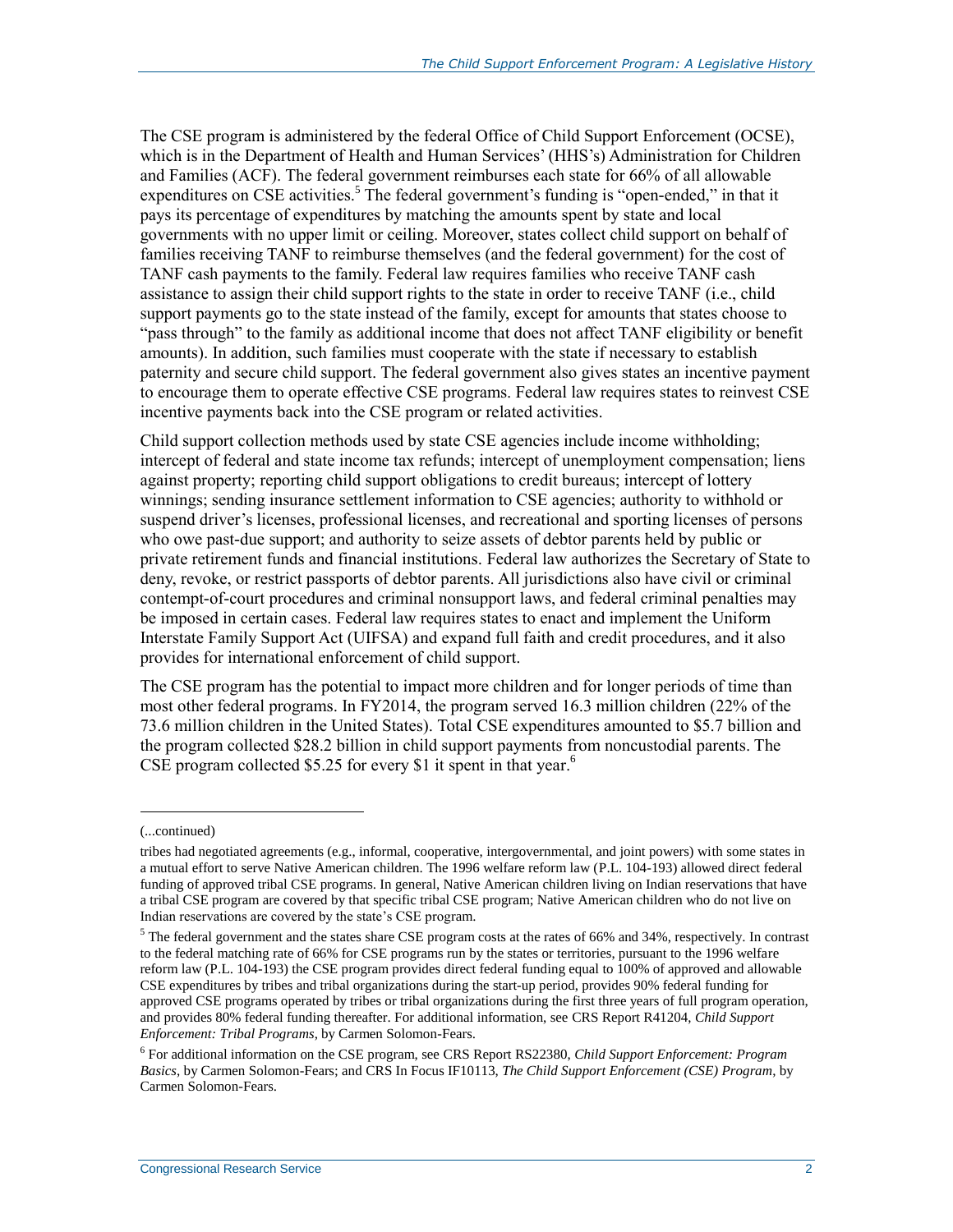According to Census Bureau data, 29% of custodial families have income below the federal poverty level.<sup>7</sup> Child support represented 49% of family income for poor custodial families that received it. $8$  As noted, the CSE program began in part as a "welfare cost-recovery" program. For many years the program has been an integral part of helping families escape poverty.

As part of its oversight duties, Congress periodically examines the effectiveness and efficiency of the CSE program.<sup>9</sup> This report provides a description of the individual CSE provisions contained in the initial CSE law in 1975 and the changes and reforms to the program that occurred in the nearly 50 subsequent laws that included CSE provisions.

## **Overview**

Since the late 1800s, state courts have allowed some newly divorced women to recover child support directly from their ex-spouses. However, it was not until 1950 that the federal government took its first steps into the child support arena.

Despite legislation in 1950, as well as limited legislation in 1965 (P.L. 89-97) and 1967 (P.L.90- 248), the number of families resorting to public welfare (i.e., the Aid to Families with Dependent Children (AFDC) program) continued to increase. By the early 1970s, Congress realized that the composition of the AFDC caseload had changed drastically. In earlier years, the majority of children needed financial assistance because their fathers had died; by the 1970s, the majority needed aid because their parents were separated, divorced, or had never married.

Up until the mid-1970s, there was a fierce tug-of-war between the federal government and the states over child support. States maintained that child support was a family issue and it should be dealt with in the privacy of the family court system at the local level of government. In contrast, the federal government maintained that the high cost of supporting welfare families who had been abandoned by a parent, usually because fathers were not meeting their financial responsibility to support their children, made it a federal issue.

In effect, the federal government won the debate. The CSE program was signed into law by President Ford in January 1975 as part of the Social Services Amendments of 1974 (P.L. 93-647). The program was a response by Congress intended to reduce public expenditures on welfare, namely AFDC, by obtaining child support from noncustodial parents on an ongoing basis and by helping nonwelfare families get support so they could stay off welfare. Another goal of the program was to establish paternity for children born outside of marriage so that child support could be obtained for them. The CSE program is considered a federal-state program because it is financed in part by the federal government with federal rules and regulations but it is operated by the states.

<sup>7</sup> Timothy Grall, "Custodial Mothers and Fathers and Their Child Support: 2013," *Current Population Reports*, P60- 255, U.S. Census Bureau, January 2016, http://www.census.gov/people/childsupport/data/cs13.html. See Table 4, p. 5 and p. 8 of the detailed tables for 2013.

 $8$  Ibid., see Table 5, p. 14 of the detailed tables for 2013.

<sup>&</sup>lt;sup>9</sup> As a recent example, the House Ways and Means Committee held a hearing in November 2015. "I strongly believe federal programs shouldn't trap Americans in poverty. That's why we're going to continue to advance legislation to reform our nation's welfare programs. Along the way we will focus on modern anti-poverty solutions proven to help move Americans from government benefit checks to real paychecks and the unlimited opportunity our people deserve," U.S. House of Representatives, House Ways and Means Committee, "Chairman Brady Lays out Vision for Ways and Means Committee," November 18, 2015.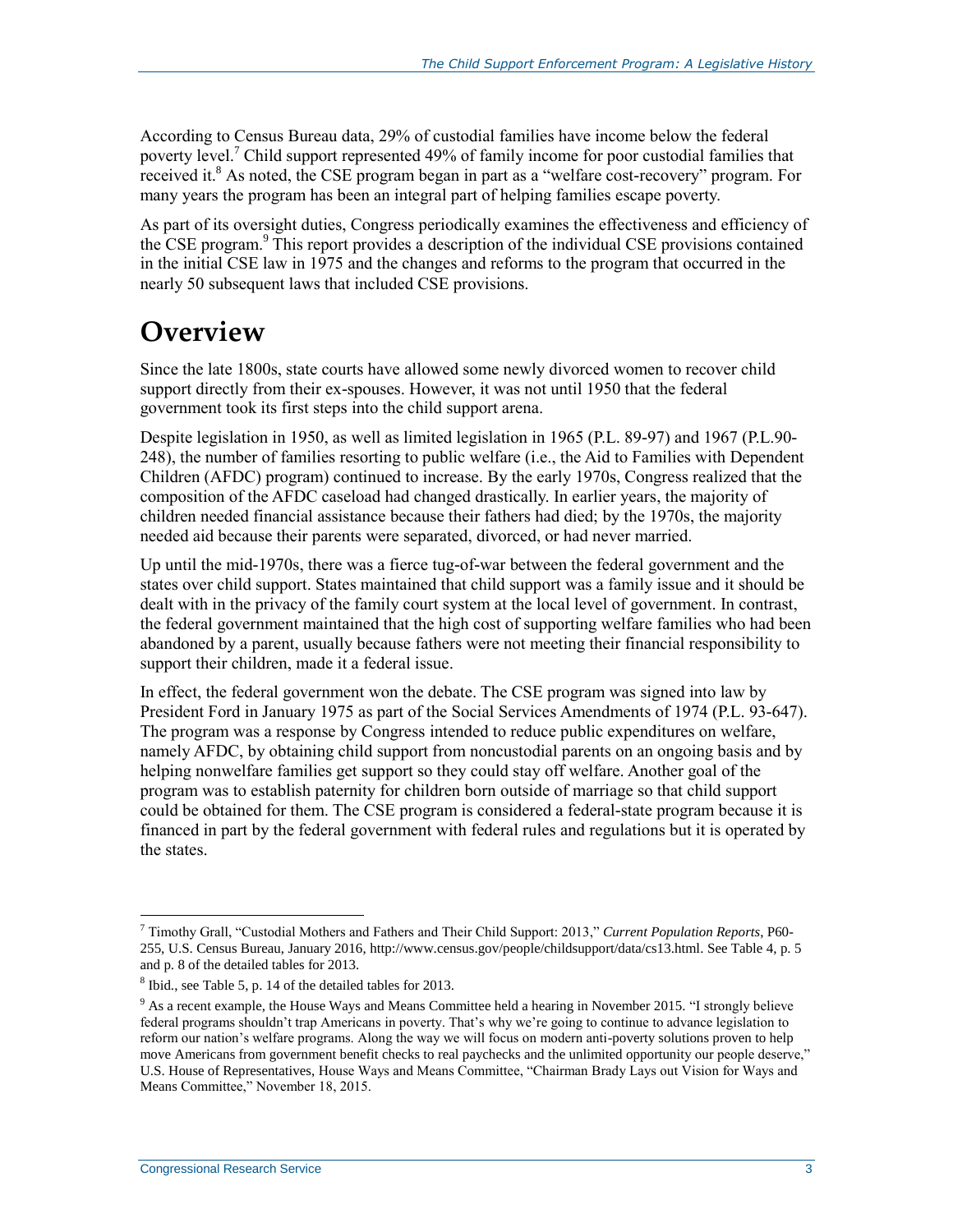The chief sponsor of the 1975 CSE legislation was Senator Russell Long, who was at the time the chairman of the Senate Finance Committee. During the debate on the CSE legislation, Senator Long stated:

Should our welfare system be made to support the children whose father cavalierly abandons them—or chooses not to marry the mother in the first place? Is it fair to ask the American taxpayer—who works hard to support his own family and, to carry his own burden—to carry the burden of the deserting father as well? Perhaps we cannot stop the father from abandoning his children, but we can certainly improve the system by obtaining child support from him and thereby place the burden of caring for his children on his own shoulders where it belongs. We can—and we must—take the financial reward out of desertions.<sup>10</sup>

President Ford expressed "reservations" when he signed the enacting legislation. While supporting the objectives of the amendments, he contended that certain provisions "go too far by injecting the Federal Government into domestic relations." He complained of "serious privacy and administrative issues," and promised to propose legislation to correct defects.<sup>11</sup>

In subsequent years, as Congress made changes to the CSE program, many presidents expressed support for holding parents accountable with respect to financially taking care of their children. Ten years after President Ford expressed his reservations regarding the CSE program, such concerns had for all intents and purposes disappeared. The Child Support Enforcement Amendments of 1984, P.L. 98-378, were passed by the House unanimously on November 16, 1983, and by the Senate unanimously on April 24, 1984. The 1984 amendments had a wide range of support from such groups as the NOW Legal Defense and Education Fund, American Public Welfare Association, National Council of State Child Support Enforcement Administrators, National Governor's Association, and National Women's Law Center. Representative Barbara Kennelly, the sponsor of the bill, remarked during the House debate on the amendments that the reason traditionalists and feminists could support the bill was because both groups agreed that parents should take responsibility for their children seriously.

When President Reagan signed the amendments into law on August 16, 1984, he hailed them as "legislation that will give children the helping hand they need." He also stated:

The goal of our efforts is not just the transfer of funds. We also hope to discourage abandonment and, if families do split up, to encourage the absent parents to invest time and love in their children. Permitting individuals to ignore parental obligations and giving the bill to the taxpayers in the form of higher welfare costs have been tantamount to a stamp of approval. And this is not the kind of message public policy should be sending out.<sup>12</sup>

Four years later when President Reagan signed the Family Support Act of 1988 (P.L. 100-485), into law, he said that the legislation represented:

the culmination of more than 2 years of effort and responds to the call in my 1986 State of the Union Message for real welfare reform—reform that will lead to lasting

<sup>10</sup> *Congressional Record*, v. 118, part 7, March 14, 1972, Remarks of Senator Russell B. Long, p. 8291.

<sup>&</sup>lt;sup>11</sup> President Gerald R. Ford: "Statement on Signing the Social Services Amendments of 1974," January 4, 1975. Online by Gerhard Peters and John T. Woolley, The American Presidency Project—http://www.presidency.ucsb.edu/ws/?pid= 4783.

<sup>&</sup>lt;sup>12</sup> President Ronald Reagan, "Remarks on Signing the Child Support Enforcement Amendments of 1984," August 16, 1984, online by Gerhard Peters and John T. Woolley, The American Presidency Project, http://www.presidency.ucsb.edu/ws/?pid=40256.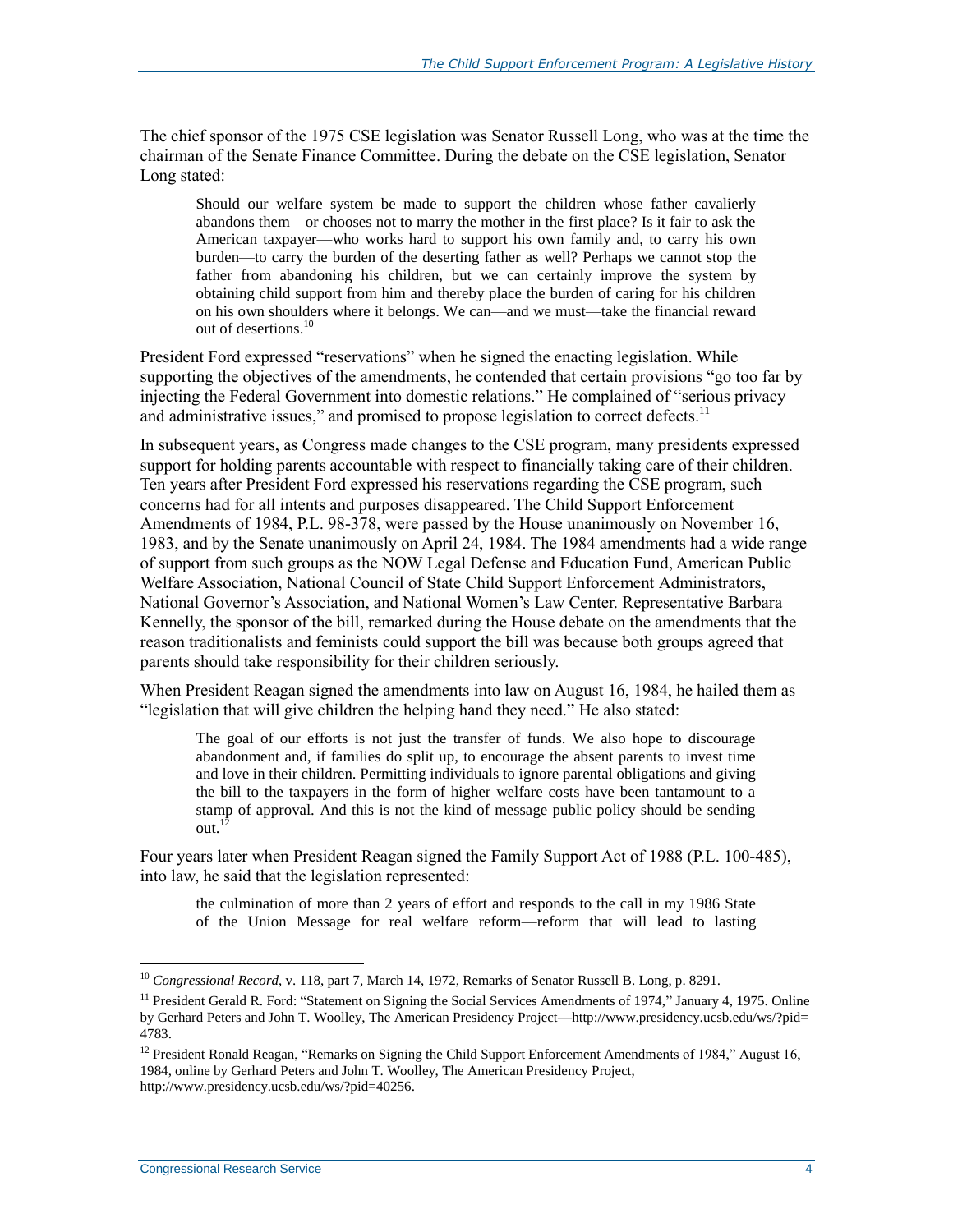emancipation from welfare dependency.… First, the legislation improves our system for securing support from absent parents.<sup>13</sup>

In 1996, President Clinton signed the Personal Responsibility and Work Opportunity Reconciliation Act of 1996 (P.L. 104-193) into law. He stated:

The bill I'm about to sign, as I have said many times, is far from perfect, but it has come a very long way. Congress sent me two previous bills that I strongly believe failed to protect our children and did too little to move people from welfare to work. I vetoed both of them. This bill had broad bipartisan support and is much, much better on both counts.<sup>14</sup>

He also said:

It includes the tough child support enforcement measures that, as far as I know, every Member of Congress and everybody in the administration and every thinking person in the country has supported for more than 2 years now. It's the most sweeping crackdown on deadbeat parents in history. We have succeeded in increasing child support collection 40 percent, but over a third of the cases where there's delinquencies involve people who cross State lines. For a lot of women and children, the only reason they're on welfare today—the only reason—is that the father up and walked away when he could have made a contribution to the welfare of the children. That is wrong. If every parent paid the child support that he or she owes legally today, we could move 800,000 women and children off welfare immediately. With this bill we say, if you don't pay the child support you owe, we'll garnish your wages, take away your driver's license, track you across State lines, if necessary, make you work off what you pay—what you owe. It is a good thing, and it will help dramatically to reduce welfare, increase independence, and reinforce parental responsibility.<sup>15</sup>

In 1998, President Clinton signed the Deadbeat Parents Punishment Act of 1998 (P.L. 105-187) into law. He stated:

This bill today is a gift to our children and the future. The quiet crisis of unpaid child support is something that our country and our families shouldn't tolerate. Our first responsibility, all of us, is to our children. And today we all know that too many parents still walk away from that obligation. That threatens the education, the health of our children, and the future of our country.... The Deadbeat Parents Punishment Act of 1998 deals with child support evaders in the most serious cases. From now on if you flee across State lines and refuse to pay child support you may be charged with a Federal offense, a felony offense, and may land in jail for up to 2 years. One way or the other people who don't support their children will pay what they must.<sup>16</sup>

Less than one month later, President Clinton signed the Child Support Performance and Incentive Act of 1998 (P.L. 105-200) into law. He stated:

H.R. 3130 will build on this progress and help ensure that parents give their children all the support they need and deserve. First, the new law puts in place additional tough

<sup>&</sup>lt;sup>13</sup> President Ronald Reagan, "Remarks on Signing the Family Support Act of 1988," October 13, 1988, online by Gerhard Peters and John T. Woolley, The American Presidency Project, http://www.presidency.ucsb.edu/ws/?pid= 35013.

<sup>&</sup>lt;sup>14</sup> President William J. Clinton, "Remarks on Signing the Personal Responsibility and Work Opportunity Reconciliation Act of 1996 and an Exchange With Reporters," August 22, 1996, online by Gerhard Peters and John T. Woolley, The American Presidency Project, http://www.presidency.ucsb.edu/ws/?pid=53218.

 $15$  Ibid.

<sup>&</sup>lt;sup>16</sup> President William J. Clinton, "Remarks on Signing the Deadbeat Parents Punishment Act of 1998 and an Exchange With Reporters," June 24, 1998, online by Gerhard Peters and John T. Woolley, The American Presidency Project, http://www.presidency.ucsb.edu/ws/?pid=56200.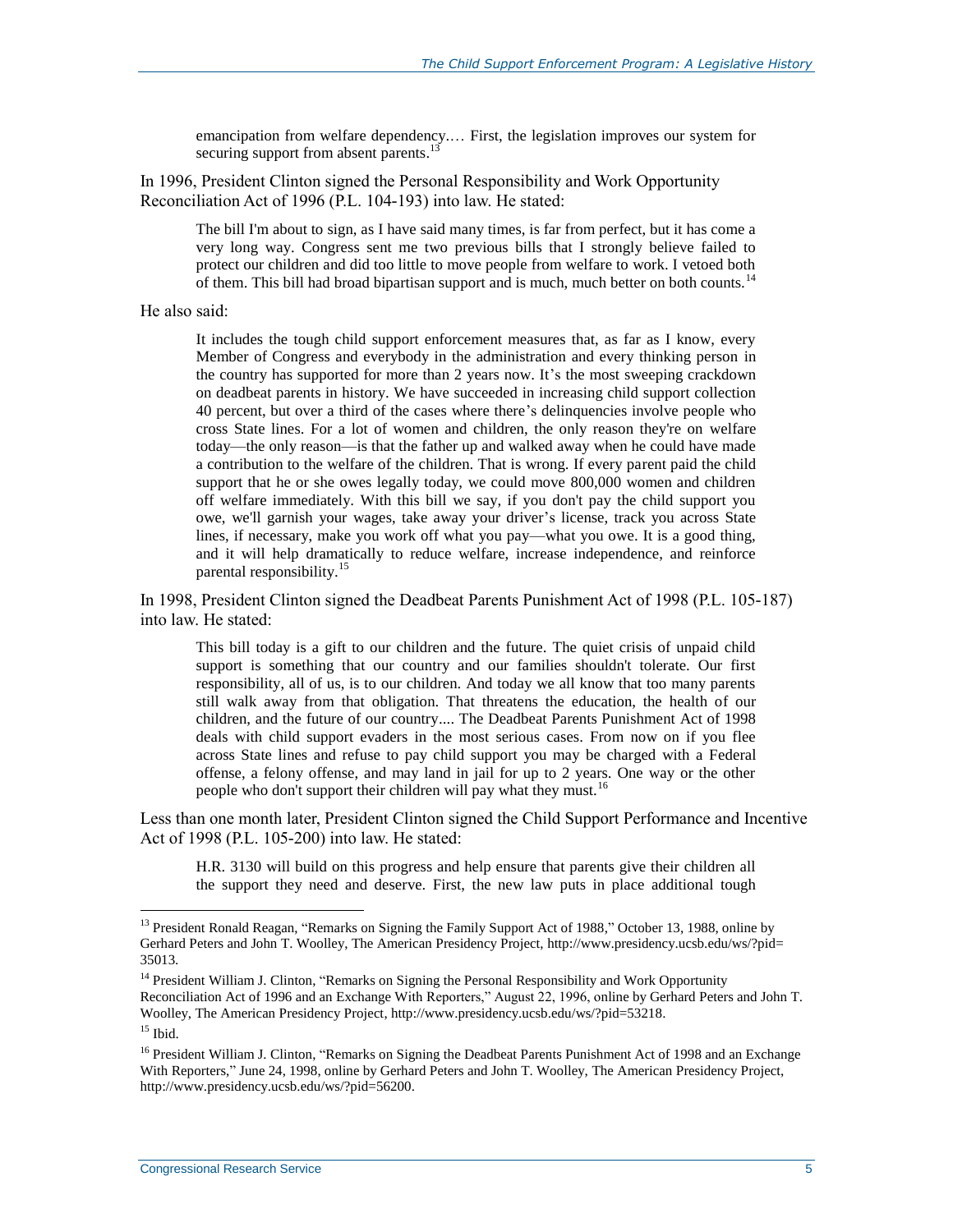penalties for States that fail to automate their child support computer systems on time. Under this new law, States that fail to establish these State-wide systems face automatic and escalating penalties, ranging from 4 percent of Federal child support enforcement funds for the first year to 30 percent for the fifth year in which a State fails to meet national certification standards. Second, H.R. 3130 incorporates a proposal that my Administration sent to the Congress last year to reward States for their performance on a wide range of key child support goals, such as the number of paternity establishments and child support orders, rather than only on cost-effectiveness, as current law provides. Third, the law will make it easier for States to secure medical support for children in cases in which the non-custodial parent has private health coverage, by facilitating the creation of a medical support notice that all health plans will recognize.<sup>17</sup>

Since its enactment in 1975, almost 50 laws have made changes to the CSE program. This report provides a legislative history of the program. It includes a discussion of precursor legislation, describes the provisions that were part of the initial law, and describes the many subsequent provisions in other laws that made changes to the CSE program. It also includes a summary table of laws that pertain to the program. The information related to individual CSE provisions generally provides enough detail to demonstrate how some of the main provisions of the CSE program changed over time.

## **Child Support Enforcement Laws**

Although the CSE program generally garners bipartisan support, it is hard to document congressional votes on specific CSE-related issues because most CSE legislation has not been in the form of stand-alone bills.<sup>18</sup> For most of its history changes to the CSE program have been achieved in tandem with changes to other social welfare programs. As seen in **[Table 1](#page-9-0)**, many CSE provisions were incorporated in omnibus budget bills and legislation amending Social Security Act programs.

**[Table 1](#page-9-0)** lists the federal laws that include CSE provisions. It is followed by a description of the individual CSE provisions in the listed CSE laws. The provisions reflect the changes in and/or expansion of the mission of the CSE program over the years.

<span id="page-9-0"></span>

| Year | <b>Public Law</b> | Title                                                 | <b>Enactment Date</b> |
|------|-------------------|-------------------------------------------------------|-----------------------|
| 1950 | P.L. 81-734       | Social Security Amendments of 1950                    | August 28, 1950       |
| 1950 |                   | Uniform Reciprocal Enforcement of Support Act (URESA) | See Note (below)      |
| 1965 | P.L. 89-97        | Social Security Amendments of 1965                    | July 30, 1965         |

**Table 1. Child Support Enforcement Laws: 1950-2015**

 $17$  President William J. Clinton, "Statement on Signing the Child Support Performance and Incentive Act of 1998," July 16, 1998, online by Gerhard Peters and John T. Woolley, The American Presidency Project, http://www.presidency.ucsb.edu/ws/?pid=56312.

<sup>&</sup>lt;sup>18</sup> Out of the six "stand-alone" child support bills as denoted by the phrase "Child Support" in their titles, only three had recorded votes, the other three were passed by voice vote or unanimous consent. The discussions of P.L. 98-378, P.L. 105-187, and P.L. 105-200 each include a footnote with the yeas and nays of the recorded vote on passage of the legislation.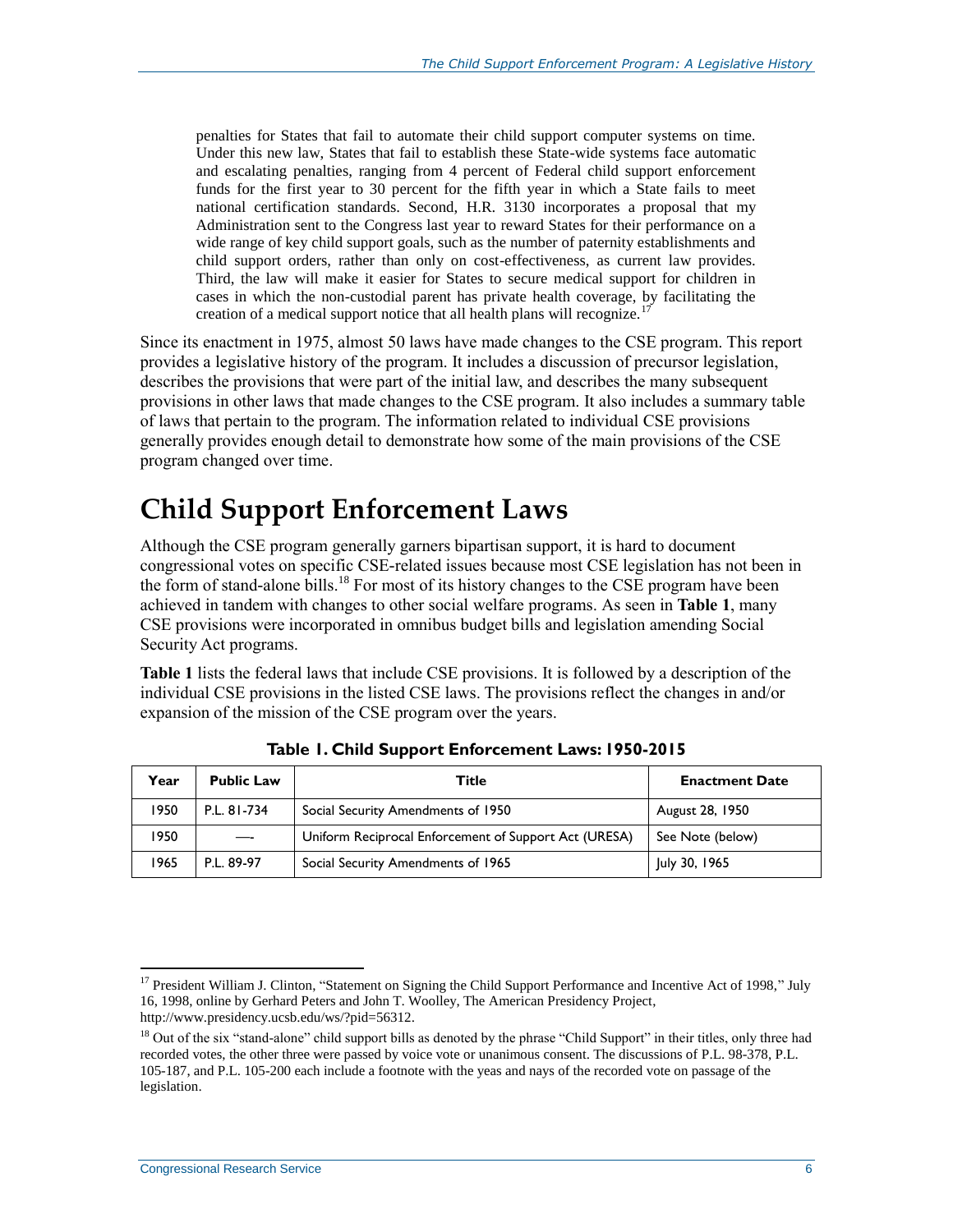| Year | <b>Public Law</b> | <b>Title</b>                                               | <b>Enactment Date</b> |
|------|-------------------|------------------------------------------------------------|-----------------------|
| 1967 | P.L. 90-248       | Social Security Amendments of 1967                         | January 2, 1968       |
| 1975 | P.L. 93-647       | Social Services Amendments of 1974                         | January 4, 1975       |
| 1975 | P.L. 94-46        | N.A.                                                       | June 30, 1975         |
| 1975 | P.L. 94-88        | N.A.                                                       | August 9, 1975        |
| 1976 | P.L. 94-365       | N.A.                                                       | July 14, 1976         |
| 1976 | P.L. 94-566       | Unemployment Compensation Amendments of 1976               | October 20, 1976      |
| 1977 | P.L. 95-30        | Tax Reduction and Simplification Act of 1977               | May 23, 1977          |
| 1977 | P.L. 95-59        | <b>Extension of Certain Social Welfare Programs</b>        | June 30, 1977         |
| 1977 | P.L. 95-142       | Medicare-Medicaid Anti-Fraud and Abuse Amendments          | October 25, 1977      |
| 1978 | P.L. 95-598       | Bankruptcy Reform Act of 1978                              | October 6, 1978       |
| 1980 | P.L. 96-178       | N.A.                                                       | January 2, 1980       |
| 1980 | P.L. 96-265       | Social Security Disability Amendments of 1980              | June 9, 1980          |
| 1980 | P.L. 96-272       | Adoption Assistance and Child Welfare Act of 1980          | June 17, 1980         |
| 1981 | P.L. 97-35        | Omnibus Budget Reconciliation Act of 1981                  | August 13, 1981       |
| 1982 | P.L. 97-248       | Tax Equity and Fiscal Responsibility Act of 1982           | September 3, 1982     |
| 1982 | P.L. 97-252       | Uniformed Services Former Spouses' Protection Act          | September 8, 1982     |
| 1982 | P.L. 97-253       | Omnibus Budget Reconciliation Act of 1982                  | September 8, 1982     |
| 1984 | P.L. 98-353       | Bankruptcy Amendments and Federal Judgeship Act of<br>1983 | July 10, 1984         |
| 1984 | P.L. 98-369       | Deficit Reduction Act of 1984                              | July 18, 1984         |
| 1984 | P.L. 98-378       | Child Support Enforcement Amendments of 1984               | August 16, 1984       |
| 1986 | P.L. 99-509       | Omnibus Budget Reconciliation Act of 1986                  | October 21, 1986      |
| 1987 | P.L. 100-203      | Omnibus Budget Reconciliation Act of 1987                  | December 22, 1987     |
| 1988 | P.L. 100-485      | Family Support Act of 1988                                 | October 13, 1988      |
| 1989 | P.L. 101-239      | Omnibus Budget Reconciliation Act of 1989                  | December 19, 1989     |
| 1990 | P.L. 101-508      | Omnibus Budget Reconciliation Act of 1990                  | November 5, 1990      |
| 1992 | P.L. 102-521      | Child Support Recovery Act of 1992                         | October 25, 1992      |
| 1992 | P.L. 102-537      | Ted Weiss Child Support Enforcement Act of 1992            | October 27, 1992      |
| 1993 | P.L. 103-66       | Omnibus Budget Reconciliation Act of 1993                  | August 10, 1993       |
| 1994 | P.L. 103-383      | Full Faith and Credit for Child Support Orders Act         | October 20, 1994      |
| 1994 | P.L. 103-394      | Bankruptcy Reform Act of 1994                              | October 22, 1994      |
| 1994 | P.L. 103-403      | Small Business Administration Amendments of 1994           | October 22, 1994      |
| 1994 | P.L. 103-432      | Social Security Amendments of 1994                         | October 31, 1994      |
| 1995 | P.L. 104-35       | N.A.                                                       | October 12, 1995      |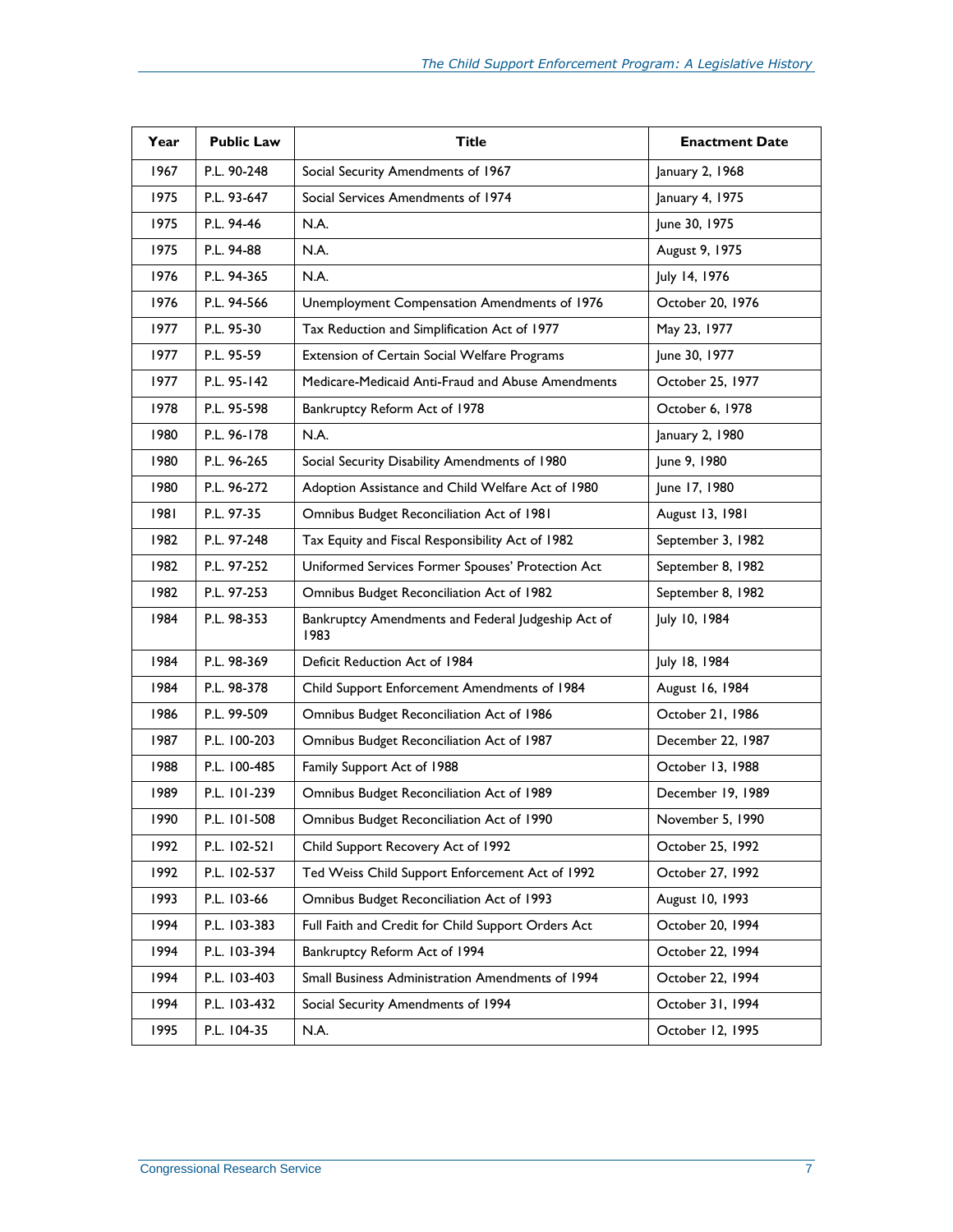| Year | <b>Public Law</b> | Title                                                                          | <b>Enactment Date</b> |
|------|-------------------|--------------------------------------------------------------------------------|-----------------------|
| 1996 | P.L. 104-193      | Personal Responsibility and Work Opportunity<br>Reconciliation Act of 1996     | October 22, 1996      |
| 1997 | P.L. 105-33       | Balanced Budget Act of 1997                                                    | August 5, 1997        |
| 1998 | P.L. 105-187      | Deadbeat Parents Punishment Act of 1998                                        | June 24, 1998         |
| 1998 | P.L. 105-200      | Child Support Performance and Incentive Act of 1998                            | July 16, 1998         |
| 1998 | P.L. 105-306      | Noncitizen Benefit Clarification and Other Technical<br>Amendments Act of 1998 | October 28, 1998      |
| 1999 | P.L. 106-113      | Consolidated Appropriations Act, 2000                                          | November 29, 1999     |
| 1999 | P.L. 106-169      | Foster Care Independence Act of 1999                                           | December 14, 1999     |
| 2004 | P.L. 108-199      | Consolidated Appropriations Act, 2004                                          | January 23, 2004      |
| 2004 | P.L. 108-295      | SUTA Dumping Prevention Act of 2004                                            | August 9, 2004        |
| 2004 | P.L. 108-447      | Consolidated Appropriations Act, 2005                                          | December 8, 2004      |
| 2006 | P.L. 109-171      | Deficit Reduction Act of 2005                                                  | February 8, 2006      |
| 2006 | P.L. 109-250      | <b>Returned Americans Protection Act</b>                                       | July 27, 2006         |
| 2007 | P.L. 110-157      | Dr. James Allen Veteran Vision Equity Act of 2007                              | December 26, 2007     |
| 2008 | P.L. 110-351      | Fostering Connections to Success and Increasing<br>Adoptions Act of 2008       | October 7, 2008       |
| 2009 | P.L. 111-5        | American Recovery and Reinvestment Act of 2009                                 | February 17, 2009     |
| 2014 | P.L. 113-183      | Preventing Sex Trafficking and Strengthening Families Act                      | September 29, 2014    |

**Source:** Table prepared by the Congressional Research Service (CRS).

**Notes:** By 1957, all states, the District of Columbia, and the territories of Guam, Puerto Rico, and the Virgin Islands had adopted URESA.

N.A. = Not Available, meaning no official or unofficial title.

No CSE legislation was enacted in 2015.

#### **1950**

 $\overline{a}$ 

#### **Social Security Amendments of 1950**

The first federal child support enforcement legislation was P.L. 81-734, the Social Security Act Amendments of 1950, which added Section  $402(a)(11)$  to the Social Security Act (42 U.S.C.  $602(a)(11)$ ). The legislation required state welfare agencies to notify appropriate law enforcement officials upon providing AFDC to a child who was abandoned or deserted by a parent. The intent of the provision was to enable law enforcement officials to locate absent parents and to prosecute them, if warranted, under the various state laws. In effect, this provision made it the job of the prosecutor rather than the AFDC agency to file a complaint or press a lawsuit against noncustodial parents who had deserted their families. The AFDC agency was only responsible for providing eligible children with welfare dollars; it was not responsible for enforcing child support.<sup>19</sup>

<sup>&</sup>lt;sup>19</sup> U.S. Department of Health and Human Services, Office of Child Support Enforcement, National Institute for Child Support Enforcement, *History and Fundamentals of Child Support Enforcement Handbook*, July 1980, p. 90.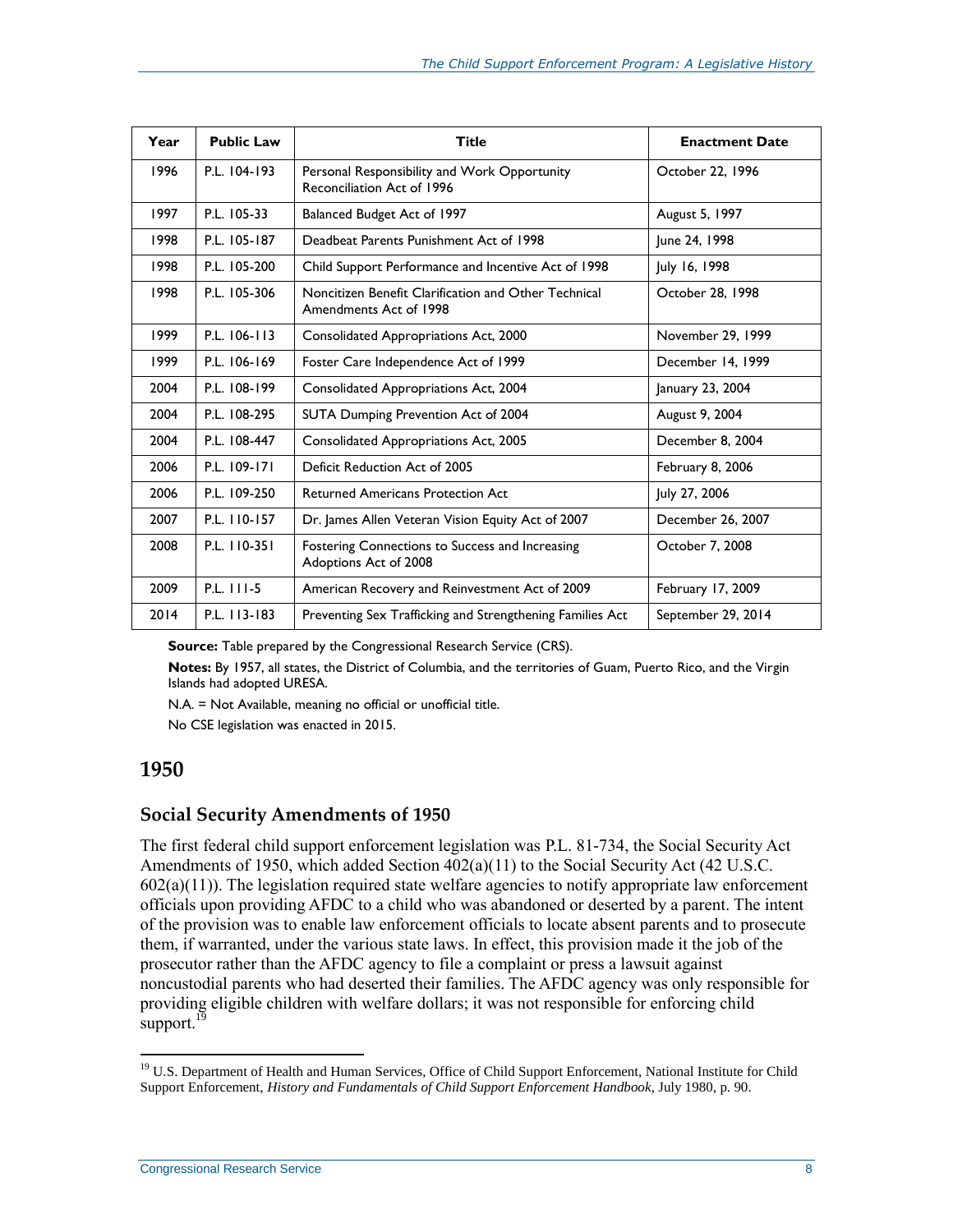#### **Uniform Reciprocal Enforcement of Support Act (URESA)**

Also in 1950, the National Conference of Commissioners on Uniform State Laws (NCCUSL) and the American Bar Association approved the Uniform Reciprocal Enforcement of Support Act (URESA).URESA, a model state law, was enacted in all 50 states, the District of Columbia, Guam, Puerto Rico, and the Virgin Islands. The act was amended in 1952 and 1958 and revised in  $1968$ <sup>20</sup> In its early years URESA was often called the "Runaway Pappy Act." Its purpose was to provide a system for the interstate enforcement of child support orders without requiring the person seeking child support or her or his legal representative to go to the state in which the noncustodial parent resided.<sup>21</sup>

"The average member of a state legislature is (or must at least pretend to be) against sin and in favor of low taxes. So he is almost compelled to vote for a law that will bring to boot the runaway pappy who is neglecting his moral duty to his wife and children and at the same time reduce taxes by shifting the burden of relief for destitute families from the state to the father/husband who should bear it." (Source: William J. Brockelbank (Uniform Law Commmissioner for the State of Idaho) *Interstate Enforcement of Family Support (The Runaway Pappy Act)*, 1960.

#### **1965**

 $\overline{a}$ 

#### **Social Security Amendments of 1965**

P.L. 89-97, the Social Security Amendments of 1965, allowed a state or local welfare agency to obtain from the Secretary of Health, Education, and Welfare the address and place of employment of an absent parent who owed child support under a court order for support.

<sup>&</sup>lt;sup>20</sup> In 1989, the NCCUSL reviewed the revised version of URESA and determined the need for major revisions. The result was the development of the Uniform Interstate Family Support Act (UIFSA), a new interstate act that superseded URESA and the revised version of URESA. The NCCUSL amended UIFSA in 1996, 2001, and 2008.

 $21$  Before 1950, many noncustodial parents were able to avoid paying child support to custodial parents by leaving their state of residence. Since each state had its own laws, it was relatively easy to avoid prosecution for nonpayment. A custodial parent trying to obtain child support from the noncustodial parent who was residing in another state would have to file with the court in that state. This usually was an expensive and time-consuming process. Most parents simply gave up without ever collecting the child support owed to them. After passage of URESA, the court system of one state had the authority to enforce the child support orders of another state, and noncustodial parents who moved to another state could not as easily avoid paying child support.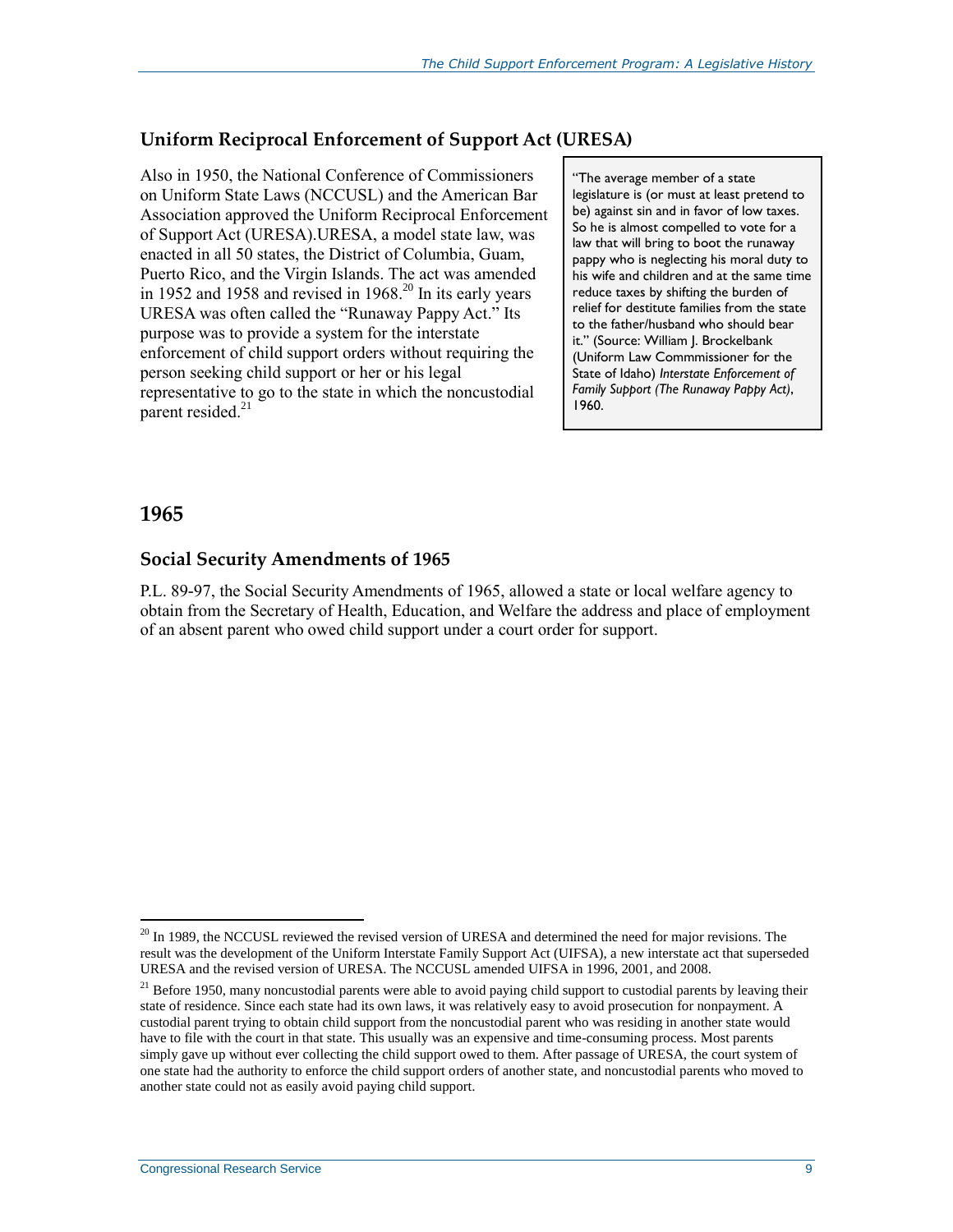#### **1967**

#### **Social Security Amendments of 1967**

P.L. 90-248, the Social Security Amendments of 1967, allowed states to obtain from the Internal Revenue Service (IRS) the address of nonresident parents who owed child support under a court order for support. In addition, as part of its AFDC program, each state was required to establish a single organizational unit to establish paternity and collect child support for deserted children receiving AFDC. States were also required to work cooperatively with each other under child support reciprocity agreements and with courts and law enforcement officials. Recognizing that law enforcement officials were overwhelmed with an assortment of cases and that most of them gave finding

Some observers concluded that the 1967 amendments were not adequate for effective child support enforcement because they did not (1) require AFDC parents to file a child support petition, (2) provide enough incentives for states to initiate actions on behalf of AFDC recipients in their jurisdictions, and (3) impose sanctions on states that failed to help families obtain child support. (Source: *History and Fundamentals of Child Support Enforcement Handbook*, July 1980, p. 91.)

absent/noncustodial parents low priority, the 1967 provisions gave the newly established organizational unit the responsibility of establishing paternity and collecting child support.<sup>22</sup> The 1967 amendments also provided for federal reimbursement of costs related to paternity and child support activities at a 50% rate.

#### **1975**

 $\overline{a}$ 

#### **Social Services Amendments of 1974**

P.L. 93-647, the Social Services Amendments of 1974, created part D of Title IV of the Social Security Act (Sections 451, et seq.; 42 U.S.C. 651, et seq.). The law contained key child support enforcement provisions, which reflected three years of intense congressional attention. The main CSE provisions are summarized below.

#### *Federal Requirements*

The Secretary of the Department of Health, Education, and Welfare (now the Department of Health and Human Services, or HHS) was given primary responsibility for the

"By 1972, it was apparent that the 1967 amendments were not … being vigorously implemented by the States. … In reaction to this situation, the version of H.R. 1 reported by the Senate Finance Committee on September 25, 1972, contained a new Part D of title IV of the [Social Security] Act. This proposal, with some major exceptions, formed the framework for title IV D which was enacted [some two and a half years later] in Part B of Public Law 93-647." (Source: U.S. Department of Health and Human Services, Office of Child Support Enforcement, "Kids, They're Worth Every Penny," 9th Annual Child Support Enforcement Report to Congress, December 1984, p. 111.)

CSE program and was required to establish a separate organizational unit to operate it. Operational responsibilities included (1) establishing a Federal Parent Locator Service (FPLS);<sup>23</sup> (2) establishing standards for state program organization, staffing, and operation; (3) reviewing and approving state plans for the program; (4) evaluating state program operations by conducting

 $22$  U.S. Department of Health and Human Services, Office of Child Support Enforcement, National Institute for Child Support Enforcement, *History and Fundamentals of Child Support Enforcement Handbook*, July 1980, p. 90.

 $^{23}$  The FPLS is an assembly of systems operated by the Office of Child Support Enforcement (OCSE) in the Department of Health and Human Services (HHS), to assist states in locating noncustodial parents, putative fathers, and custodial parents for the establishment of paternity and child support obligations, as well as the enforcement and modification of orders for child support, custody, and visitation. The FPLS assists federal and state agencies in identifying overpayments and fraud, and assists with assessing benefits.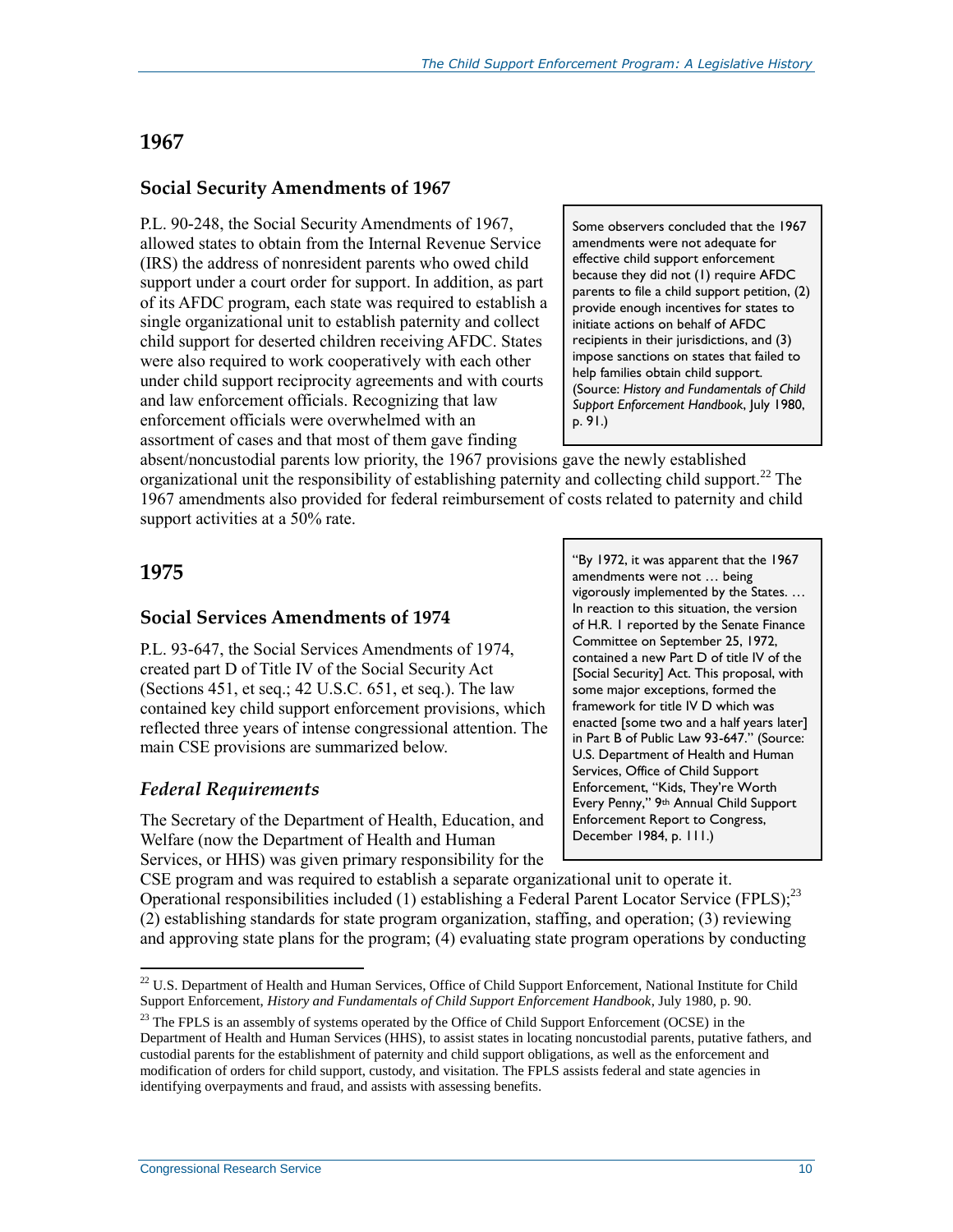audits of each state's program; (5) certifying cases for referral to the federal courts to enforce support obligations; (6) certifying cases for referral to the IRS for support collections; (7) subjecting moneys due and payable to federal employees to garnishment for the collection of child support; (8) providing technical assistance to states and assisting them with reporting procedures; (9) maintaining records of program operations, expenditures, and collections; and (10) submitting an annual report to Congress.

#### *State Plan Requirements*

Primary responsibility for operating the CSE program was placed on the states pursuant to the state plan. The major requirements of a state plan were that (1) the state designate a single and separate organizational unit to administer the program; (2) the state undertake to establish paternity and secure support for individuals receiving AFDC and others who apply directly for child support enforcement services;  $^{24}$  (3) child support payments be made to the state for distribution; (4) the state enter into cooperative agreements with appropriate courts and law enforcement officials; (5) the state establish a State Parent Locator Service that uses state and local parent location resources and the Federal Parent Locator Service (FPLS); (6) the state cooperate with any other state in locating an absent parent, establishing paternity, and securing support; and (7) the state maintain a full record of collections and disbursements made under the plan.

In addition, new eligibility requirements were added to the AFDC program requiring applicants for, or recipients of, AFDC to make an assignment of support rights to the state, to cooperate with the state in establishing paternity and securing support, and to furnish their Social Security numbers to the state. (Note that although these provisions are requirements for Title IV-A of the Social Security Act, they are a cornerstone of the Title IV-D program.)

Moreover, each state/jurisdiction was required to make its CSE program available to individuals who were not recipients of AFDC if such individuals applied for CSE services. The state/jurisdiction was allowed to charge an application fee and could also recover costs that were in excess of the application fee from the amount of child support collected.

#### *Financing the CSE Program*

The 1975 law required that child support payments made on behalf of children receiving AFDC benefits had to be paid to the state rather than directly to the family. It also established procedures for the distribution of child support collections received on behalf of families on AFDC. These provisions together with the assignment of child support rights provision enabled states and the federal government to regain a portion of their AFDC expenditures. This meant that in cases where child support was collected on behalf of a child receiving AFDC and the amount of the child support was not enough to make the family ineligible for AFDC, the family continued to receive its full AFDC payment and the child support collection was used to reimburse the state and federal government to the extent of their participation in the financing of past and current AFDC payments.<sup>25</sup>

P.L. 93-647 also created an incentive system to encourage states to collect payments from parents of children on AFDC. Under this system, financial incentive payments were provided to localities

 $\overline{a}$ <sup>24</sup> P.L. 93-647 allowed a "reasonable" application fee to be imposed on non-AFDC families for CSE services.

 $25$  P.L. 93-647 required that from July 1, 1975, through September 30, 1976, 40% of the first \$50 of the current month's child support payment collected (to a maximum of \$20) was required to be paid to the AFDC family.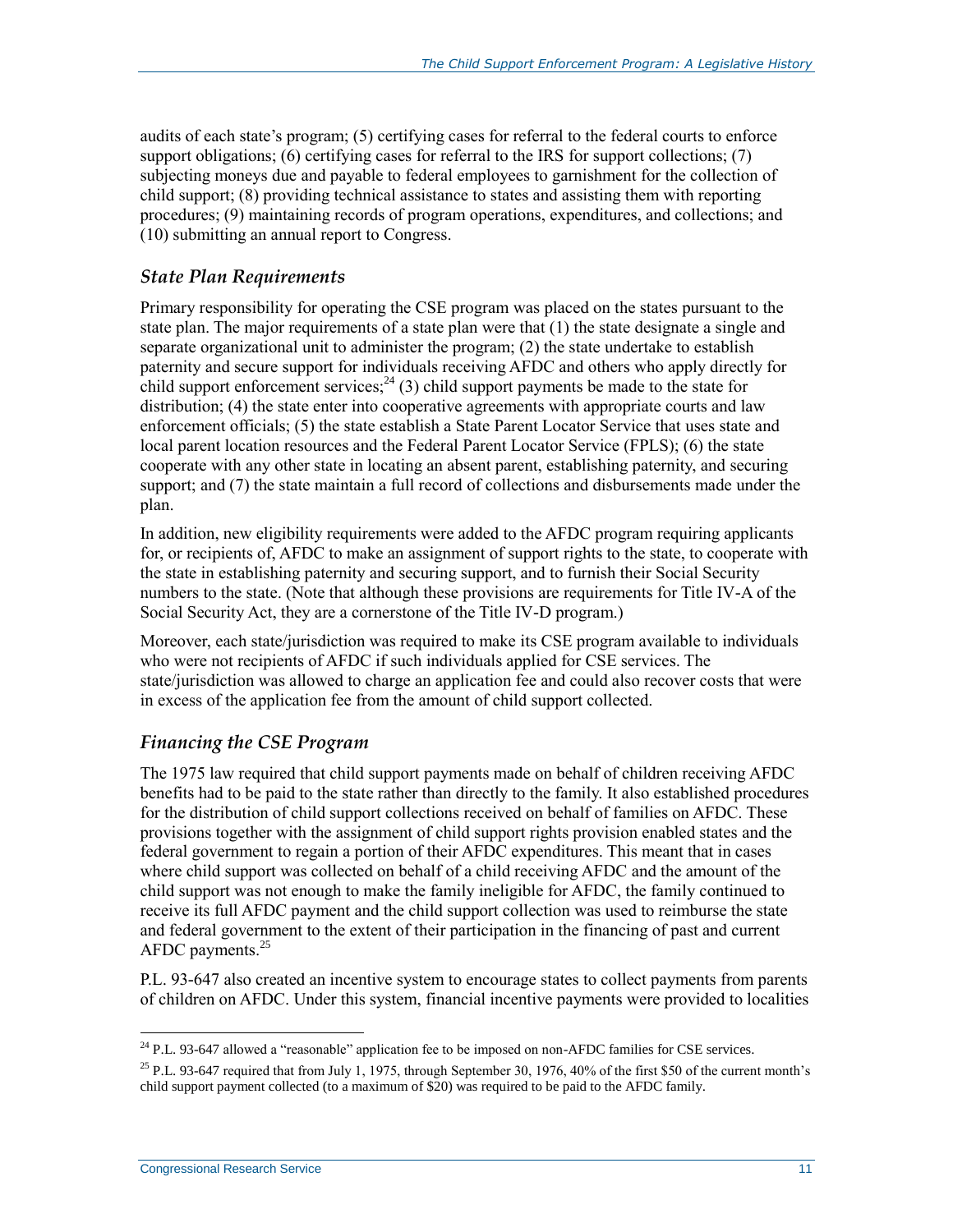of the state (i.e., political subdivisions of the state) that had collected child support payments on behalf of state CSE agencies. When more than one jurisdiction was involved the incentive payment was allocated among the jurisdictions. The incentive payment also applied to states enforcing and collecting child support payments on behalf of other states. The incentive amount was dependent on when the child support collection was made. For the first 12 months of collections for a particular case, the incentive was 25% of the amount that was used to reimburse AFDC payments. After 12 months of collections in a particular case, the incentive payment dropped to  $10\%$ <sup>26</sup> Incentive payments came out of the portion of child support collections sent to the federal government (thereby with zero cost to the states).

P.L. 93-647 required the Secretary of the Department of Health, Education, and Welfare (HEW)<sup>27</sup> to pay each state, on a quarterly basis, an amount equal to 75% of the total amount expended by the state on CSE expenditures, except that expenditures on behalf of non-AFDC families (i.e., families that were not required to assign their child support rights to the state) were to be eliminated after June 30, 1976.<sup>28</sup>

P.L. 93-647 also stipulated that if a state is found via the annual audit not to be in compliance with the CSE state plan, the state's AFDC reimbursement (i.e., the federal share of a state's AFDC expenditures) would be reduced by 5%.

#### **P.L. 94-46**

Several problems were identified prior to July 1, 1975 (the effective date of P.L. 93-647) and Congress passed legislation, enacted as P.L. 94-46, to delay the effective date of the CSE program to August 1, 1975.

#### **P.L. 94-88**

 $\overline{a}$ 

To resolve some of the problems associated with P.L. 93-647, P.L. 94-88 was enacted in August 1975 to allow states to obtain waivers from certain program requirements under certain conditions until June 30, 1976, and to receive federal reimbursement at a reduced rate (50% rather than 75%). P.L. 94-88 also eased the requirement for AFDC recipients to cooperate with state CSE agencies when such cooperation would not be in the best interests of the child, and provided for supplemental payments to AFDC recipients whose grants would be reduced due to the implementation of the CSE program. In addition, P.L. 94-88 provided for quarterly advances to the states for CSE programs. It also authorized the payment of funds to cover specified costs incurred by the states during July 1975 in a good faith effort to implement specified CSE programs.

<sup>&</sup>lt;sup>26</sup> The 25%/10% rate ended on September 30, 1977. Pursuant to P.L. 95-30 the rate became 15% of such child support collected by localities or by one state for another state.

 $27$  Later this department was renamed the Department of Health and Human Services (HHS).

 $^{28}$  Although non-AFDC families have had the option to sign up for CSE services since the start of the CSE program in 1975, federal funding of CSE services on behalf of non-AFDC families was not made permanent until 1980. P.L. 93- 647 extended CSE funding for non-AFDC families through June 30, 1976. P.L. 94-365 extended CSE funding for non-AFDC families through June 30, 1977. P.L. 95-59 extended CSE funding for non-AFDC families through September 30, 1978. P.L. 96-178 extended CSE funding for non-AFDC families through March 31, 1980. P.L. 96-272 made CSE funding for non-AFDC families permanent.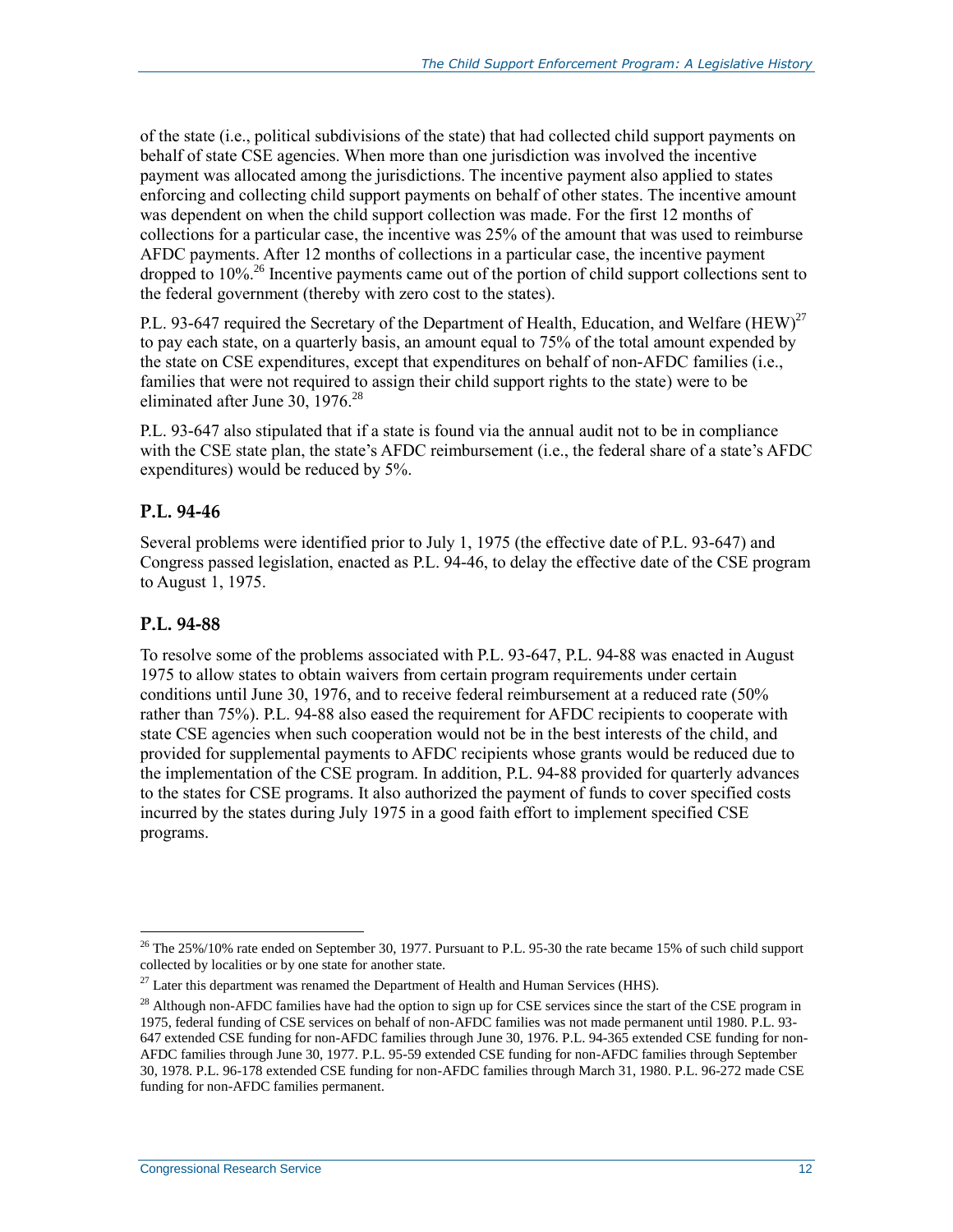#### **1976**

#### **P.L. 94-365**

P.L. 94-365 provided a one-year extension on funding of CSE services for non-AFDC families. The federal 75% matching rate was extended for CSE funding for non-AFDC families from June 30, 1976, through June 30, 1977.

#### **Unemployment Compensation Amendments of 1976**

P.L. 94-566, the Unemployment Compensation Amendments of 1976, required state employment agencies to provide absent parents' addresses to state CSE agencies.

#### **1977**

 $\overline{a}$ 

#### **Tax Reduction and Simplification Act of 1977**

P.L. 95-30, the Tax Reduction and Simplification Act of 1977, made several amendments to Title IV–D of the Social Security Act. Provisions relating to the garnishment of a federal employee's wages for child support were amended to (1) include employees of the District of Columbia; (2) specify the conditions and procedures to be followed to serve garnishments on federal agencies; (3) authorize the issuance of garnishment regulations by the three branches of the federal government and by the District of Columbia,<sup>29</sup> and (4) clarify several terms used in the statute. P.L. 95-30 also amended Section 454 of the Social Security Act (42 U.S.C. 654) to require the state plan to provide bonding for employees who receive, handle, or disburse cash and to ensure that the accounting and collection functions are performed by different individuals. In addition, the incentive payment provision, under Section 458(a) of the Social Security Act (42 U.S.C. 658(a)), was amended to change the rate to 15% of AFDC collections (from 25% for the first 12 months and 10% thereafter).

#### **Extension of Certain Social Welfare Programs**

P.L. 95-59 (Extension of Certain Social Welfare Programs) extended CSE funding for non-AFDC families from June 30, 1977, to September 30, 1978.

#### **Medicare-Medicaid Antifraud and Abuse Amendments**

P.L. 95-142, the Medicare-Medicaid Antifraud and Abuse Amendments, established (in Section 11 of the law) a medical support enforcement program under which states could require Medicaid applicants and recipients to assign to the state their rights to medical support. State Medicaid

<sup>&</sup>lt;sup>29</sup> P.L. 95-30 amended Title III of the Consumer Credit Protection Act (CCPA; 15 U.S.C. 1673(b)), which limits the amount of an employee's earnings that may be garnished. Under the CCPA, 50%-65% of disposable earnings may be garnished or withheld from a noncustodial parent's paycheck for child support purposes. Specifically, the CCPA allows up to 50% of a worker's disposable earnings to be garnished to pay child support if the worker is currently supporting a spouse or a child who is not the subject of the order. If a worker is not supporting a spouse or child, up to 60% of the worker's disposable earnings may be taken. An additional 5% may be garnished for support payments more than 12 weeks in arrears. *Note:* Disposable earnings is the amount of earnings left after legally required deductions (e.g., federal, state, and local taxes; Social Security; unemployment insurance; state employee retirement systems) have been made. Deductions not required by law (e.g., union dues, health and life insurance, charitable contributions) are not subtracted from gross earnings when the amount of disposable earnings for garnishment purposes is calculated.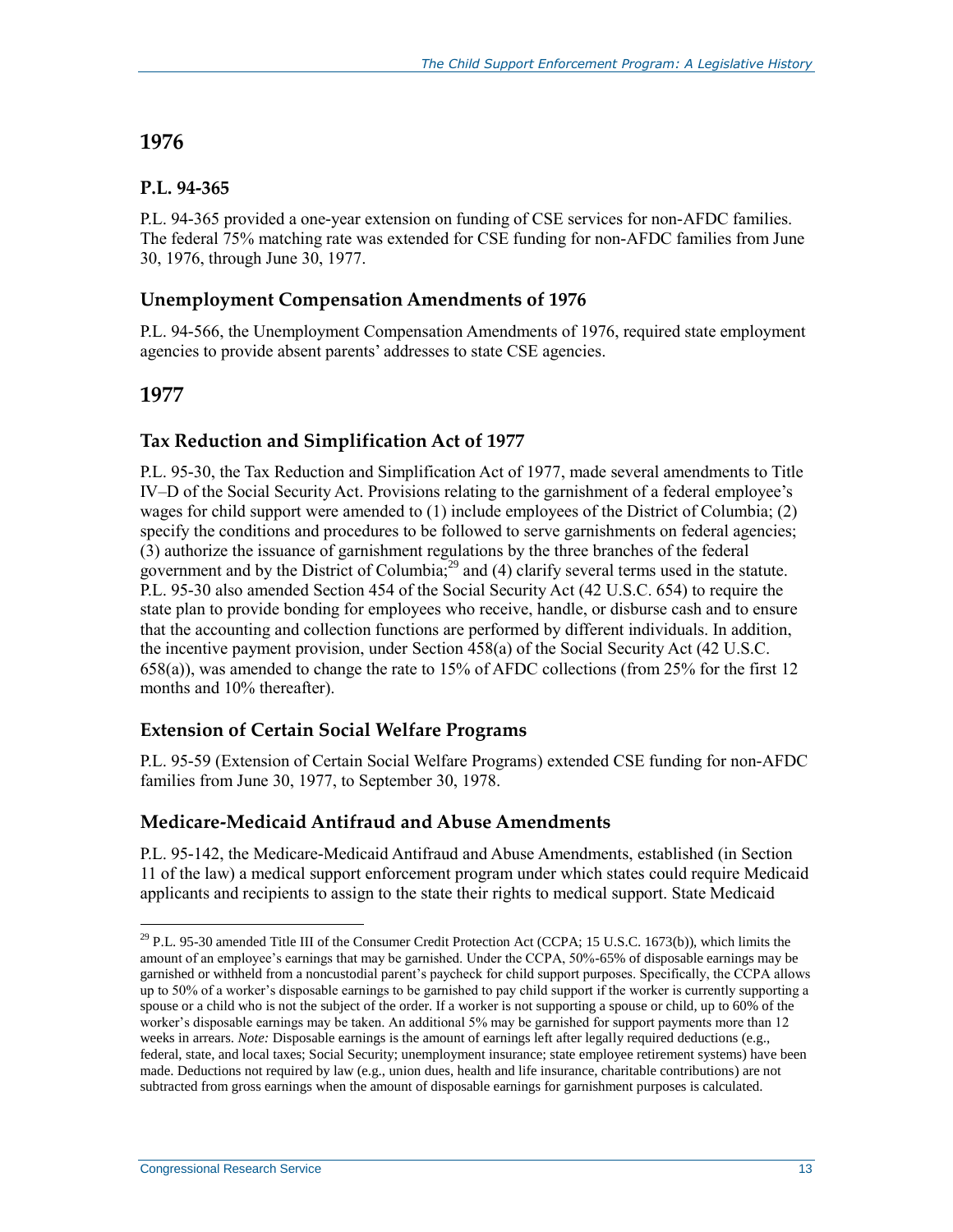agencies were allowed to enter into cooperative agreements with any appropriate agency of any state, including the CSE agency, for assistance with the enforcement and collection of medical support obligations. Incentives were also made available to localities making child support collections for states and for states securing collections on behalf of other states.

### **1978**

#### **Bankruptcy Reform Act of 1978**

P.L. 95-598, the Bankruptcy Reform Act of 1978, repealed Section 456(b) of the Social Security Act (42 U.S.C. 656(b)), which had barred the discharge in bankruptcy of assigned child support debts. Pursuant to P.L. 95-598, a child support obligation assigned to a state by an AFDC applicant or recipient could be released/discharged in a bankruptcy proceeding. (Section 456(b) of the Social Security Act was restored in 1981 by P.L. 97-35.)

#### **1980**

#### **P.L. 96-178**

P.L. 96-178 extended federal financial participation (FFP) (i.e., the federal matching rate) for CSE services on behalf of families not on AFDC to March 31, 1980, retroactive to October 1, 1978.

#### **Social Security Disability Amendments of 1980**

P.L. 96-265, the Social Security Disability Amendments of 1980, increased federal matching funds to 90%, effective July 1, 1981, for the costs of developing, implementing, and enhancing approved automated child support management information systems. Federal matching funds were also made available for child support enforcement duties performed by certain court personnel. In another provision, the law authorized the IRS to collect child support arrearages on behalf of non-AFDC families. Finally, the law provided state and local CSE agencies access to wage information held by the Social Security Administration and state employment security agencies for use in establishing and enforcing child support obligations.

#### **Adoption Assistance and Child Welfare Act of 1980**

P.L. 96-272, the Adoption Assistance and Child Welfare Act of 1980, contained four amendments to Title IV–D of the Social Security Act. First, the law made FFP for non-AFDC services available on a permanent basis (retroactive to October 1, 1978). Second, it allowed states to receive incentive payments on all AFDC collections, not just interstate collections. Third, as of October 1, 1979, states were required to claim reimbursement for expenditures within two years, with some exceptions. Fourth, the imposition of the 5% penalty on AFDC reimbursement for states not having effective CSE programs was postponed until October 1, 1980.

#### **1981**

#### **Omnibus Budget Reconciliation Act of 1981**

P.L. 97-35, the Omnibus Budget Reconciliation Act of 1981, amended Title IV–D of the Social Security Act in five ways. First, the IRS was authorized to withhold all or part of certain individuals' federal income tax refunds for collection of delinquent child support obligations on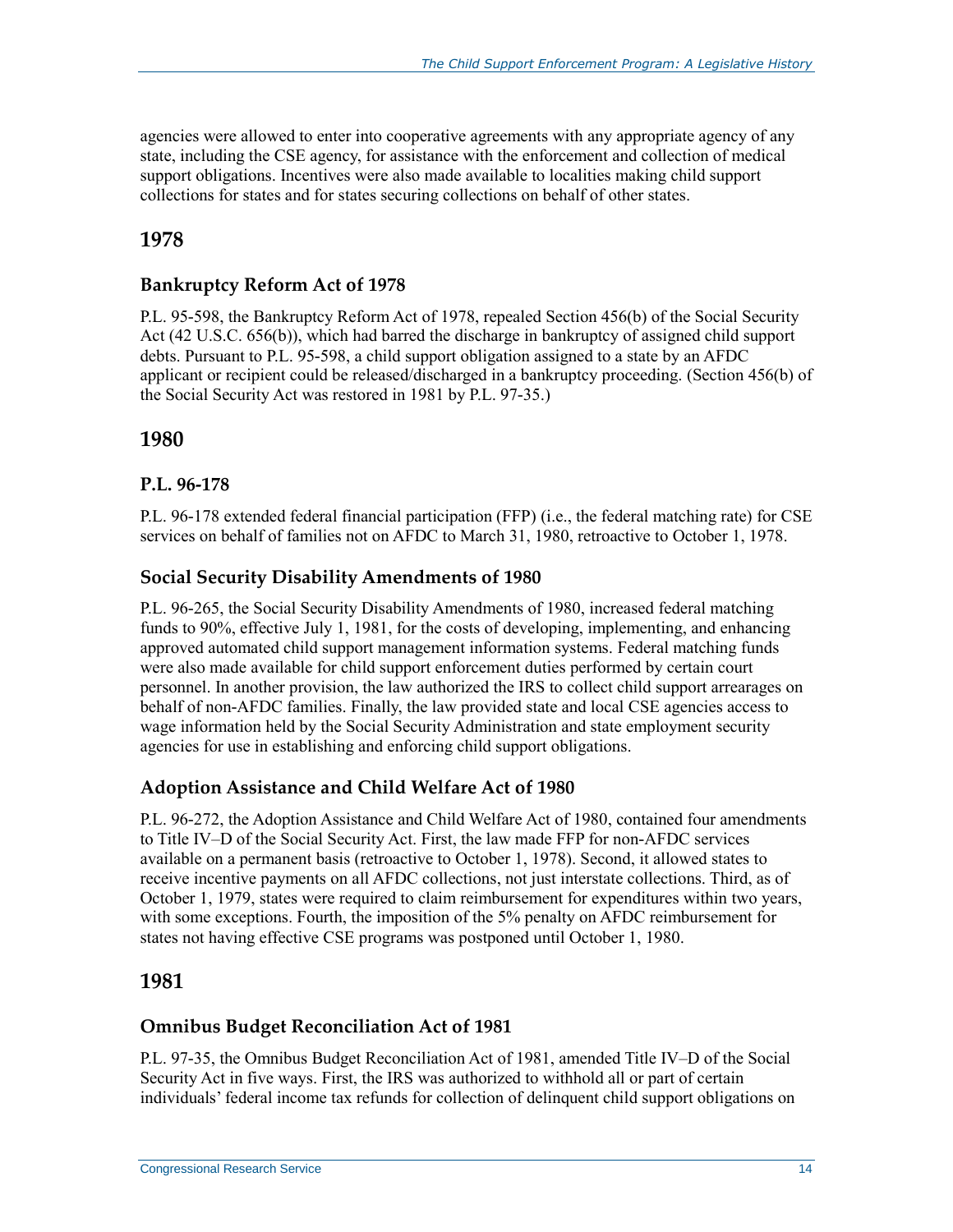behalf of AFDC families. Second, CSE agencies were permitted to collect spousal support for AFDC families. Third, for non-AFDC cases, CSE agencies were required to collect fees from absent parents who were delinquent in their child support payments. Fourth, child support obligations assigned to the state no longer were dischargeable in bankruptcy proceedings. Fifth, states were required to withhold a portion of unemployment benefits from noncustodial parents delinquent in their support payments.

#### **1982**

#### **Tax Equity and Fiscal Responsibility Act of 1982**

P.L. 97-248, the Tax Equity and Fiscal Responsibility Act of 1982, included several provisions affecting the CSE program. FFP was reduced from 75% to 70%, effective October 1, 1982. Incentives were reduced from 15% to 12%, effective October 1, 1983 (such incentives are obtained from the federal share of CSE collections). The provision for reimbursement of costs of certain court personnel that exceed the amount of funds spent by a state on similar court expenses during calendar year 1978 was repealed. The mandatory fee to recover costs associated with CSE services in non-AFDC cases imposed by P.L. 97-35 was repealed (retroactive to August 13, 1981), and states were given the option of establishing an application fee on custodial parents who were not receiving AFDC benefits and recovering costs in excess of the fee from either the custodial or noncustodial (non-AFDC) parent. States were allowed to collect spousal support in certain non-AFDC cases. As of October 1, 1982, members of the uniformed services on active duty were required to make allotments from their pay when support arrearages reached the equivalent of a two-month delinquency. Beginning October 1, 1982, states were allowed to reimburse themselves for AFDC grants paid to families for the first month in which the collection of child support was sufficient to make a family ineligible for AFDC.

#### **Uniformed Services Former Spouses' Protection Act**

P.L. 97-252, the Uniformed Services Former Spouses' Protection Act, authorized treatment of military retirement or retainer pay as property to be divided by state courts in connection with divorce, dissolution, annulment, or legal separation proceedings. It also allowed for the payment of child and/or spousal support (as specified in the court order) from the military retirement or retainer pay.

#### **Omnibus Budget Reconciliation Act of 1982**

P.L. 97-253, the Omnibus Budget Reconciliation Act of 1982, provided for the disclosure of information obtained under authority of the Food Stamp Act of 1977 to various programs, including state CSE agencies.

#### **1984**

#### **Bankruptcy Amendments and Federal Judgeship Act of 1983**

P.L. 98-353, the Bankruptcy Amendments and Federal Judgeship Act of 1983, made nondischargeable in bankruptcy (1) any debt for child support ordered by a court (regardless of whether the debtor parent was ever married to the child's other parent); and (2) any such debt assigned to federal, state, or local government. In effect this provision stipulated that child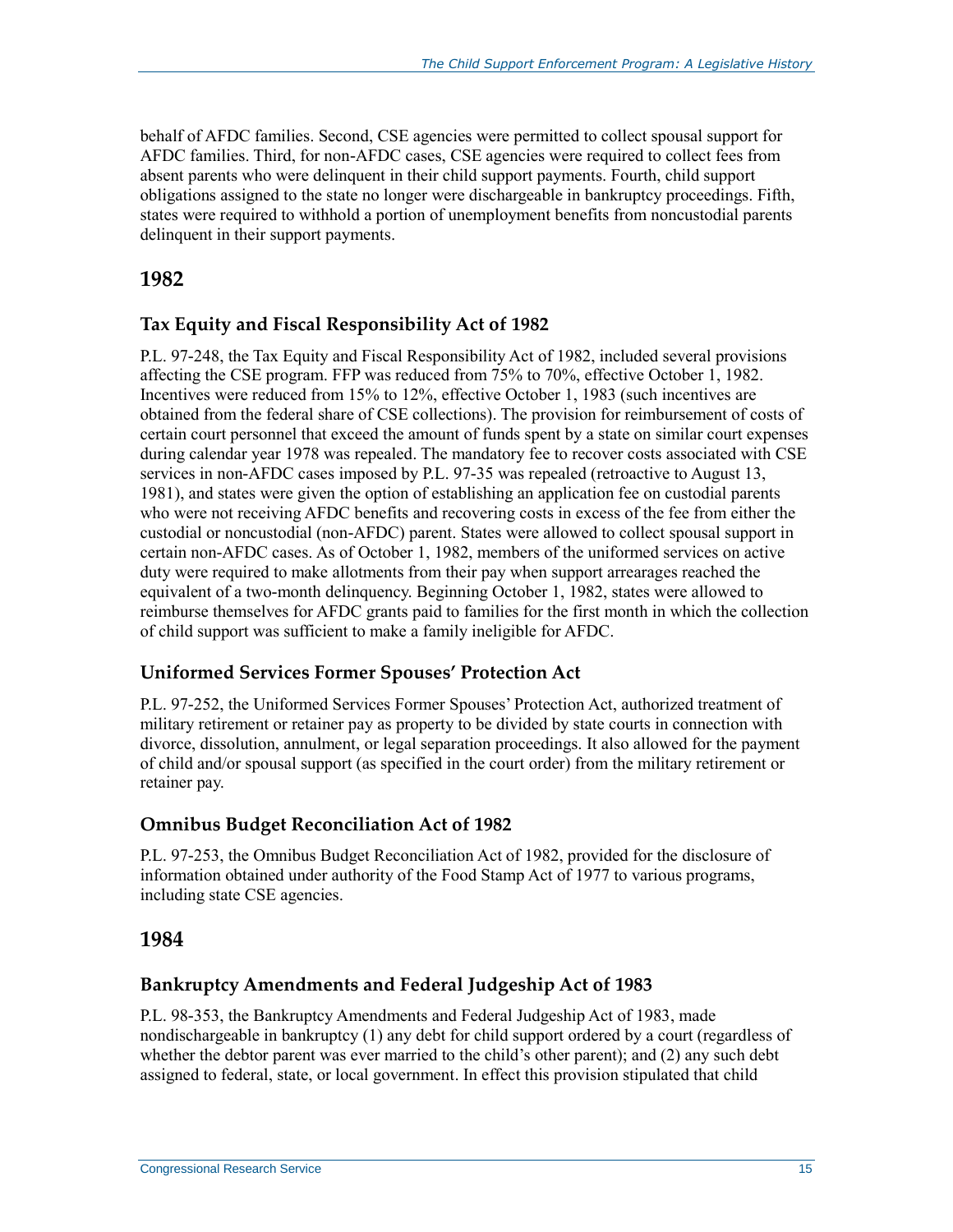support debts in the case of non-AFDC families could not be discharged in bankruptcy proceedings. 30

#### **Deficit Reduction Act of 1984**

P.L. 98-369, the Deficit Reduction Act of 1984, required states to pass through to the family, the first \$50 of current monthly child support payments collected on behalf of an AFDC family and to disregard it as income to the family so that it did not affect the family's AFDC eligibility or monthly benefit amount. (This provision often referred to as the "\$50 disregard" resulted in some AFDC families having up to \$50 of additional disposable income each month.) The remaining amount was divided between the state and the federal governments according to the state's AFDC federal matching rate.

P.L. 98-369 also provided that the \$1,000 dependency exemption for a child of divorced or separated parents was to be allocated to the custodial parent unless the custodial parent signed a written declaration that she or he would not claim the exemption for the relevant year. For purposes of computing the medical expense deduction for years after 1984, each parent was allowed to claim the medical expenses that he or she paid for the child.

#### **Child Support Enforcement Amendments of 1984**

P.L. 98-378, the Child Support Enforcement Amendments of  $1984$ ,<sup>31</sup> featured provisions that required improvements in state and local CSE programs in four major areas:

#### *Mandatory enforcement practices*

All states were required to enact statutes to improve enforcement mechanisms, including (1) mandatory income withholding procedures; (2) expedited processes for establishing and enforcing support orders; (3) state income tax refund interceptions; (4) liens against real and personal property, security, or bonds to ensure compliance with support obligations; and (5)

"The new public law requires States to have laws establishing several proven effective enforcement procedures. The practices required are already available in some States and used to varying degrees. The Child Support Enforcement Amendments of 1984 prescribe minimum requirements for the procedures while offering the States significant operational flexibility." (Source: U.S. Department of Health and Human Services, Office of Child Support Enforcement, "Kids, They're Worth Every Penny," 9th Annual Child Support Enforcement Report to Congress, December 1984, p. 111.)

reports of support delinquency information to consumer reporting agencies. State law had to allow for the bringing of paternity actions any time prior to a child's 18th birthday and all support orders issued or modified after October 1, 1985, had to include a provision for wage withholding.

#### *Federal financial participation and audit provisions*

To encourage greater reliance on performance-based incentives, federal matching funds were reduced by 2% in 1988 (to 68%) and another 2% in 1990 (to 66%). Federal matching funds at a

 $\overline{a}$ <sup>30</sup> A similar provision for AFDC families had already been enacted as part of the original CSE law (P.L. 93-647), but was later repealed by P.L. 95-598, and then restored by P.L. 97-35.

<sup>&</sup>lt;sup>31</sup> On August 8, 1984, the House agreed to the conference report on the Child Support Enforcement Amendments of 1984 (H.R. 4325) by a vote of 413-0 (Record Vote No: 357). On August 1, 1984, the Senate agreed to the conference report on H.R. 4325 by a vote of 99-0. (Record Vote No: 210).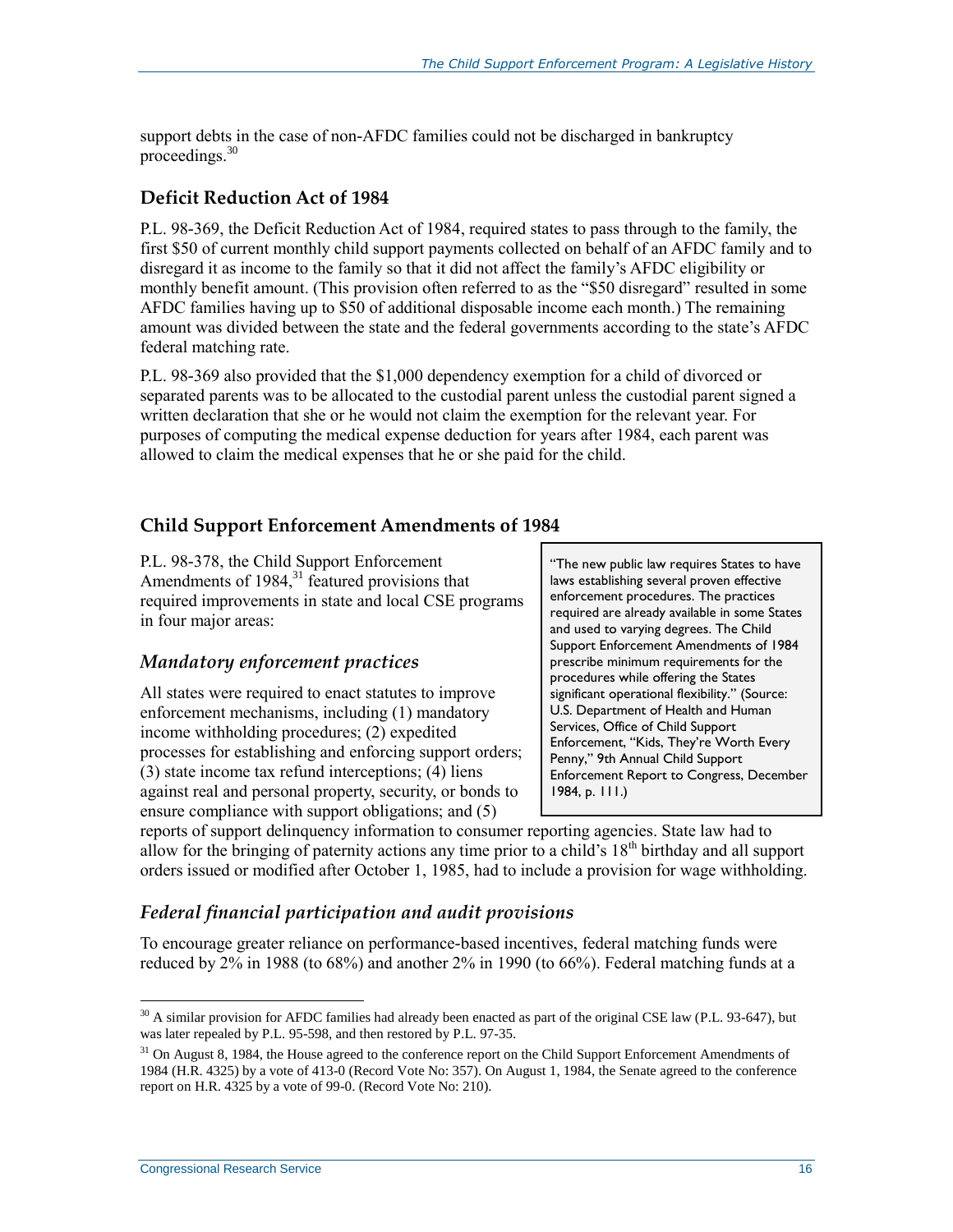90% rate were expanded to include computer hardware purchases, and at state option to facilitate income withholding and other newly required procedures. State incentive payments were reset at 6% for both AFDC and non-AFDC collections. These percentages could rise as high as 10% for each category for cost-effective states, but a state's non-AFDC incentive payments could not exceed its AFDC incentive payments. States were required to pass incentives through to local CSE agencies if these agencies had accumulated child support enforcement costs. Annual state audits were replaced with audits conducted at least once every three years. The focus of the audits was altered to evaluate a state's effectiveness on the basis of program performance as well as operational compliance. Penalties for noncompliance were from 1% to 5% of the federal share of the state's AFDC funds. The federal government could suspend imposition of a penalty based on a state's filing of, and complying with, an acceptable corrective action plan.

#### *Improved interstate enforcement*

States were required to apply a host of enforcement techniques to interstate cases as well as intrastate cases. Both states involved in an interstate case could take credit for the collection when reporting total collections for the purpose of calculating incentives. Special demonstration grants were authorized beginning in 1985 to fund innovative methods of interstate enforcement and collection. Federal audits were to be focused on states' effectiveness in establishing and enforcing obligations across state lines.

#### *Equal services for welfare and non-AFDC families*

Several specific requirements were directed at

"The American child support enforcement program exemplifies the gentrification of a traditional public welfare initiative that was initially designed for the poor. … This unification movement was driven from the bottom up, with middle-class, grassroots organizations demanding change. They found a particularly receptive audience of women politicians and a Reagan administration seeking a second term in office. The clientele merger altered the fundamental character of the child support enforcement program." (Source: Jocelyn Elise Crowley, The Gentrification of Child Support Enforcement Services, 1950–1984, *Social Service Review*, vol. 77, no. 4 (December 2003), pp. 585-604.)

improving state services to non-AFDC families. All of the mandatory practices had to be made available for both types of cases. The interception of federal income tax refunds was extended to non-AFDC cases. Incentive payments for non-AFDC cases became available for the first time (to apply to refunds payable after December 31, 1985, and before January 1, 1991; this provision was made permanent by P.L. 101-508). States were required to continue child support services to families terminated from the welfare rolls without charging an application fee. States were required to charge an application fee not exceeding \$25 for non-AFDC cases. States were required to publicize the availability of CSE services for non-AFDC parents.

#### *Other provisions*

States were required to (1) collect support in certain foster care cases; (2) collect spousal support in addition to child support where both are due in a case; (3) notify AFDC recipients, at least yearly, of the collections made on their behalf; (4) establish state commissions to study the operation of the state's child support system and report findings to the state's governor; (5) formulate guidelines for determining appropriate child support obligation amounts and distribute the guidelines to judges and other individuals who possess authority to establish obligation amounts; (6) offset the costs of the program by charging various fees to non-AFDC families and delinquent nonresident parents; (7) allow families whose AFDC eligibility was terminated as a result of the payment of child support to remain eligible to receive Medicaid for four months (expired on October 1, 1988; later made permanent by P.L. 101-239); (8) establish medical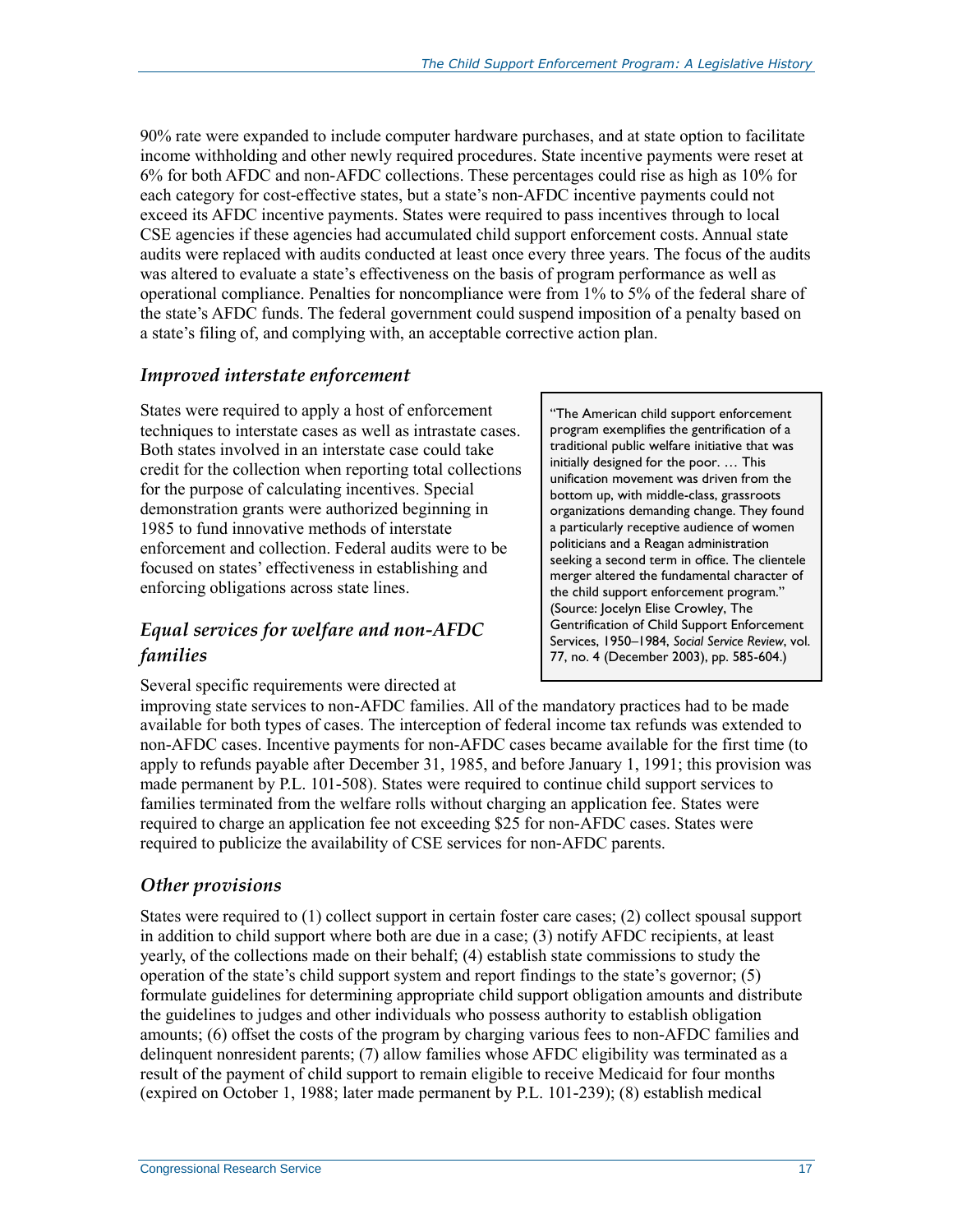support orders in addition to monetary awards; and (9) provide waiver authority for the CSE program to operate approved research and demonstration projects under Section 1115 of the Social Security Act. The Federal Parent Locator Service was made more accessible and effective in locating absent parents.

#### **1986**

#### **Omnibus Budget Reconciliation Act of 1986**

P.L. 99-509, the Omnibus Budget Reconciliation Act of 1986, included one child support enforcement amendment prohibiting the retroactive modification of child support awards. Under this new requirement, state laws had to provide for either parent to apply for modification of an existing order with notice provided to the other parent. No modification was permitted before the date of this notification.

#### **1987**

#### **Omnibus Budget Reconciliation Act of 1987**

P.L. 100-203, the Omnibus Budget Reconciliation Act of 1987, included a provision that required states to provide CSE services to all families with an absent parent who received Medicaid and had assigned their support rights to the state,<sup>32</sup> regardless of whether they were receiving AFDC.

#### **1988**

 $\overline{a}$ 

#### **Family Support Act of 1988**

P.L. 100-485, the Family Support Act of 1988, emphasized the duties of parents to work and support their children and, in particular, emphasized child support enforcement as the first line of defense against welfare dependence. Key child support provisions included the following:

#### *Guidelines for child support awards*

Judges and other officials were required to use state guidelines for child support unless they rebutted the guidelines by a written finding that applying them would be unjust or inappropriate in a particular case. States were required to review guidelines for awards every four years. Beginning five years after enactment, states generally had to review and, if necessary, adjust individual case awards every three years for AFDC cases. The same applied to other CSE cases, except review and adjustment was at the request of a parent.

"The long-anticipated welfare reform act became law in October 1988. … The law puts federal muscle (both funds and sanctions) behind trends that have been taking shape for a number of years. It is now generally agreed that both parents should be responsible for the well-being of their children and that family well-being may be enhanced if needy mothers work rather than stay at home with their children, provided that adequate child care is available.… The five principal sections of the law deal with child support and the establishing of paternity; job opportunities and training for families on AFDC; supportive services for families as they make the transition from AFDC to independence; related AFDC amendments; and demonstration projects." (Source: University of Wisconsin-Madison, Institute for Research on Poverty, *Focus*, vol. 11, no. 4, Winter 1988-1989, p. 15.)

 $32$  Ten years later in 1997, P.L. 105-33 prohibited these Medicaid families from having to pay an application fee for CSE services.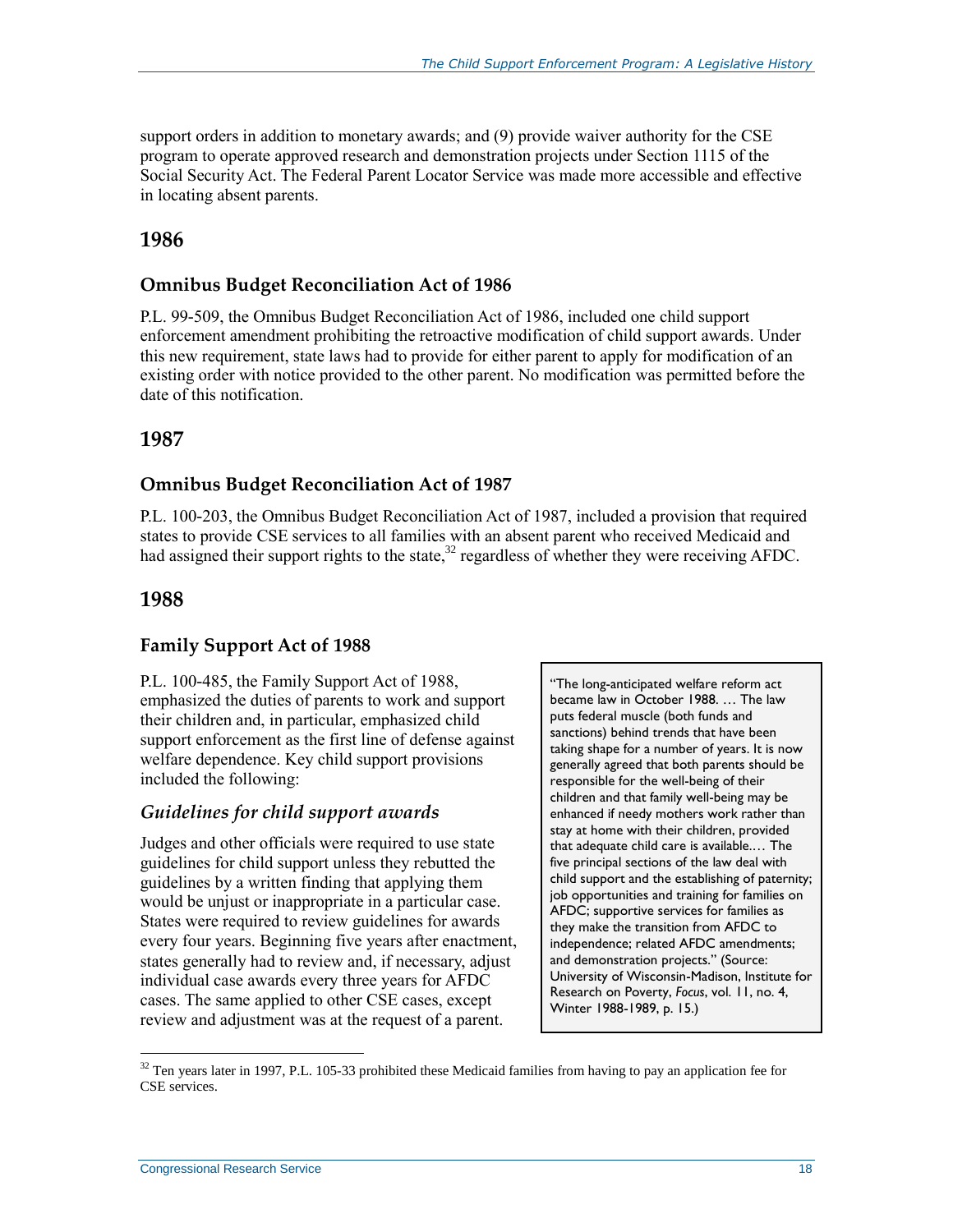#### *Establishment of paternity*

States were required to meet federal standards for the establishment of paternity. States were given two options for determining the Paternity Establishment Percentage (PEP). They could use a PEP that was based on data that pertained solely to the CSE program or they could use a PEP that was based on data that pertained to the state population as a whole. In effect, the PEP compares paternities established during the fiscal year with the number of nonmarital births during the preceding fiscal year. To meet federal requirements, the PEP in a state was required to (1) be at least  $50\%$ ; (2) be at least equal to the average for all states; or (3) have increased by  $3\%$ from FY1988 to FY1991 and by 3% each year thereafter. States were mandated to require all parties in a contested paternity case to take a genetic test upon request of any party. The federal matching rate for laboratory testing to establish paternity was increased to 90%.

#### *Disregard of child support*

The child support enforcement disregard authorized under the Deficit Reduction Act of 1984 was clarified so that it applied to a payment made by the noncustodial parent in the month it was due even if it was received in a subsequent month.

#### *Requirement for prompt state response*

The Secretary of HHS was required to set time limits within which states had to accept and respond to requests for assistance in establishing and enforcing support orders as well as time limits within which child support payments collected by the state CSE agency had to be distributed to the families to whom they were owed.

#### *Requirement for automated tracking and monitoring system*

Every state that did not have a statewide automated tracking and monitoring system in effect had to submit an advance planning document that met federal requirements by October 1, 1991. The Secretary was required to approve each document within nine months after submission. By October 1, 1995, every state had to have an approved system in effect. States were awarded 90% federal matching rates for this activity until September 30, 1995.

#### *Interstate enforcement*

A Commission on Interstate Child Support was created to hold national conferences on interstate child support enforcement reform and to report to Congress no later than October 1, 1990, on recommendations for improvements in the system and revisions in the Uniform Reciprocal Enforcement of Support Act.

#### *Computing incentive payments*

Amounts spent by states for interstate demonstration projects were required to be excluded from calculating the amount of the states' incentive payments.

#### *Use of INTERNET system*

The Secretaries of Labor and HHS were required to enter into an agreement to give the Federal Parent Locator Service prompt access to wage and unemployment compensation claims information useful in locating absent parents.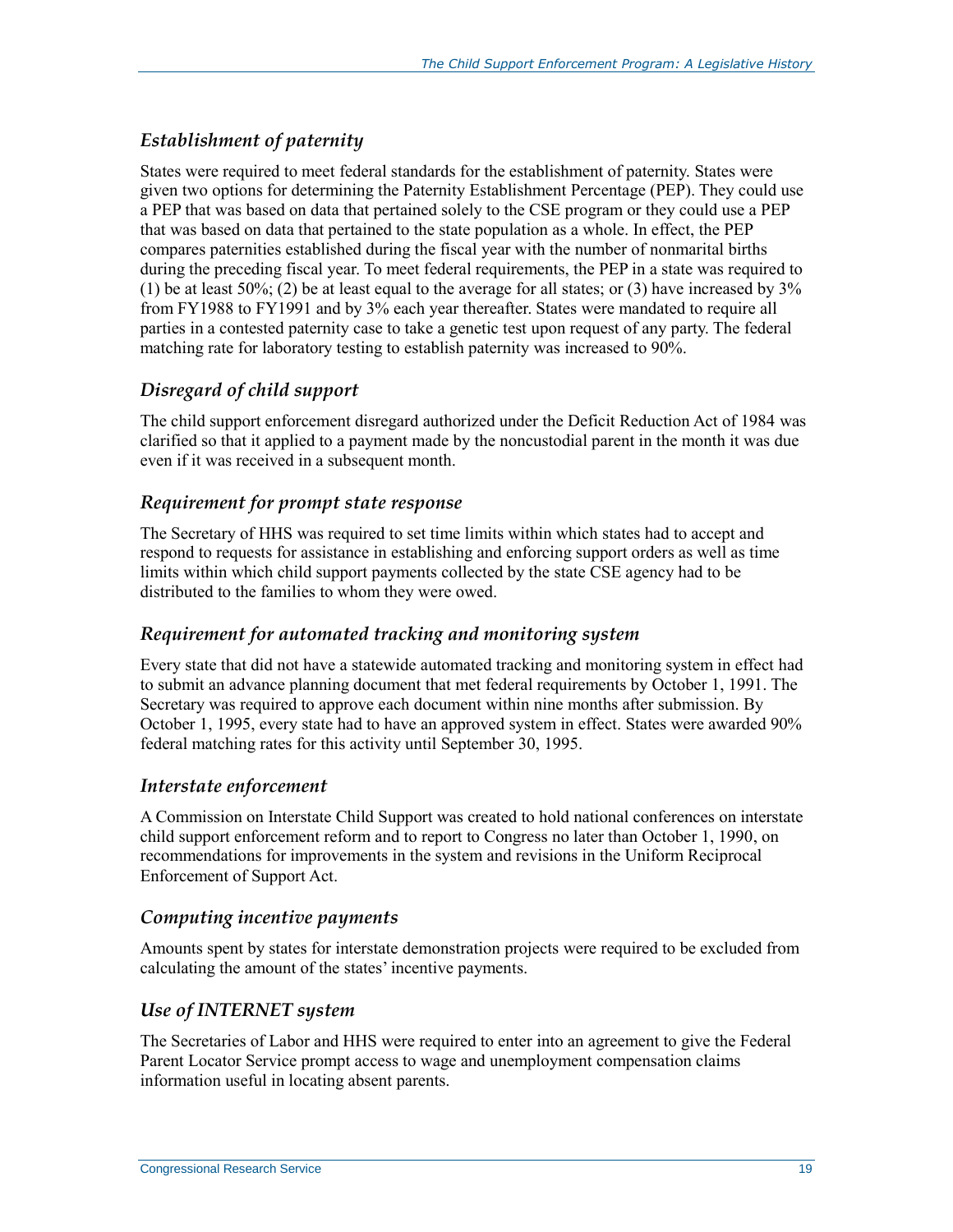#### *Wage withholding*

With respect to CSE cases, each state was required to provide for immediate wage withholding in the case of orders that were issued or modified on or after the first day of the  $25<sup>th</sup>$  month beginning after the date of enactment unless (1) one of the parties demonstrated, and the court found, that there was good cause not to require such withholding; or (2) there was a written agreement between both parties providing for an alternative arrangement. Prior law requirements for mandatory wage withholding in cases where payments were in arrears applied to orders that were not subject to immediate wage withholding. States were required to provide for immediate wage withholding for all support orders initially issued on or after January 1, 1994, regardless of whether a parent had applied for CSE services.

#### *Work and training demonstration programs for noncustodial parents*

The Secretary of HHS was required to grant waivers to up to five states to allow them to provide services to noncustodial parents under the AFDC Job Opportunity and Basic Skills (JOBS) training program. No new power was granted to the states to require participation by noncustodial parents.

#### *Data collection and reporting*

The Secretary of HHS was required to collect and maintain state-by-state statistics on paternity establishment, location of absent parents for the purpose of establishing a support obligation, enforcement of a child support obligation, and location of absent parents for the purpose of enforcing or modifying an established obligation.

#### *Use of Social Security number*

Each state was mandated, in the administration of any law involving the issuance of a birth certificate, to require each parent to furnish his or her Social Security number (SSN), unless the state found good cause for not requiring the parent to furnish it. The SSN was required to be in the birth record but not on the birth certificate, and the use of the SSN obtained through the birth record was restricted to CSE purposes, except under certain circumstances.

#### *Notification of support collected*

Each state was required to inform families receiving AFDC of the amount of support collected on their behalf on a monthly basis, rather than annually as provided under prior law. States had the option to provide quarterly notification if the Secretary of HHS determined that monthly reporting imposed an unreasonable administrative burden. This provision was effective four years after the date of enactment. The Medicaid transition benefit in child support cases was extended from October 1, 1988 to October 1, 1989.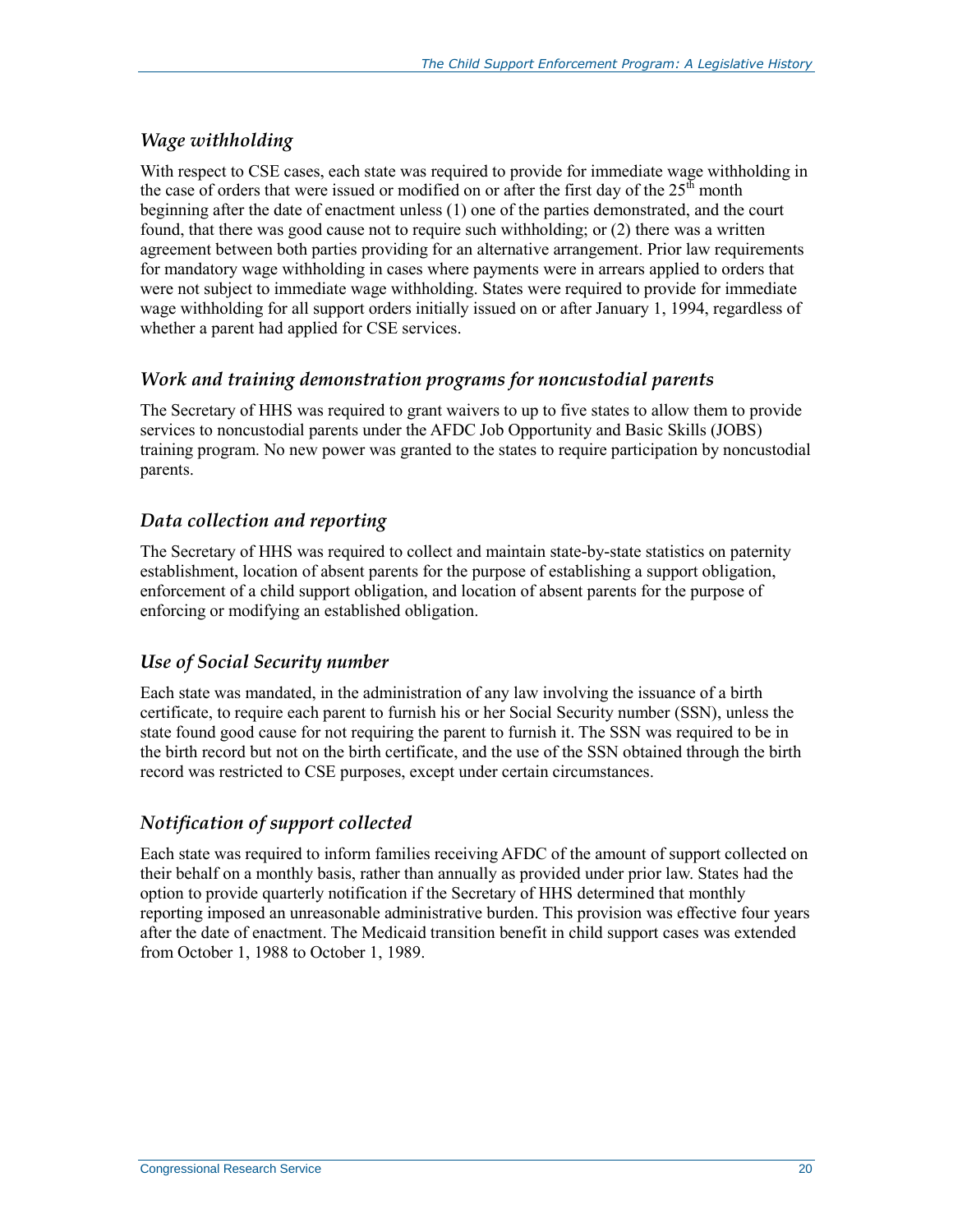#### **1989**

#### **Omnibus Budget Reconciliation Act of 1989**

P.L. 101-239, the Omnibus Budget Reconciliation Act of 1989, made permanent the requirement that Medicaid benefits continue for four months after a family loses AFDC eligibility as a result of collection of child support payments.

#### **1990**

#### **Omnibus Budget Reconciliation Act of 1990**

P.L. 101-508, the Omnibus Budget Reconciliation Act of 1990, with respect to non-AFDC cases, permanently extended the federal provision that allowed states to ask the IRS to collect child support arrearages of at least \$500 out of federal income tax refunds otherwise due to noncustodial parents. A federal income tax refund offset was not permissible if the relevant child had reached the age of majority, even if the arrearages accrued while the child was still a minor, unless the child (now adult) had a current support order and was disabled, as defined under the Old-Age, Survivors, and Disability Insurance (OASDI) or Supplemental Security Income (SSI) programs. The IRS offset could be used for spousal

"The child support program was struggling in the late 1980's. Congress was concerned that the IV-D program, created in 1975 as a federal-state partnership primarily to recoup welfare debt, was falling short of its mandate to successfully locate noncustodial parents, establish paternity and support orders, and enforce those orders. … The decade of the 1990's was one of change, growth, and improvements for the program unrivaled since its origin. … A generation after the U.S. Interstate Commission [on Child Support] issued its report and recommendations [in 1992], the program has matured into one that does reasonably well at collecting support, and is now focused on supportive measures for both custodial and noncustodial parents to ensure that they have the tools with which to provide financial, and emotional, support to their children. As the next wave of changes moves the program to a more holistic, neutral approach to supporting families, it is well to remember and understand how the successes over the past twenty years are providing the platform for our next level of program reforms." (Source: Jeff Ball, "How a 'Blueprint for Reform' Led to 20 Years of Program Improvement.")

support when spousal and child support are included in the same support order. The existence of the Interstate Child Support Commission was extended from July 1, 1991, to July 1, 1992, and the commission was required to submit its report no later than May 1, 1992. The commission was allowed to hire its own staff.

#### **1992**

 $\overline{a}$ 

#### **Child Support Recovery Act of 1992**

P.L. 102-521, the Child Support Recovery Act of 1992,<sup>33</sup> imposed a federal criminal penalty for the willful failure to pay a past-due child support obligation for a child who resided in another state where the obligation had remained unpaid for longer than a year or was greater than \$5,000. For the first conviction, the penalty was a fine of up to \$5,000, imprisonment for not more than six months, or both; for a second conviction, the penalty was a fine of not more than \$250,000, imprisonment for up to two years, or both.

<sup>&</sup>lt;sup>33</sup> On September 18, 1992, the Senate passed the Child Support Recovery Act of 1992, with an amendment, by voice vote. On October 3, 1992, the House passed the bill (S. 1002), with an amendment, without objection. On October 7, 1992, the Senate agreed to the House amendment by voice vote.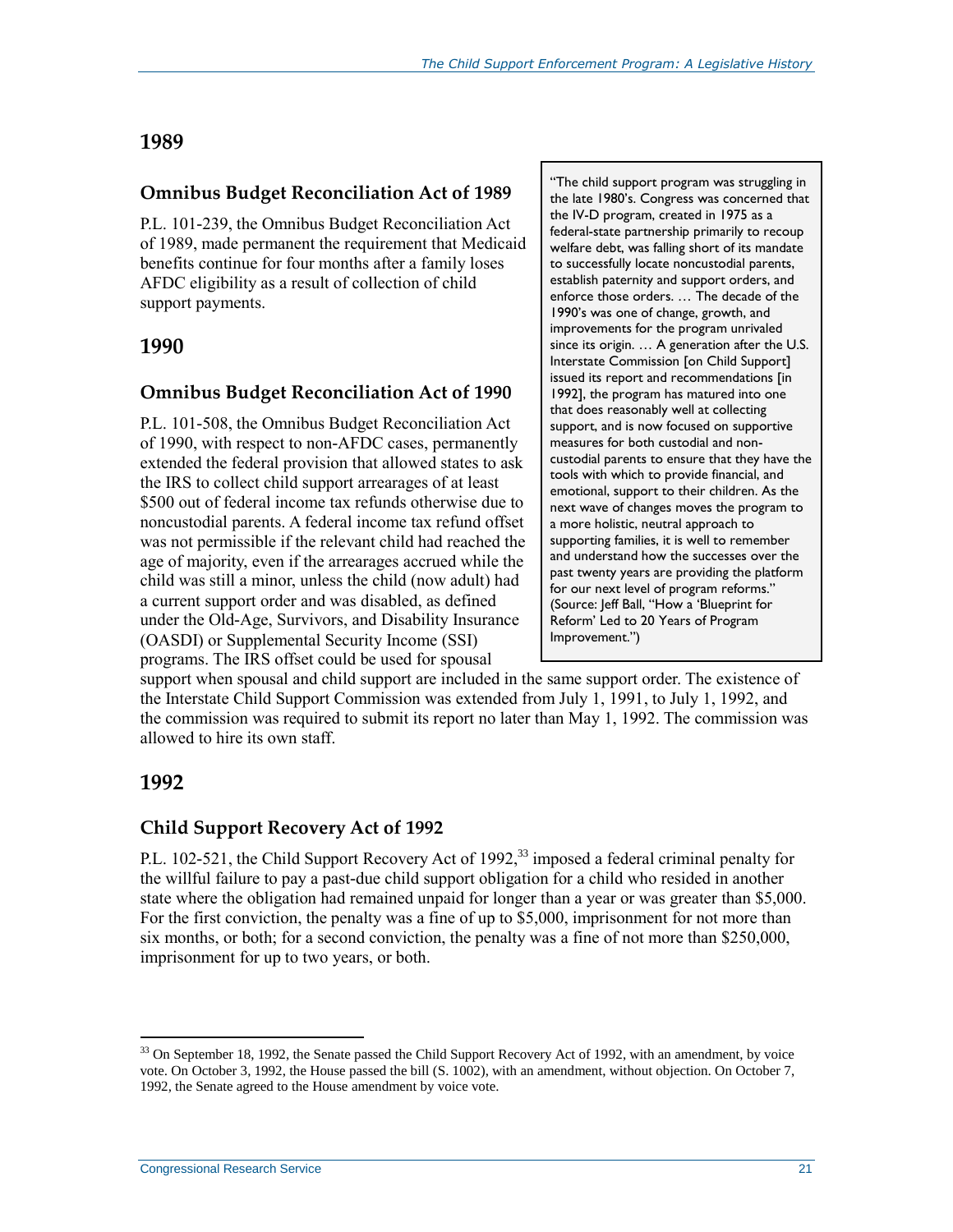#### **Ted Weiss Child Support Enforcement Act of 1992**

P.L. 102-537, the Ted Weiss Child Support Enforcement Act of 1992, amended the Fair Credit Reporting Act to require a consumer reporting/credit agency to include in a consumer credit report any information on the failure of a consumer to pay overdue child support if that information was: (1) provided by a state or local CSE agency or verified by any local, state, or federal government agency; and (2) not more than seven years old.

#### **1993**

#### **Omnibus Budget Reconciliation Act of 1993**

P.L. 103-66, the Omnibus Budget Reconciliation Act of 1993, increased the percentage of children for whom the state was required to establish paternity from 50% to 75% (which was enforced by financial penalties linked to a reduction of federal matching funds for the state's AFDC program if the state did not meet the "paternity establishment percentage" requirement), and required states to adopt laws requiring civil procedures to voluntarily acknowledge paternity (including hospital-based programs). The act also required states to adopt laws to ensure the compliance of health insurers and employers in carrying out court or administrative orders for medical child support and included a provision that prohibited health insurers from denying coverage to children who were not living with the covered individual or born outside marriage.

#### **1994**

#### **Full Faith and Credit for Child Support Orders Act**

P.L. 103-383, the Full Faith and Credit for Child Support Orders Act,<sup>34</sup> required each state to enforce, according to such state's terms, a child support order by a court (or administrative authority) of another state, with conditions and specifications for resolving issues of jurisdiction.

The law did not amend Title IV-D of the Social Security Act and therefore did not directly change federal CSE program requirements. Nonetheless, P.L. 103-383 impacted the interstate processing of child support cases, including CSE cases.

It required tribunals of each state to enforce, according to such state's terms, a child support order issued by a court (defined to also include an administrative authority) of another state, if (1) the issuing state's tribunal had subject matter jurisdiction to hear the matter and enter an order; (2) the issuing state's tribunal had personal jurisdiction over the parties; and (3) reasonable notice and the opportunity to be heard was given to the parties. The issuing tribunal retained continuing, exclusive jurisdiction over the order as long as the child or at least one of the parties resided in the issuing state, unless the tribunal of another state, acting in accordance with P.L. 103-383, had modified the support order. However, the power to modify another state's support order was restricted.

#### **Bankruptcy Reform Act of 1994**

P.L. 103-394, the Bankruptcy Reform Act of 1994, stipulated that a filing of bankruptcy does not stay a paternity, child support, or alimony proceeding. In addition, child support and alimony

 $34$  On September 27, 1994, the Senate passed the Full Faith and Credit for Child Support Orders Act (S. 922), with an amendment, by voice vote. On October 5, 1994, the House passed S. 922 by voice vote.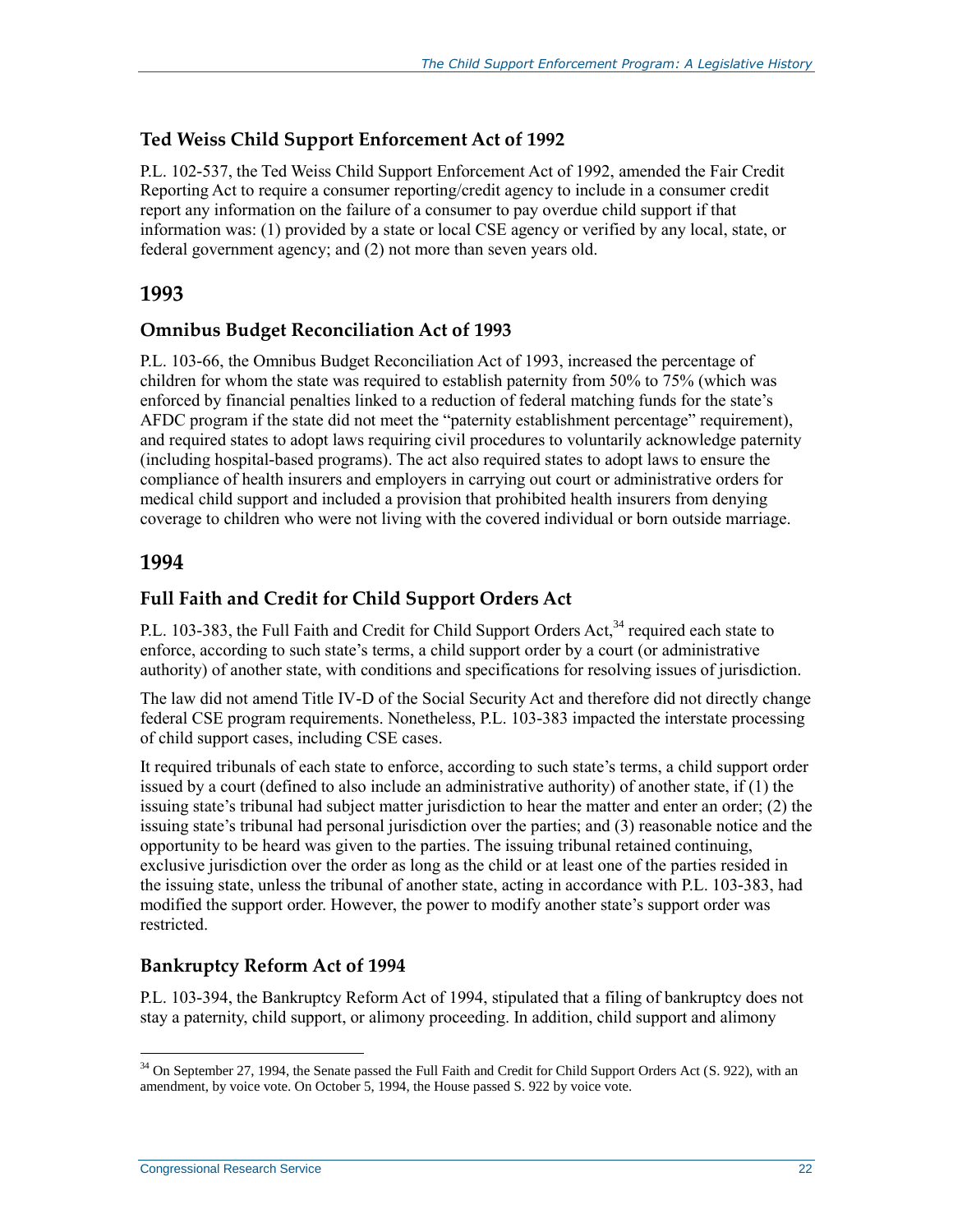payments were made priority claims and custodial parents were able to appear in bankruptcy court to protect their interests without paying a fee or meeting any local rules for attorney appearances.

#### **Small Business Administration Amendments of 1994**

P.L. 103-403, the Small Business Administration Amendments of 1994, made parents who failed to pay child support ineligible for small business loans.

#### **Social Security Act Amendments of 1994**

P.L. 103-432, the Social Security Act Amendments of 1994, included a provision that required states to implement procedures requiring periodic state reporting to consumer credit agencies of the names of debtor parents owing at least two months' of overdue child support and the amount of child support overdue.

#### **1995**

#### **P.L. 104-35**

P.L. 104-35 extended for two years the deadline (imposed by P.L. 100-485) by which each state was required to have in effect an automated data processing and information retrieval system for use in the administration of its CSE program (from October 1, 1995, to October 1, 1997). The 90% federal funding for this activity was not extended in a later law.

#### **1996**

 $\overline{a}$ 

#### **Personal Responsibility and Work Opportunity Reconciliation Act of 1996**

Title III of the Personal Responsibility and Work Opportunity Reconciliation Act of 1996 (P.L. 104-193, also known as the 1996 welfare reform bill) was devoted to major reforms of the CSE program.<sup>35</sup> P.L. 104-193 contains nearly 50 changes, many of them major, to child support law. The summary below organizes these changes into several major categories.

"In addition to replacing the Aid to Families with Dependent Children (AFDC) program with the TANF block grant, PRWORA [P.L. 104-193] also included some of the toughest provisions added to the CSE program since its creation. The majority of these enhancements were patterned after successful CSE initiatives pioneered by the States." (Source: U.S. Department of Health and Human Services, Office of Child Support Enforcement, *21st Annual Child Support Enforcement Report to Congress*, December 1996, p. 7.)

<sup>&</sup>lt;sup>35</sup> More than two years before major changes were made in the CSE program, the General Accounting Office (GAO, now Government Accountability Office) was asked to examine the CSE program. GAO's report stated: "While the federal role is substantial—most program funding is federal—child support enforcement is very much a state activity. Today, states face common barriers such as increasing workloads that outpace resources, inadequate computer systems, and fragmented authority and unstandardized procedures among others. In response, states have developed a number of strategies, including augmenting their staffs with volunteers and contracting with private collection agencies, improving automation to help staff be more productive, and using innovative enforcement techniques. Some of the techniques various states have adopted are (1) requiring employers to report newly hired employees so parents who owe child support can be located, (2) using central lien indexes and tax record matching so parents' assets can be located, and (3) revoking driver's and professional licenses to encourage parents to pay what they owe. Many welfare reform proposals would further expand child support enforcement. Unless OCSE takes steps to strengthen its leadership and management of its current program, it may have difficulty implementing any new responsibilities." (Source: U.S. General Accounting Office, "Child Support Enforcement: Families Could Benefit From Stronger Enforcement Program," *GAO/HEHS-95-24*, December 1994, pp. 3-4.)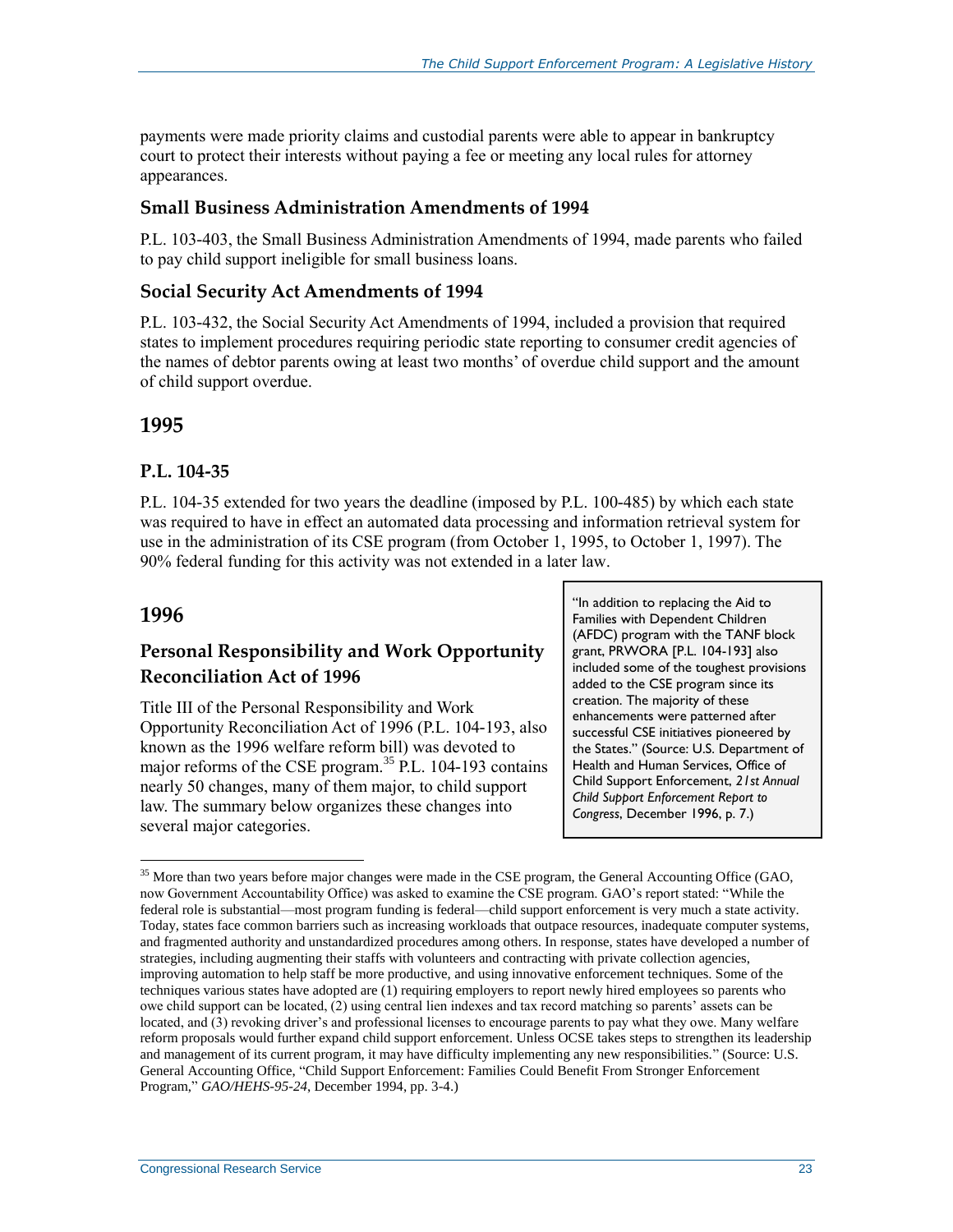#### *State obligation to provide services and distribution rules*

The rules governing how child support collections are distributed among the federal government, state governments, and families that are on or have been on welfare were substantially changed. The pass-through of the first \$50 in child support collections to families on welfare was altered to no longer be a federal requirement. Instead, payments to families that leave welfare are more generous. By October 1, 1997, states had to distribute to the family current support and arrearages that accrued after the family left welfare before the state could be reimbursed for welfare costs. By October 1, 2000, states also were required to distribute to the family arrearages that accrued before the family began receiving welfare before the state could be reimbursed. These new rules, however, did not apply to collections made by intercepting tax refunds. The result of these changes was that states were required to pay a higher fraction of child support collections on arrearages to families that have left welfare by making those payments to families first (before the state). The new law required that if this change in policy resulted in states losing money relative to current law, the federal government would reimburse states for any losses. This section of the law also contained clarifications of the ''fill-the-gap'' policy so that states that operated such programs could continue to do so, provided safeguards against unauthorized use of paternity or child support information, required states to inform parents of proceedings in which child support might be established or modified, and required states to provide parents with a copy of any changes in the child support order within 14 days.

#### *Locate and case tracking*

The federal government made major new investments to help states acquire, automate, and use information. First, states had to establish a registry of all CSE cases and all other new or modified child support cases in the state. The registry had to contain specified minimum data elements for all cases. For cases enforced by the state CSE program, the registry also had to contain a wide array of information that was to be regularly updated, including the amount of each child support order and a record of payments and arrearages. In the case of orders that included income withholding but were not in the CSE system, the state also had to keep records of payments. In CSE cases, this information was used both to enforce and update child support orders by conducting matches with information in other state and federal data systems and programs.

Second, states were mandated to create a centralized automated disbursement unit to which child support payments were paid and from which they were distributed, and that contained accurate records of child support payments. This CSE State Disbursement Unit was required to handle payments in all cases enforced by the CSE program and in all cases in the state with income withholding orders. In CSE cases requiring income withholding, within two days of receipt of information about a support order and a parent's source of income the automated system had to send an income withholding notice to employers.

Third, states had to require employers to send information on new employees to a centralized State Directory of New Hires within 20 days of the date of hire; employers that report electronically or by magnetic tape could file twice per month. States had to routinely match the new hire information, which had to be entered into the state data base within five days, against the State Case Registry using Social Security numbers. In the case of matches, within two days of entry of data in the Registry, employers had to be notified of the amount to be withheld and where to send the money. Within three days, new employee information had to be reported by states to the National Directory of New Hires.<sup>36</sup> New hire information had to be shared with state agencies

<span id="page-27-0"></span> $\overline{a}$ <sup>36</sup> The National Directory of New Hires (NDNH) is a database of personal, wage, and employment information of (continued...)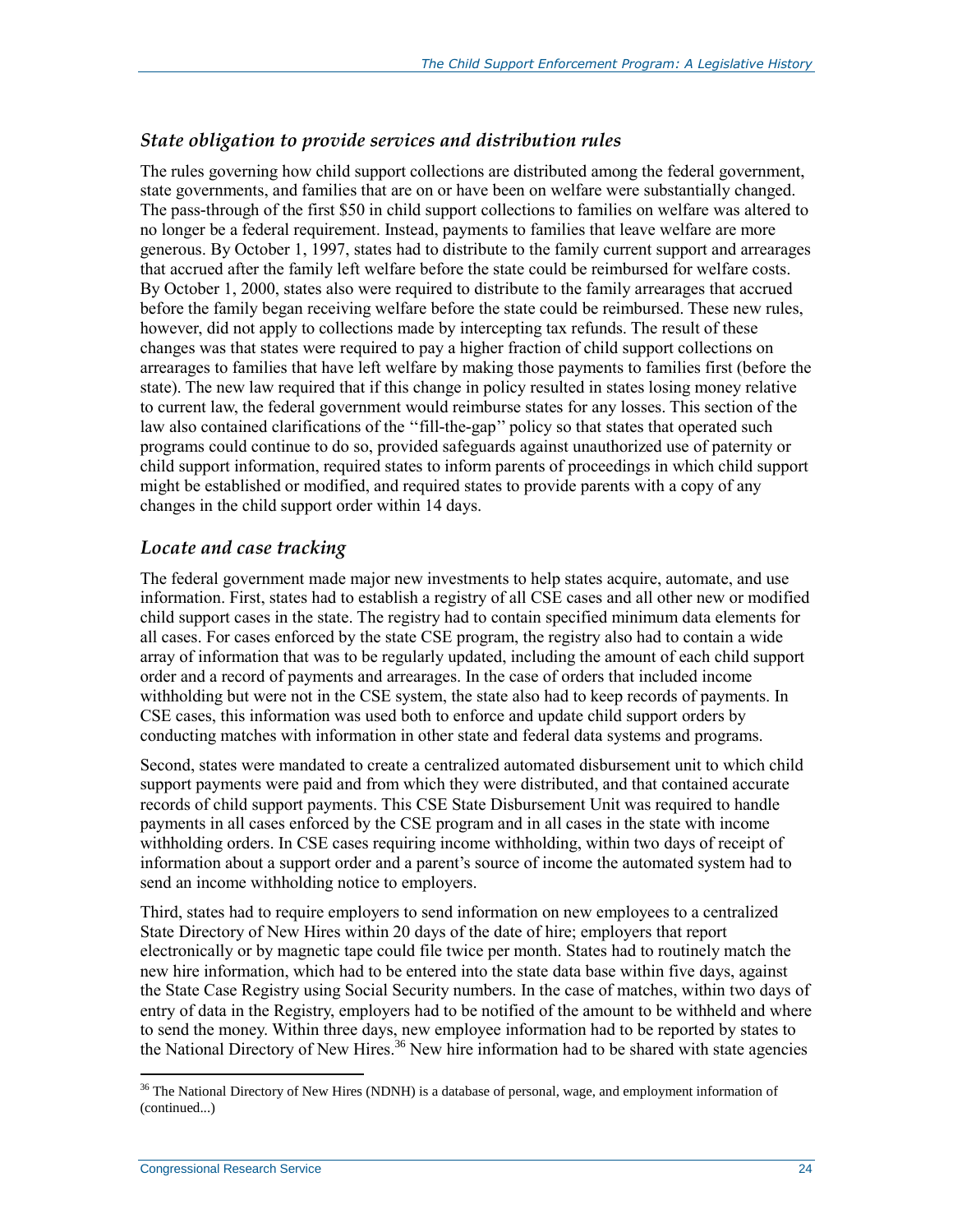administering unemployment, workers' compensation, welfare, Medicaid, food stamps, and other specified programs. States using private contractors could share the new hire information with the contractors, subject to privacy safeguards. States were required to have laws clarifying that child support orders not subject to income withholding were to immediately become subject to income withholding without a hearing if arrearages occur. The law included rules that clarified how employers were to accomplish income withholding in interstate cases and established a uniform definition of income. Employers had to remit withheld income to the State Disbursement Unit within seven days of the normal date of payment to the employee.

All state and federal child support agencies must have access to the motor vehicle and law enforcement locator systems of all states. The Federal Parent Locator Service (FPLS) was given several new functions. The new law clarified that the purposes for which the FPLS could be used included establishing parentage; setting, modifying or enforcing support orders; and enforcing custody or visitation orders. In addition to being the repository for information from every state case registry and state directory of new hires (information on new hires had to be entered into the FPLS within two days of receipt), the FPLS had to match information from state case registries with information from state new hire directories at least every two days and report matches to state agencies within two days. All federal agencies also had to report information, including wages, on all employees (except those involved in security activities if they could potentially be compromised) to the FPLS for use in matching against state child support cases. State unemployment agencies had to report quarterly wage and unemployment compensation information to the FPLS. The HHS Secretary had to ensure that FPLS information was shared with the Social Security Administration, state CSE agencies, and other agencies authorized by law. However, the HHS Secretary also had to ensure both that fees were established for agencies that used FPLS information and that the information was used only for authorized purposes. The Secretaries of HHS and Labor were required to work together to develop a cost-effective means of accessing information in the various directories established by the law.

All states were required to have procedures for recording the Social Security numbers of applicants on the application for professional licenses, commercial drivers' licenses, occupational licenses, and marriage licenses; states had to record Social Security numbers in the records of divorce decrees, child support orders, paternity orders, and death certificates.

#### *Streamlining and uniformity of procedures*

All states had to enact the Uniform Interstate Family Support Act (UIFSA), including all amendments adopted by the National Conference of Commissioners of Uniform State Laws before January 1, 1998. Provisions recommended by the commissioners on procedures in interstate cases were included in the law. States were not required to use UIFSA in all cases if

<sup>(...</sup>continued)

American workers. Employers are required by P.L. 104-193 to send new hire reports to the State Directory of New Hires, which then sends the required information to the NDNH. Contrary to its name, the National Directory of New Hires includes more than just information on new employees. It includes information on (1) all newly hired employees, compiled from state reports (and reports from federal employers), (2) the quarterly wage reports of existing employees (in Unemployment Compensation (UC)-covered employment), and (3) unemployment compensation claims. The NDNH was originally established to help states locate noncustodial parents living in a different state so that child support payments could be withheld from that parent's paycheck. Since its enactment in 1996, the NDNH has been extended to several additional programs and agencies to verify program eligibility, prevent or end fraud, collect overpayments, or assure that program benefits are correct. The NDNH, itself, is a component of the Federal Parent Locator Service (FPLS), which is maintained by the federal Office of Child Support Enforcement (OCSE) and is housed at the Social Security Administration's National Computer Center in Baltimore, MD.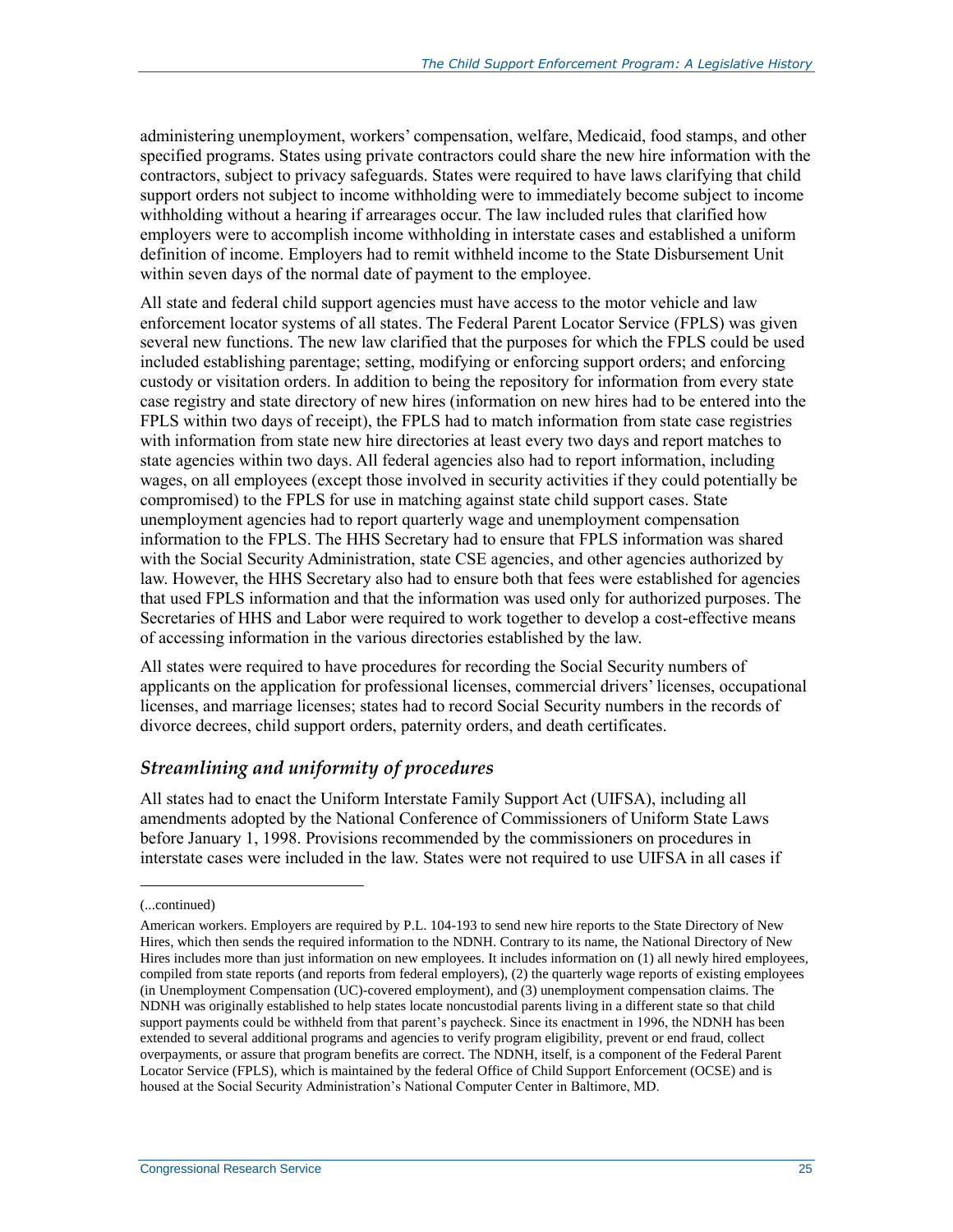they determined that using other interstate procedures would be more effective. The law also clarified the definition of a child's home state, made several revisions to ensure that full faith and credit laws could be applied consistently with UIFSA, and clarified the rules regarding which child support order states had to honor when there was more than one order. States were required to have laws that permitted them to send orders to and receive orders from other states. Within five days of receiving a case from another state, responding states had to match the case against its databases, take appropriate action if a match occurred, and send any collections to the initiating state. The HHS Secretary had to issue forms that states had to use for withholding income, imposing liens, and issuing administrative subpoenas in interstate cases.

States had to adopt laws that provided the CSE agency with the authority to initiate a series of expedited procedures without the necessity of obtaining an order from any other administrative or judicial tribunal. These actions included ordering genetic testing; issuing subpoenas; requiring public and private employers and other entities to provide information on employment, compensation, and benefits or be subject to penalties; obtaining access to vital statistics, state and local tax records, real and personal property records, records of occupational and professional licenses, business records, employment security and public assistance records, motor vehicle records, corrections records, customer records of utilities and cable TV companies pursuant to an administrative subpoena, and records of financial institutions; directing the obligor to make payments to the CSE agency in public assistance or income withholding cases; ordering income withholding in CSE cases; securing assets to satisfy arrearages, including the seizure of lump sum payments, judgments, and settlements; and increasing the monthly support due to make payments on arrearages.

#### *Paternity establishment*

States were required to have laws that permitted paternity establishment until at least age 18 even in cases previously dismissed because a shorter statute of limitations was in effect. In contested paternity cases, except where barred by state laws or where there was good cause not to cooperate, all parties had to submit to genetic testing at state expense; states could recoup costs from the father if paternity was established. States had to take several actions to promote paternity establishment including creating a simple civil process for voluntary acknowledgment of paternity, maintaining a hospital-based paternity acknowledgment program as well as programs in other state agencies (including the birth record agency), and issuing an affidavit of voluntary paternity acknowledgment based on a form developed by the HHS Secretary. When the child's parents were unmarried, the father's name was not to appear on the birth certificate unless there was an acknowledgment or adjudication of paternity. Signed paternity acknowledgments had to be considered a legal finding of paternity unless rescinded within 60 days; thereafter, acknowledgments could be challenged only on the basis of fraud, duress, or material mistake of fact, with the burden of proof on the challenger. Results of genetic testing had to be admissible in court without foundation or other testimony unless objection was made in writing. State law had to establish either a rebuttable or conclusive presumption of paternity when genetic testing indicated a threshold probability of paternity. States had to require issuance of temporary support orders if paternity was indicated by genetic testing or other clear and convincing evidence. Bills for pregnancy, childbirth, and genetic testing had to be admissible in judicial proceedings without foundation testimony and were required to constitute prima facie evidence of costs incurred for such services. Fathers had to have a reasonable opportunity to initiate a paternity action. Voluntary acknowledgments of paternity and adjudications of paternity had to be filed with the state registry of birth records for matches with the State Case Registry of Child Support Orders and states had to publicize the availability and encourage the use of procedures for voluntary establishment of paternity and child support.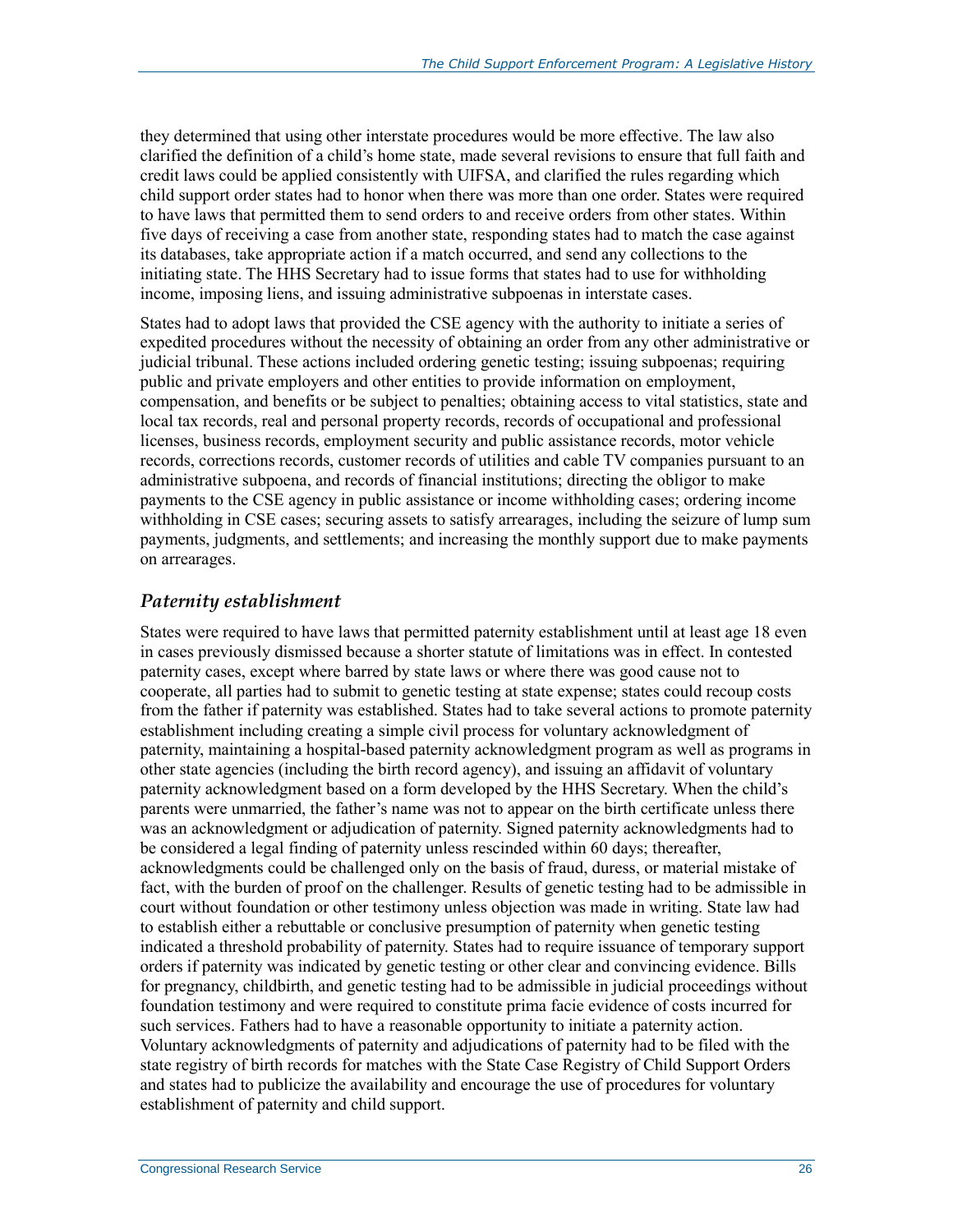Individuals who applied for public assistance had to provide specific identifying information about the noncustodial parent and had to appear at interviews, hearings, and other legal proceedings. States had to have good cause and other exceptions from these requirements that took into account the best interests of the child. Exceptions could be defined and applied by the state CSE, welfare, or Medicaid agencies. Families that refused to cooperate with these requirements had to have their grant reduced by at least 25%.

#### *Program administration and funding*

The HHS Secretary was required to develop a proposal for a new child support incentive system and report the details to Congress by March 1, 1997. States were given a new option for computing the paternity establishment rate; in addition to the procedure for calculating the rate relative to the CSE caseload, states could calculate the rate relative to all out-of-wedlock births in the state. The mandatory paternity establishment rate of prior law was increased from 75% to 90%. States were allowed several years to reach the 90% standard, but had to increase their establishment rate by 2% a year when the state rate was between 75% and 90%.

States were required to annually review and report to the HHS Secretary information adequate to determine the state's compliance with federal requirements for expedited procedures, timely case processing, and improvement on the performance indicators. The Secretary had to establish, and states had to use, uniform definitions in complying with this requirement. The Secretary had to use this information to calculate incentive payments and penalties as well as to review compliance with federal requirements. To determine the quality of data reported by states for calculating performance indicators and to assess the adequacy of financial management of the state CSE program, the Secretary had to conduct an audit of every state at least once every three years, and more often if a state failed to meet federal requirements. States had to establish an automated data system that (1) maintained data necessary to meet federal reporting requirements, (2) calculated state performance for incentives and penalties, and (3) ensured the completeness, reliability, and accuracy of data. The automated data system also was required to have privacy safeguards. Data requirements enacted before or during 1988 had to be met by October 1, 1997; funding at the 90% federal matching rate was made available to meet these requirements (including retroactive funding for amounts spent since October 1, 1995). A total of \$400 million, to be divided among the states in a manner determined by the HHS Secretary, was made available for meeting the data requirements imposed by this legislation; this money was made available to states at a federal match rate of 80%. The Secretary could use 1% of the federal share of child support collections on behalf of welfare families to provide technical assistance to the states; if needed, the Secretary could use up to 2% of the federal share to operate the FPLS.

The HHS Secretary was required to provide several new pieces of information to Congress on an annual basis. This new information included the total amount of child support collected, the costs to the federal and state governments of furnishing child support services, and the total amount of support due and collected as well as due and unpaid.

#### *Establishment and modification of support orders*

The mandatory three-year review of child support orders was slightly modified to permit states some flexibility in determining which reviews of welfare cases should be pursued and in choosing methods of review; states had to review orders every three years (or more often at state option) if either parent or the state requested a review in welfare cases or if either parent requested a review in non-welfare CSE cases.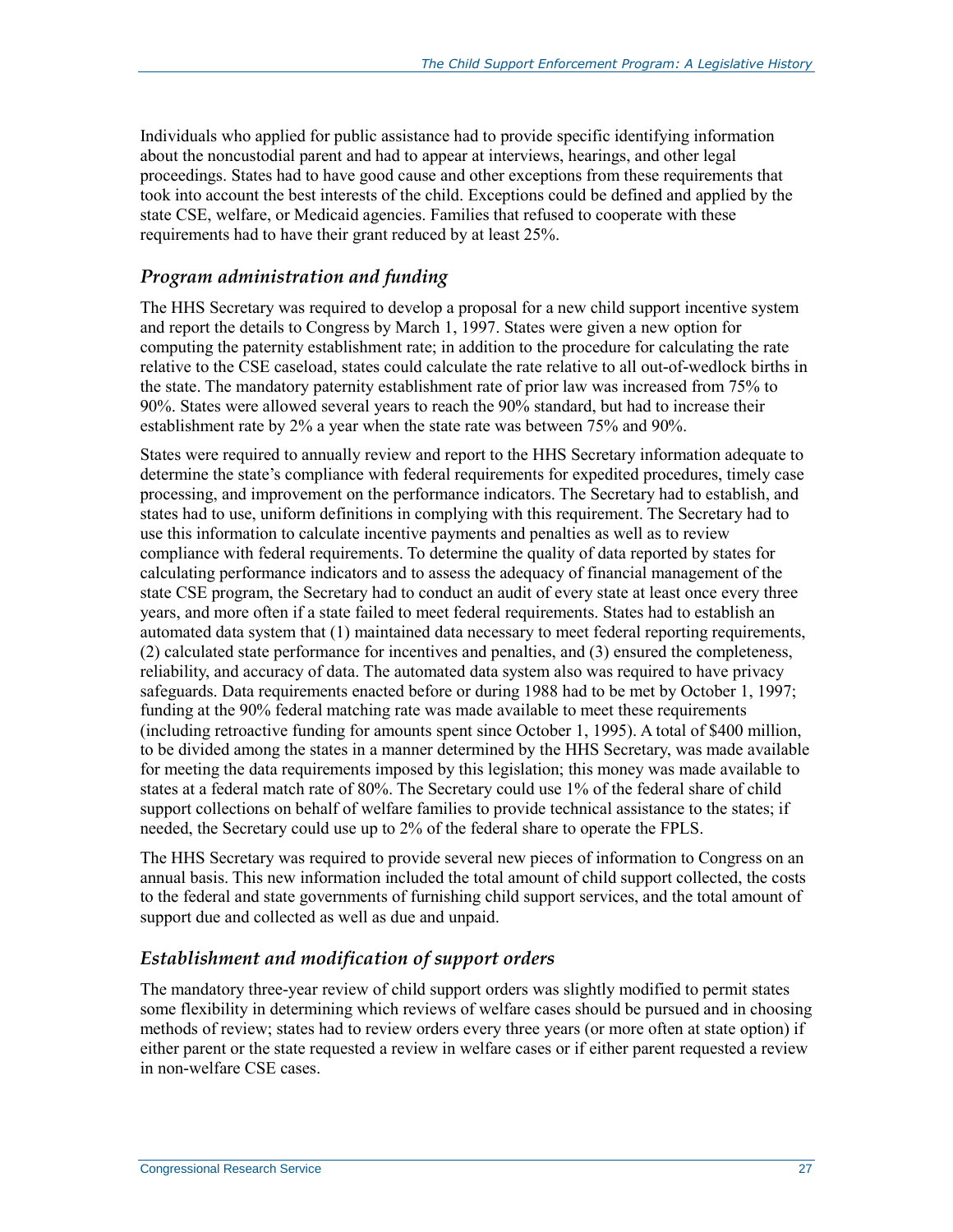Consumer credit agencies were required to release information on parents who owed child support to CSE agencies that followed several requirements, such as ensuring privacy. Financial institutions were provided immunity from prosecution for providing information to CSE agencies; however, individuals who knowingly made unauthorized disclosures of financial records were subject to civil actions and a maximum penalty of \$1,000 for each unauthorized disclosure.

#### *Enforcement of support orders*

Child support enforcement for federal employees, including retirees and military personnel, was substantially revamped and strengthened. As under prior law, federal employees were subject to wage withholding and other actions taken against them by state CSE agencies. Every federal agency was responsible for responding to a state CSE as if the federal agency were a private business. The head of each federal agency had to designate an agent, whose name and address had to be published annually in the *Federal Register*, to be responsible for handling child support cases. The agent was required to respond to withholding notices and other matters brought to his or her attention by CSE officials.

The definition of income for federal employees was broadened to conform to the general CSE definition and child support claims were given priority in the allocation of federal employee income. The Secretary of Defense had to establish a central personnel locator service, which had to be updated on a regular basis, that permitted location of every member of the Armed Services. The Secretary of each branch of the military service had to grant leave to facilitate attendance at child support hearings and other child support proceedings. The Secretary of each branch of the Armed Services also had to withhold child support from retirement pay and forward it to state disbursement units. States had to have laws that permitted the voiding of any transfers of income or property that were made to avoid paying child support. State law had to permit a court or administrative process to issue an order requiring individuals owing past-due support to pay the amount due, follow a plan for repayment, or participate in work activities. States had to periodically report to credit bureaus, after fulfilling due process requirements, the names of parents owing past-due child support. States also had to have procedures under which liens took effect by operation of law against property for the amount of overdue child support; states had to grant full faith and credit to the liens of other states. States also were required to have the authority to withhold, suspend, or restrict the use of drivers' licenses, professional and occupational licenses, and recreational licenses of individuals owing past-due child support. In addition, state CSE agencies had to enter into agreements with financial institutions to develop and operate a data match system in which the financial institution supplied, on a quarterly basis, the name, address, and Social Security number of parents identified by the state as owing pastdue child support. In response to a lien or levy from the state, financial institutions were required to surrender or encumber assets of the parent owing delinquent child support.

The Internal Revenue Code was amended so that no additional fees could be assessed for adjustments to previously certified amounts for the same obligor. In the case of individuals owing child support arrearages in excess of \$5,000, the Secretary of HHS had to request that the U.S. State Department deny, revoke, restrict, or limit the individual's passport.

The Secretary of State, working with the Secretary of HHS, was authorized to declare reciprocity with foreign countries for the purposes of establishing and enforcing support orders. U.S. residents had to be able to access services, free of cost, in nations with which the United States had reciprocal agreements; these services were expected to include establishing parentage, establishing and enforcing support, and disbursing payments. State plans for child support were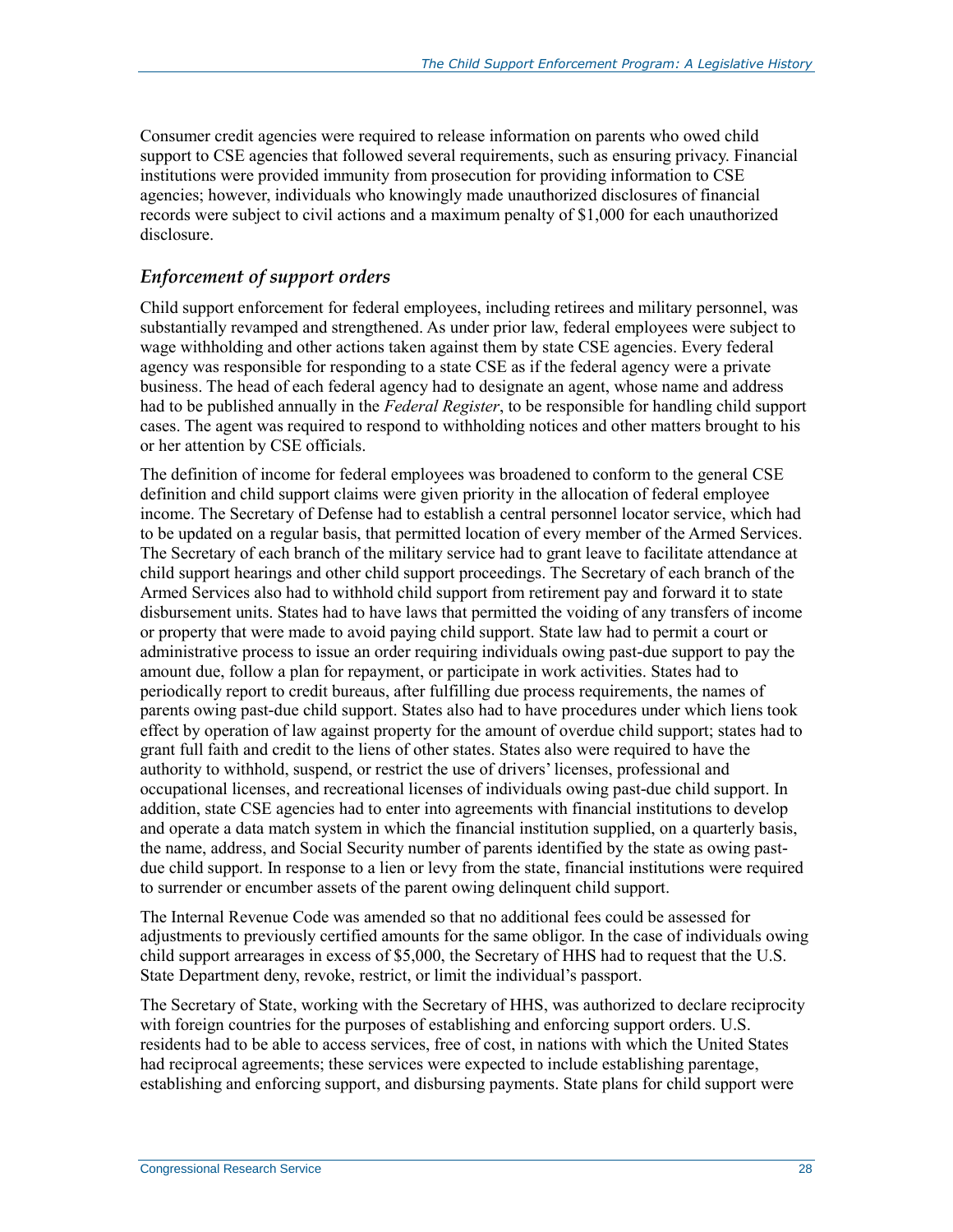mandated to include provision for treating requests for services from other nations the same as interstate cases.

The U.S. Bankruptcy Code was amended to ensure that any child support debt that was owed to a state and that was enforceable under the child support section of the Social Security Act (Title IV–D) could not be discharged in bankruptcy proceedings.

A state that has Indian country was allowed to enter into a cooperative agreement with an Indian tribe if the tribe demonstrated it had an established court system that could enter child support and paternity orders; the HHS Secretary was allowed to make direct payments to tribes that had approved CSE plans.

#### *Medical support*

The definition of ''medical child support order'' in the Employee Retirement Income Security Act (ERISA) was expanded to clarify that any judgment, decree, or order that was issued by a court or by an administrative process had the force and effect of law. All orders enforced by the state CSE agency had to include a provision for health care coverage. If the noncustodial parent changed jobs and the new employer provided health coverage, the state was required to send notice of coverage to the new employer; the notice in effect served to enroll the child in the health plan of the new employer.

#### *Enhancing responsibility and opportunity for nonresidential parents*

P.L. 104-193 guaranteed \$10 million per year for funding grants to states for access and visitation programs including mediation, counseling, education, development of parenting plans, and supervised visitation. A formula for dividing the grant money among the states was included. States were required to monitor, evaluate, and report on their programs in accordance with regulations issued by the HHS Secretary.

#### **1997**

#### **Balanced Budget Act of 1997**

P.L. 105-33, the Balanced Budget Act of 1997, made about 30 technical changes to the 1996 welfare reform law (P.L. 104-193) that related to the CSE program (Title IV-D of the Social Security Act).

It stipulated that in addition to TANF families, the following families were exempt from paying an application fee for CSE services: families receiving foster care under Title IV-E, families receiving Medicaid benefits (Title XIX), and certain food stamp recipients.

It modified child support requirements affecting (1) distribution of state-collected support and state options for applicability of certain rules; (2) distribution of collections with respect to families receiving assistance and families under certain agreements; (3) civil penalties for failure to report required information to a State Directory of New Hires; (4) uses of the Federal Parent Locator Service, including access to its CSE case registry data for research purposes; (5) collection and use of Social Security numbers for child support enforcement purposes in state certificates and licenses for marriage, occupational, professional, and commercial activities; (6) availability of funds earmarked for the Federal Parent Locator Service; (7) authority to collect child support from federal employees; (8) direct federal grants to Indian tribes for child support enforcement; (9) state retention of child support amounts collected on behalf of a child for whom a public agency was making foster care maintenance payments to the extent necessary to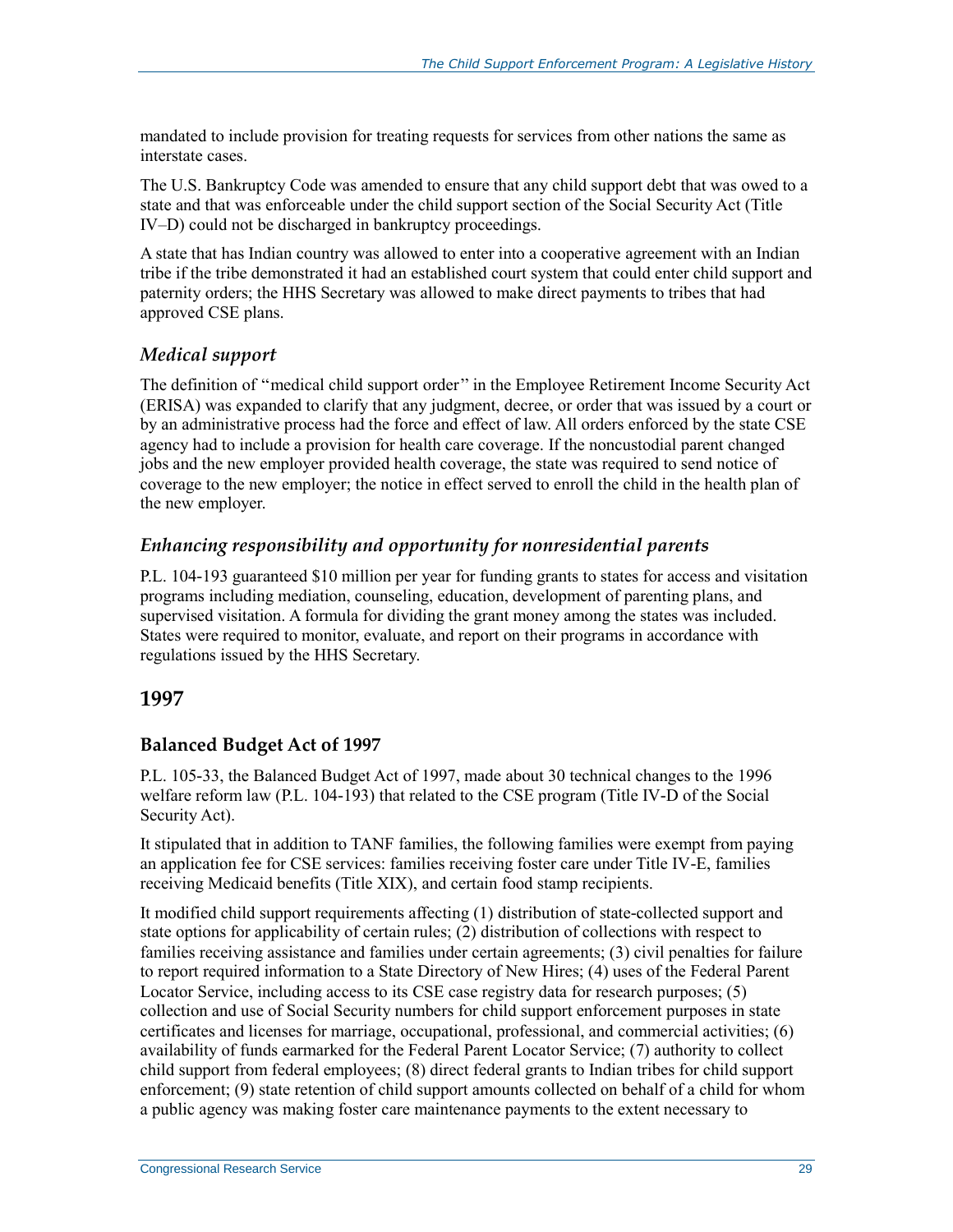reimburse it for such payments; (10) high-volume automated administrative enforcement in interstate cases; and (11) statutory procedures to ensure that persons with child support arrearages have a work or payment plan.

It clarified that with respect to the suspension of certain licenses for failure to pay child support, recreational licenses included sporting licenses.

It also stipulated that no information from the Federal Parent Locator Service was to be disclosed to any person if the state had notified the HHS Secretary that the state had evidence of domestic violence or child abuse, and that disclosure of such information could be harmful to the custodial parent or the child, and made many other technical changes.

#### **1998**

#### **Deadbeat Parents Punishment Act of 1998**

P.L. 105-187, the Deadbeat Parents Punishment Act of 1998,<sup>37</sup> established two new categories of felony offenses, subject to a two-year maximum prison term: (1) traveling in interstate or foreign commerce with the intent to evade a support obligation if the obligation had remained unpaid for more than one year or was greater than \$5,000; and (2) willfully failing to pay a child support obligation regarding a child residing in another state if the obligation had remained unpaid for more than two years or was greater than \$10,000.

#### **Child Support Performance and Incentive Act of 1998**

P.L. 105-200, the Child Support Performance and Incentive Act of 1998,<sup>38</sup> established a revised incentive payment system that provided incentive payments to states based on a percentage of the state's CSE collections and incorporated five performance measures related to establishment of paternity and child support orders, collections of current and past-due support payments, and cost-effectiveness. The law set specific annual caps on total federal incentive payments and required states to reinvest incentive payments back into the CSE program. The exact

"Many members of Congress, Administration officials, State officials, experts, and children's advocates worked together constructively in a bipartisan fashion to craft this valuable piece of legislation, and I wish to thank them for their efforts." (Source: President William J. Clinton, "Statement on Signing the Child Support Performance and Incentive Act of 1998," July 16, 1998.)

amount of a state's incentive payment depended on its level of performance (or the rate of improvement over the previous year) when compared with other states. In addition, states were required to meet data quality standards. If states did not meet specified performance measures and data quality standards, they faced federal financial penalties. (The purpose of the CSE incentive payments is to encourage states to operate efficient and effective CSE programs.)

P.L. 105-200 imposed less severe financial penalties on states that failed to meet the October 1997 deadline for implementing a statewide CSE automated data processing and information retrieval system. It also included provisions related to medical support and privacy protections, and made other minor changes.

<sup>&</sup>lt;sup>37</sup> On June 5, 1998, the Senate passed the Deadbeat Parents Punishment Act of 1998 (H.R. 3811) without amendment by unanimous consent (Congressional Record, S5734). On May 12, 1998, the House motioned to suspend the rules and passed H.R. 3811 by a vote of 402-16 (2/3 required) (Roll No. 139).

<sup>&</sup>lt;sup>38</sup> On April 2, 1998, the Senate passed the Child Support Performance and Incentive Act of 1998 (H.R. 3130) with an amendment by unanimous consent. On March 5, 1998, the House passed H.R. 3130 by a vote of 414-1 (Roll no. 39).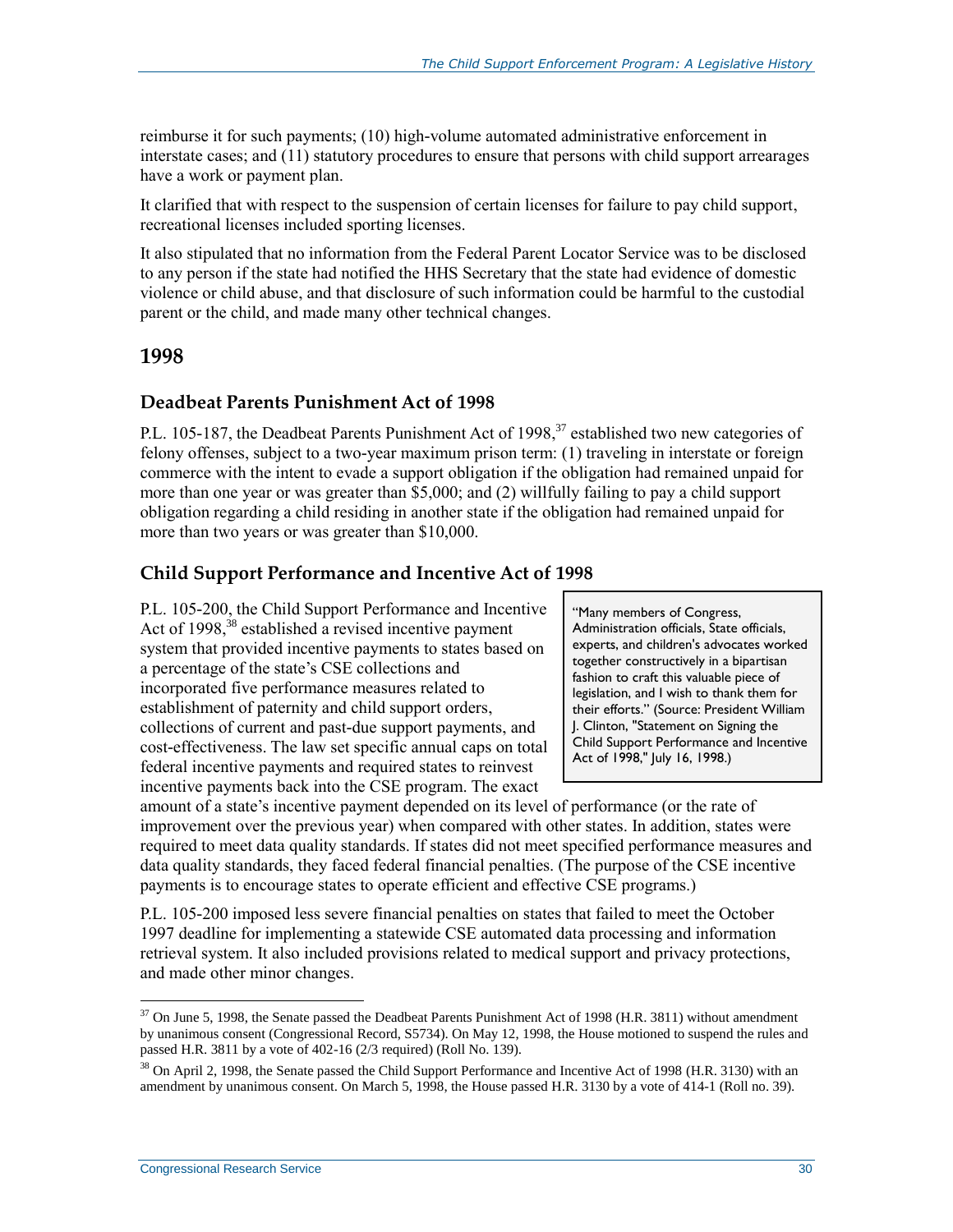#### **Noncitizen Benefit Clarification and Other Technical Amendments Act of 1998**

P.L. 105-306, the Noncitizen Benefit Clarification and Other Technical Amendments Act of 1998, included a correction to P.L. 105-200 that allowed a state that failed to comply with the 1996 child support data processing requirements to have its annual penalty reduced by 20% for each of the five performance measures under the child support incentive system for which it achieved a maximum score. In addition, the provision clarified the date by which states had to pass laws implementing medical child support provisions to allow time for state legislatures that met biennially to pass laws after final federal regulations were issued in 2000.

#### **1999**

#### **Consolidated Appropriations Act, 2000**

P.L. 106-113, the Consolidated Appropriations Act, 2000, provided an alternative penalty for states that were not in compliance with the centralized State Disbursement Unit requirement but had submitted a corrective compliance plan by April l, 2000, that described how, by when, and at what cost the state would achieve compliance. The Secretary of HHS was required to reduce the amount the state would otherwise have received in federal child support payments by the penalty amount for the fiscal year. The penalty amount was 4% for the first fiscal year of noncompliance; 8% for the second year; 16% for the third year; 25% for the fourth year; and 30% for the fifth or any subsequent year. In addition, the law provided for coordination of the alternative disbursement unit penalty with the automated systems penalty so that states that failed to implement both the automated data processing requirement and the state disbursement unit requirement were subject to only one alternative penalty.

P.L. 106-113 granted access to the National Directory of New Hires to the Department of Education. These provisions were designed to improve the ability of the Department of Education to collect on defaulted student loans and grant overpayments.<sup>39</sup>

#### **Foster Care Independence Act of 1999**

P.L. 106-169, the Foster Care Independence Act of 1999, limited the hold harmless requirement of current law by stipulating that states would only be entitled to hold harmless funds if the state's share of child support collections were less than they were in FY1995 and the state had distributed and disregarded to welfare families at least 80% of child support collected on their behalf in the preceding fiscal year or the state had distributed to former welfare recipients the state share of child support payments collected via the federal income tax offset program. If these conditions were met, the state's share of child support collections would be increased by 50% of the difference between what the state would have received in FY1995 and its share of child support collections in the pertinent fiscal year. P.L. 106-169 repealed this hold harmless provision effective October 1, 2001.

<sup>&</sup>lt;sup>39</sup> The National Directory of New Hires is a federal database of employment and unemployment insurance information administered by the Office of Child Support Enforcement within HHS. Access to these data is tightly controlled by statute, and HHS implements strong privacy, confidentiality, and security protections to protect the data from unauthorized use or disclosure. Also see footnote footnot[e 36.](#page-27-0)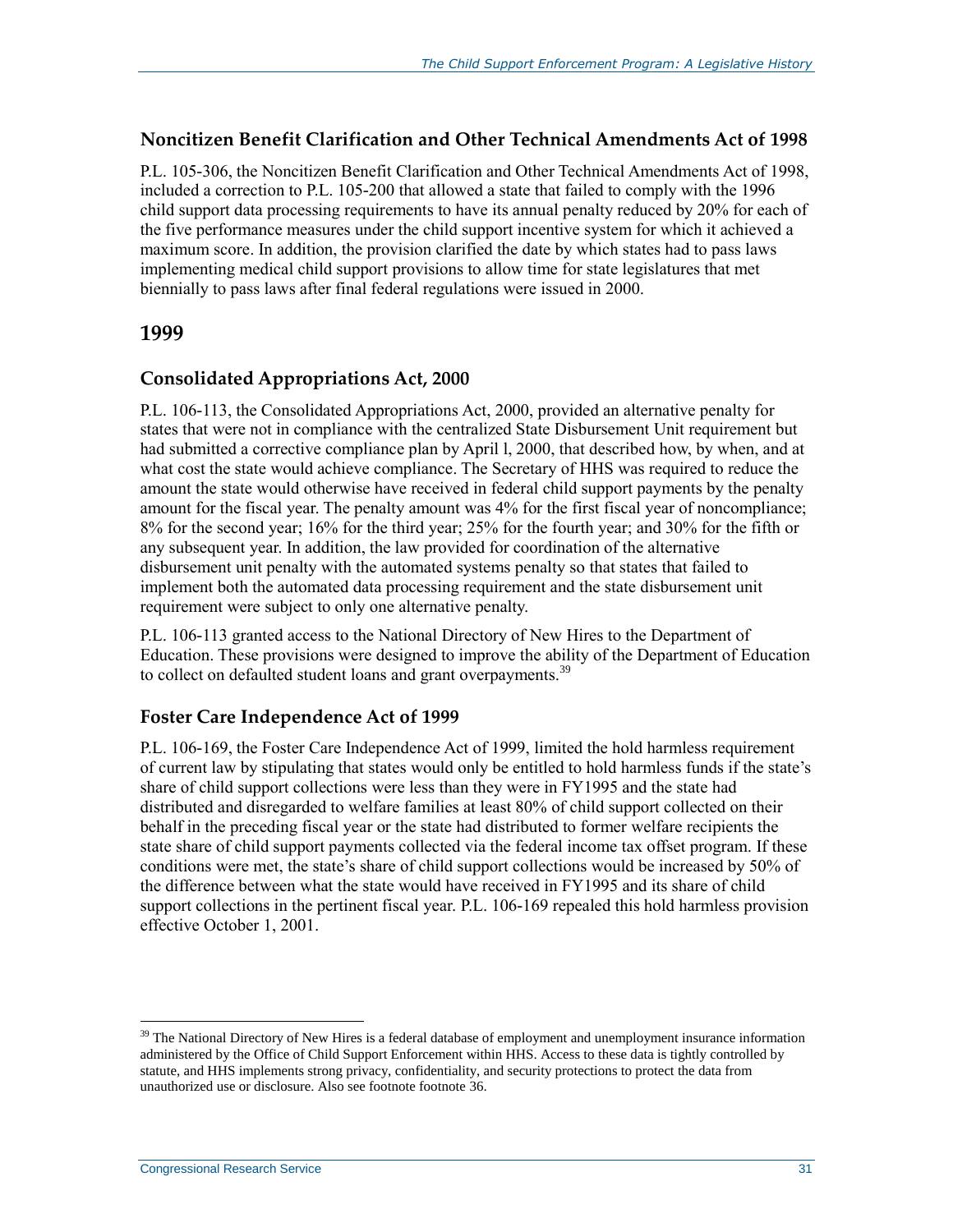#### **2004**

#### **Consolidated Appropriations Act, 2004**

P.L. 108-199, the Consolidated Appropriations Act, 2004, granted access to the National Directory of New Hires to the Department of Housing and Urban Development. These provisions were designed to verify the employment and income of persons receiving federal housing assistance $40$ 

#### **SUTA Dumping Prevention Act of 2004**

P.L. 108-295, the SUTA Dumping Prevention Act of 2004, granted access to the National Directory of New Hires to the state workforce agencies responsible for administering state or federal Unemployment Compensation programs. These provisions were designed to determine whether persons receiving unemployment compensation are working.<sup>41</sup>

#### **Consolidated Appropriations Act, 2005**

P.L. 108-447, the Consolidated Appropriations Act, 2005, granted access to the National Directory of New Hires to the Department of the Treasury. These provisions were designed to help the Department of the Treasury collect nontax debt (e.g., small business loans, Department of Veterans Affairs (VA) loans, agricultural loans) owed to the federal government.<sup>42</sup>

#### **2006**

#### **Deficit Reduction Act of 2005**

P.L. 109-171, the Deficit Reduction Act of 2005, made several changes to the CSE program. It reduced the federal matching rate for laboratory costs associated with paternity establishment from 90% to 66%, ended the federal matching of state expenditures of federal CSE incentive payments reinvested back into the program, and required states to assess a \$25 annual user fee for child support services provided to families with no connection to the welfare system. It also simplified CSE distribution rules and extended the "families first" policy by providing incentives to states to encourage them to allow more child

"The message of the bill I sign today is straightforward: By setting priorities and making sure tax dollars are spent wisely, America can be compassionate and responsible at the same time. Spending restraint demands difficult choices, yet making those choices is what the American people sent us to Washington to do." (Source: President George W. Bush: "Remarks on Signing the Deficit Reduction Act of 2005," February 8, 2006.)

support to go to both former welfare families<sup>43</sup> and families still on welfare. Namely, states that chose to pass through some of the collected child support to the TANF family did not have to pay the federal government its share of such collections if the amount passed through to the family

 $\overline{a}$  $40$  Ibid.

 $41$  Ibid.

 $42$  Ibid.

<sup>&</sup>lt;sup>43</sup> Generally speaking, pursuant to P.L. 109-171 child support that accrued before a family received TANF and after the family stopped receiving TANF went to the family, whereas child support that accrued while the family was receiving TANF went to the state and federal governments. This additional family income was expected to reduce dependence on public assistance by both promoting exit from TANF and preventing entry and re-entry to TANF.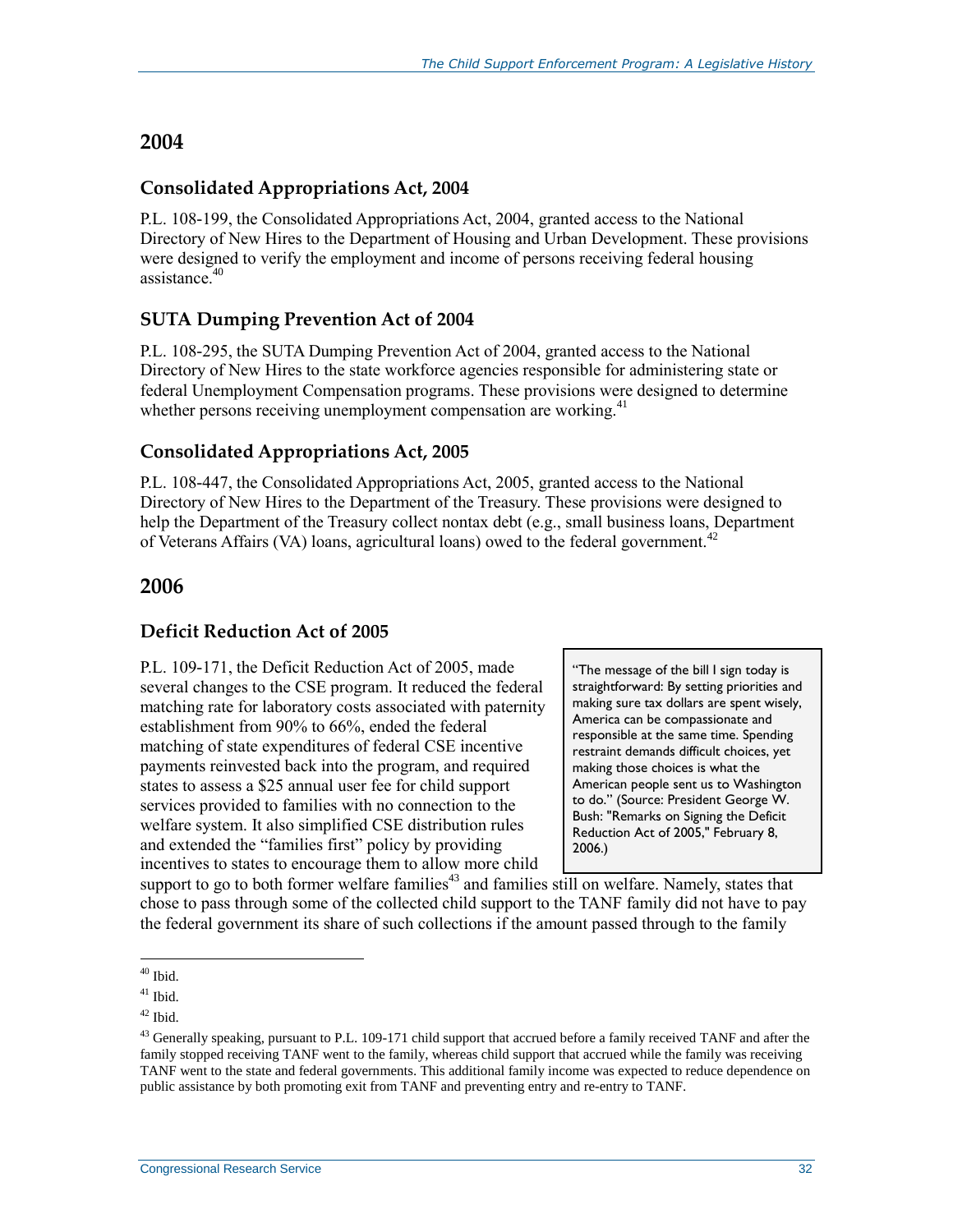and disregarded by the state did not exceed \$100 per month (\$200 per month to a family with two or more children) in child support collected on behalf of a TANF (or foster care) family.

In addition, P.L. 109-171 included provisions that (1) lowered the threshold amount for denial of a passport to a noncustodial parent who owes past-due child support; (2) allowed states to use the federal income tax refund offset program to collect past-due child support for persons not on TANF who are no longer minors; (3) authorized the Secretary of HHS to compare information of noncustodial parents who owe past-due child support with information maintained by insurers concerning insurance payments and to furnish any information resulting from a match to CSE agencies so that they can pursue child support arrearages; (4) allowed an assisting state to establish a CSE interstate case based on another state's request for assistance (thereby enabling an assisting state to use the CSE statewide automated data processing and information retrieval system for interstate cases); (5) required states to review and, if appropriate, adjust child support orders of TANF families every three years; and (6) required that medical child support for a child be provided by either or both parents.

#### **Returned Americans Protection Act of 2006**

P.L. 109-250, the Returned Americans Protection Act of 2006, granted access to the National Directory of New Hires to the state agencies that administer the Food Stamp program.<sup>44</sup> These provisions were designed to assist in the administration of the program. (P.L. 110-246, enacted in June 2008, changed the Food Stamp program references to the Supplemental Nutrition Assistance Program (SNAP).)

#### **2007**

#### **Dr. James Allen Veteran Vision Equity Act of 2007**

P.L. 110-157, the Dr. James Allen Veteran Vision Equity Act of 2007, required the Secretary of Veterans Affairs to provide the HHS Secretary with information for comparison with the National Directory of New Hires<sup>45</sup> for income verification purposes in order to determine eligibility for certain veteran benefits and services.<sup>46</sup>

<sup>&</sup>lt;sup>44</sup> The National Directory of New Hires is a federal database of employment and unemployment insurance information administered by the Office of Child Support Enforcement within HHS. Access to these data is tightly controlled by statute, and HHS implements strong privacy, confidentiality, and security protections to protect the data from unauthorized use or disclosure. Also see footnote footnot[e 36.](#page-27-0)

 $45$  Ibid.

<sup>&</sup>lt;sup>46</sup> P.L. 110-157 terminated the New Hires Directory comparison authority for the VA Secretary at the end of FY2011 (i.e., September 30, 2011). P.L. 112-37 (enacted in October 2011) extended the termination date to November 18, 2011. During the period from November 19, 2011, through September 29, 2013, the provision was not in effect. The Department of Veterans Affairs Expiring Authorities Act of 2013 (P.L. 113-37) made the provision effective beginning September 30, 2013, and for 180 days thereafter.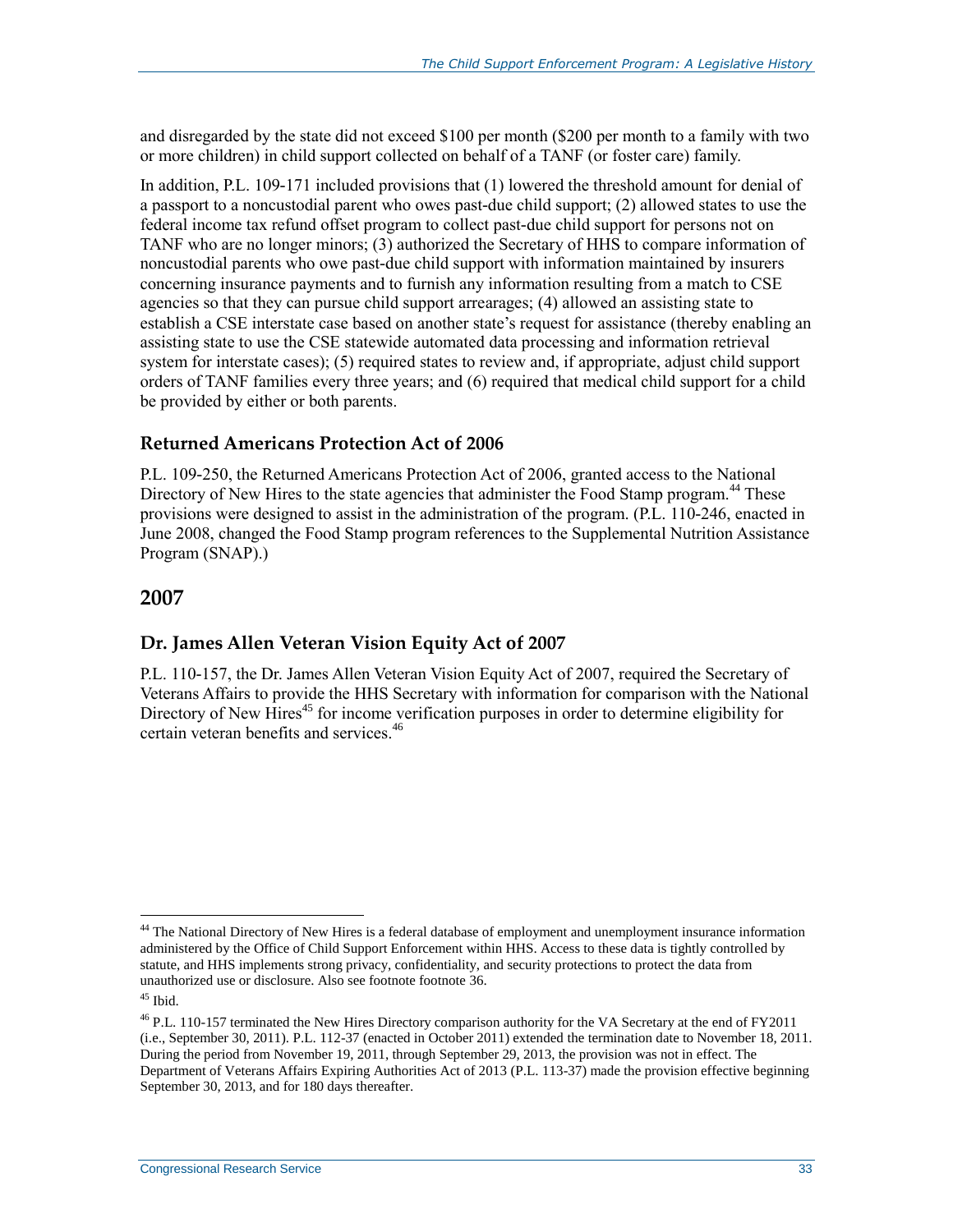#### **2008**

#### **Fostering Connections to Success and Increasing Adoptions Act of 2008**

P.L. 110-351, the Fostering Connections to Success and Increasing Adoptions Act of 2008, added the Title IV-B and Title IV-E (of the Social Security Act) programs to the list of programs that have access to the National Directory of New Hires and other FPLS databases.

#### **2009**

#### **American Recovery and Reinvestment Act of 2009**

P.L. 111-5, the American Recovery and Reinvestment Act of 2009, temporarily reinstated federal matching of child support incentive payments for FY2009 and FY2010.

#### **2014**

#### **Preventing Sex Trafficking and Strengthening Families Act**

#### P.L. 113-183, the Preventing Sex Trafficking and

Strengthening Families Act, included several CSE provisions. In order to standardize and streamline the enforcement of child support in international cases, it (1) required the Secretary of HHS to use the authorities provided by law to ensure the compliance of the United States with any multilateral child support convention/treaty to which the United States is a party; (2) amended federal law so that the federal income tax refund offset program is available for use by a state to handle CSE requests from foreign reciprocating countries and foreign treaty countries; (3) required states to adopt the 2008 amendments to the Uniform Interstate Family Support Act (UIFSA) verbatim to ensure uniformity of procedures, requirements, and reporting forms; and (4) clarified which state court has controlling jurisdiction in establishing, enforcing, and modifying child support orders.

It provided Indian tribes or tribal organizations access to the Federal Parent Locator Service by designating them as "authorized persons." It also allowed Indian tribes or tribal organizations that operated a CSE program to be considered a state for purposes of authority to conduct an experimental pilot or demonstration project under the Section 1115 waiver authority to assist in promoting the objectives of the CSE program.

P.L. 113-183 included a Sense of the Congress statement that specified that (1) establishing parenting time arrangements (also known as visitation) when obtaining child support orders was an important goal that should be accompanied by strong family violence safeguards; and (2) states should use existing funding sources to support the establishment of parenting time arrangements, including

"Today I have signed into law H.R. 1, the 'American Recovery and Reinvestment Act of 2009.' The Act provides a direct fiscal boost to help lift our Nation from the greatest economic crisis in our lifetimes and lay the foundation for further growth." (Source: President Barack Obama, "Statement on Signing the American Recovery and Reinvestment Act of 2009," February 17, 2009.)

"Back when I was a prosecutor, I saw how hard too many families had to scrape and claw just to receive their just support, and I saw how far the United States came in the last decades of righting that wrong. It was the right thing to do to help families in the United States and other countries get what is rightfully theirs. I am grateful to Congress for passing this important implementing legislation. It's a reminder of how the Administration and Congress can work together across party lines to help lead the international community on issues that really matter in peoples' lives." (John Kerry, Secretary of State, September 30, 2014.)